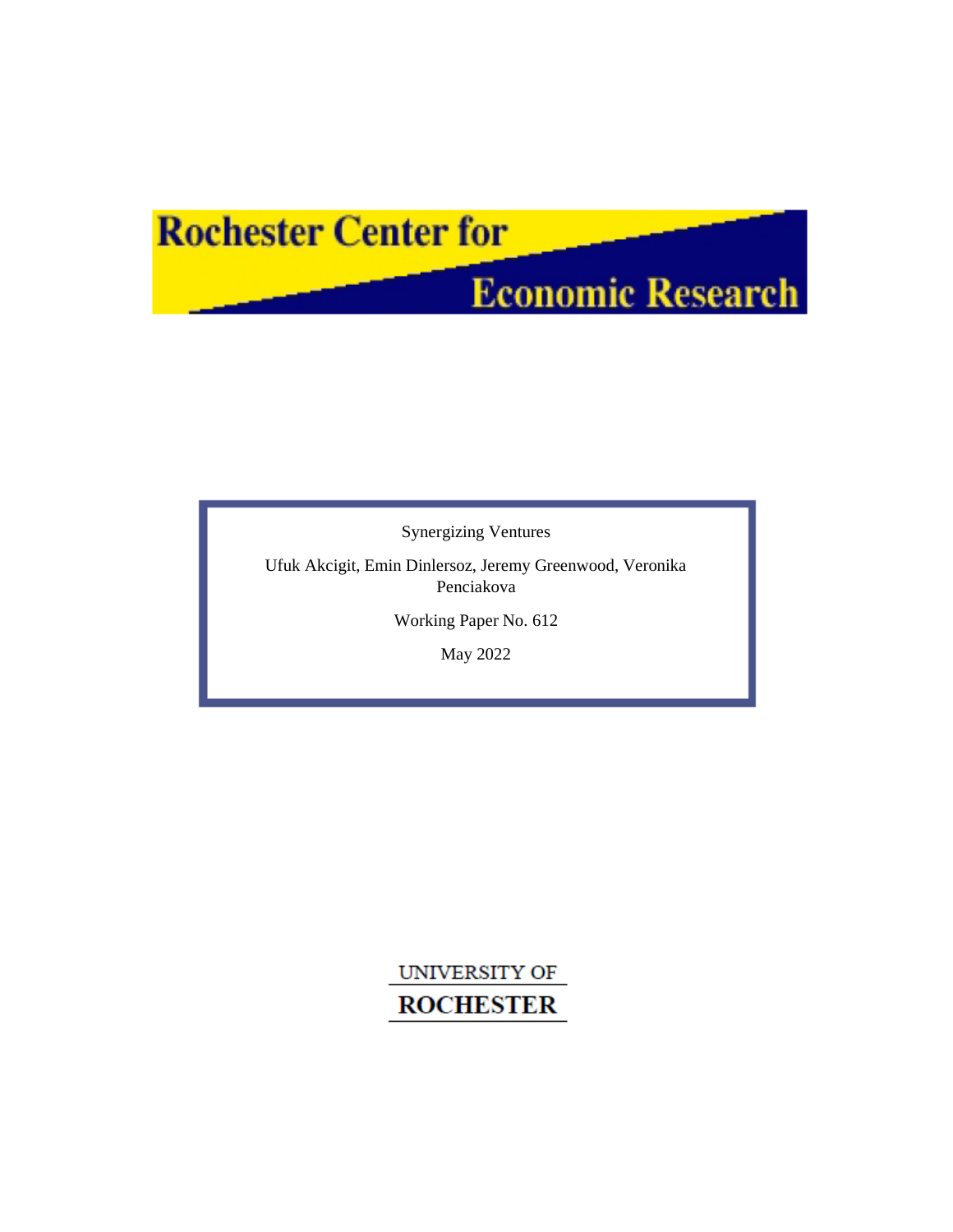# Synergizing Ventures<sup> $*$ †</sup>

## Ufuk Akcigit

University of Chicago

## Emin Dinlersoz

U.S. Census Bureau

## Jeremy Greenwood

University of Pennsylvania

### Veronika Penciakova

Federal Reserve Bank of Atlanta

### Abstract

Venture capital (VC) and growth are examined both empirically and theoretically. Empirically, VC-backed startups have higher early growth rates and initial patent quality than non-VC-backed ones. VC-backing increases a startup's likelihood of reaching the right tails of the Örm size and innovation distributions. Furthermore, outcomes are better for startups matched with more experienced venture capitalists. An endogenous growth model, where venture capitalists provide both expertise and financing for business startups, is constructed to match these facts. The presence of venture capital, the degree of assortative matching between startups and financiers, and the taxation of VC-backed startups matter significantly for growth. Journal of Economic Dynamics and Control, forthcoming.

Keywords: venture capital, assortative matching, endogenous growth, IPO, management, mergers and acquisitions, patents, research and development, startups, synergies, taxation, technological progress.

JEL Codes: O30, O40, G24

The authors thank Joonkyu Choi, Javier Miranda, and Nick Zolas for help with data and Yueyuan Ma for help with programming. Thanks also go to seminar participants at George Mason University Schar School of Public Policy, Georgetown University, 2019 Society for Economic Dynamics Meetings, and Yale University. The NSF provided financial support.

<sup>&</sup>lt;sup>†</sup>Any opinions and conclusions expressed herein are those of the authors and do not necessarily represent the views of the U.S. Census Bureau, the Federal Reserve System, or the Board of Governors and its staff. The Census Bureau's Disclosure Review Board and Disclosure Avoidance Officers have reviewed this data product for unauthorized disclosure of confidential information and have approved the disclosure avoidance practices applied to this release (DRB Approval Numbers DRB-B0058-CED-20190605, DRB-B0116-CDAR-20180816, DRB-B0102-CDAR-20180711, CBDRB-2018-CDAR-067, CBDRB-2018-CDAR-063).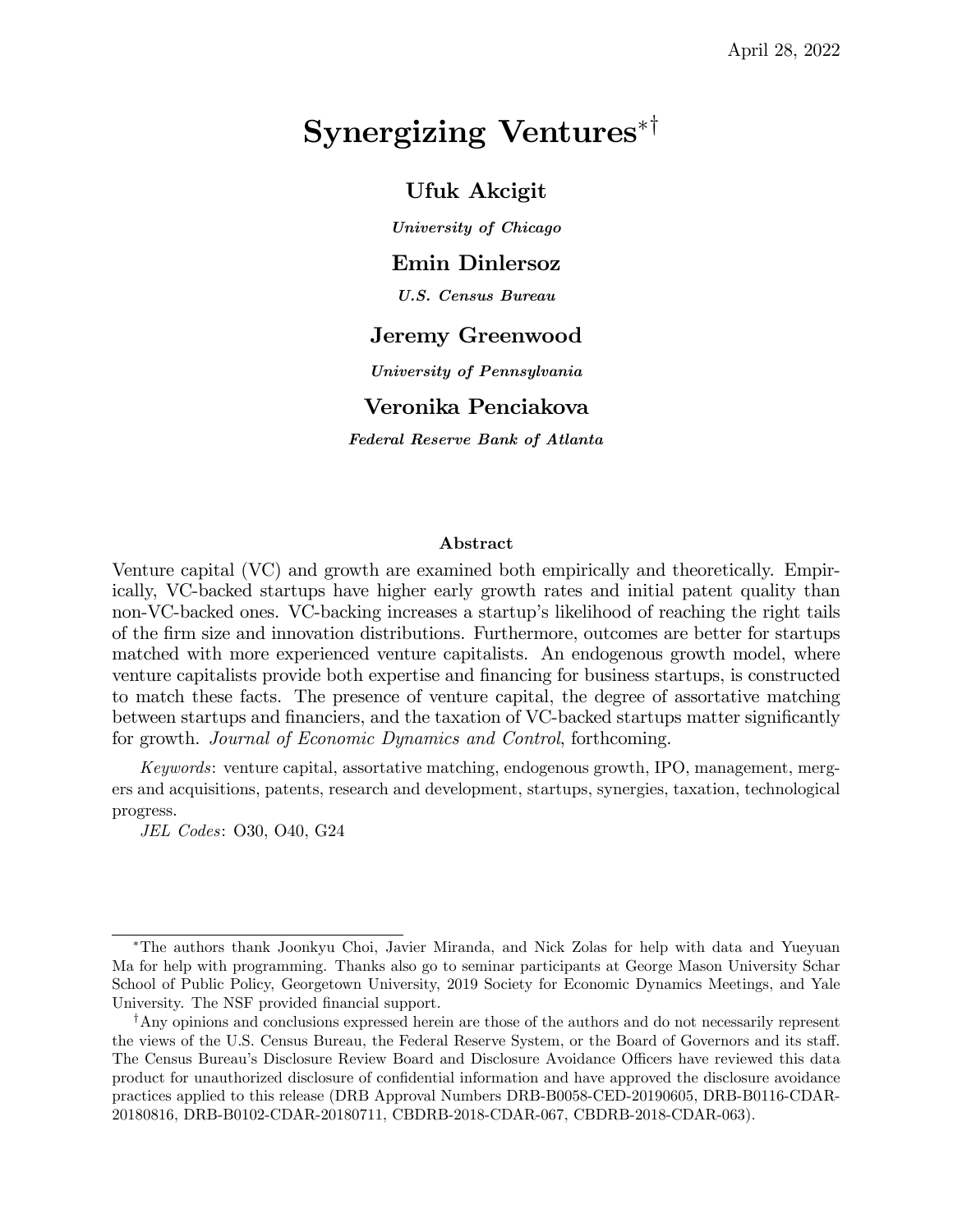## 1 Introduction

Most firms are born small, stay small, and engage in little innovation throughout their lifetimes.<sup>1</sup> Only a few become large, successful businesses that generate breakthrough innovations and contribute significantly to aggregate productivity growth. The fluctuations these large firms experience also matter for aggregate volatility.<sup>2</sup> Venture capital (VC) is a potential catalyst that can take startups to the right tail of the firm-size and innovation distributions, and turn them into engines of growth. What role does VC play in the making of productive and innovative Örms? To what extent do the synergies between entrepreneurs and venture capitalists matter for firm and aggregate outcomes? How critical is VC for the growth of the economy?

Several facts are established empirically and then examined through the lens of a macroeconomic model of innovation and growth where venture capitalists match with and nurture startups. The analysis suggests that the presence of venture capital in an economy, the degree of assortative matching between venture capitalists and startups, and the taxes applicable to VC-backed enterprises, matter significantly for growth.

Certain key events in the early stages of firms are the precursors to subsequent high growth. For instance, having a patent or a trademark early on is strongly predictive of the ultimate success of startups, as measured by rare events such as an IPO or a highvalue acquisition—e.g., Fazio et al. (2016). Patenting and research and development  $(R&D)$ activity are positively correlated with measures of firm growth—e.g., Foster, Grim, and Zolas  $(2016)$ . Furthermore, initial firm size is a good indicator of the ultimate success of a firm (Brown et al.  $(2017)$ ). More generally, ex ante differences among startups appear to be important for understanding ex post firm outcomes at any firm age. Early characteristics of planned businesses predict well the ultimate formation of a business, its initial size (Bayard et al. (2018)), and its subsequent dynamics (Pugsley, Sedlacek, and Sterk (2017)). This paper contributes to the literature by establishing, both empirically and theoretically, that VC backing of startups in early stages is not only a key ingredient of eventual firm success,

<sup>&</sup>lt;sup>1</sup>The median startup in the U.S. barely grows over time (see, e.g., Decker at al.  $(2016)$  and Choi  $(2017)$ ).

<sup>&</sup>lt;sup>2</sup>Gabaix (2011) analyzes this "granular hypothesis" and finds that the shocks experienced by the top 100 firms in the "fat" right tail of the firm-size distribution account for a sizable fraction of year-to-year GDP fluctuations.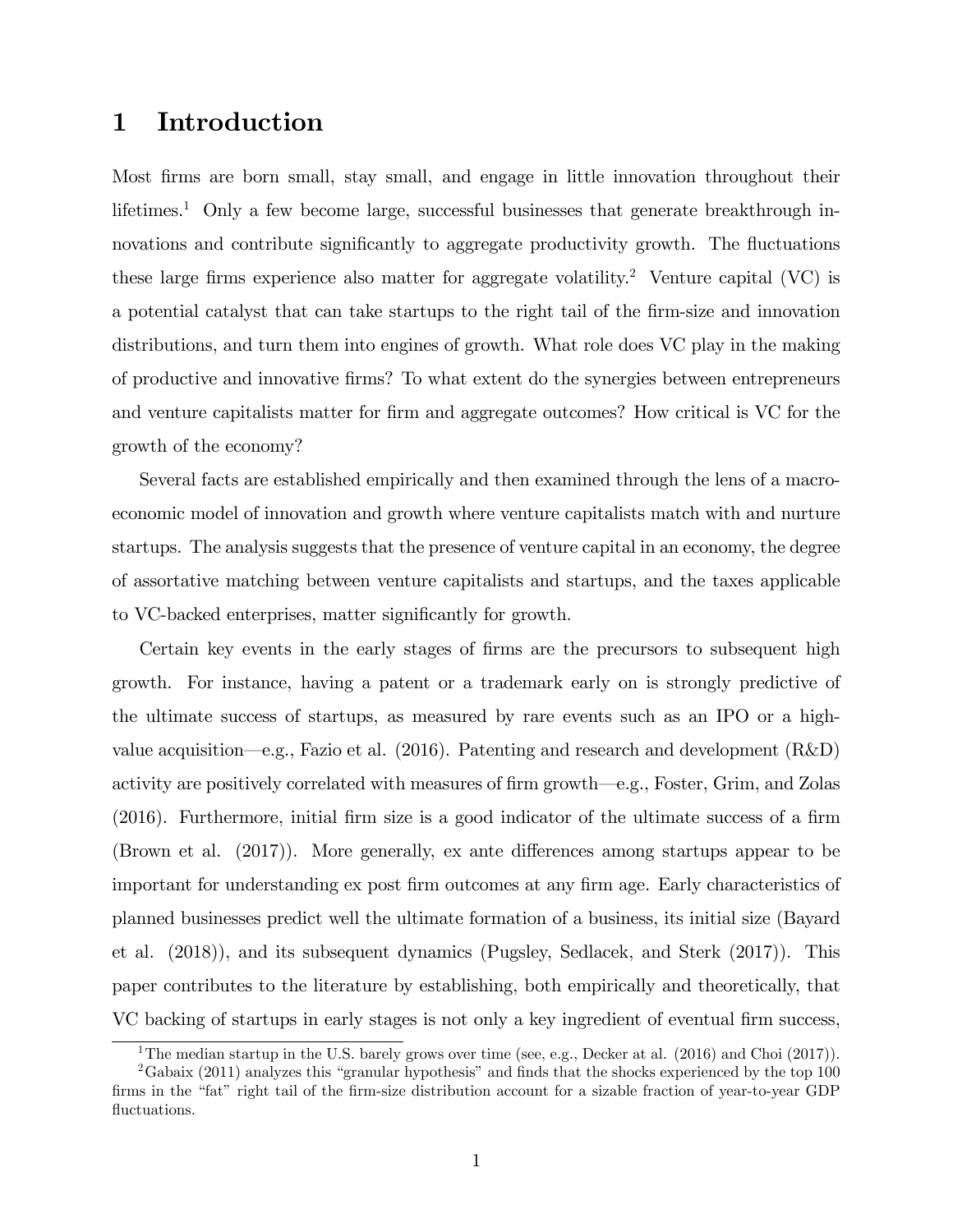but also a significant contributor to aggregate innovation and productivity growth.

To motivate the model and its analysis, the empirical analysis combines micro data on firms that receive VC funding, using the VentureXpert database, with data on all employer firms in the U.S., taken from the U.S. Census Bureau's Longitudinal Business Database (LBD) for the period 1980-2012. The life-cycle dynamics of VC-funded versus non-VCfunded firms are studied to understand their differences in innovativeness, survival, and growth. Several key observations emerge from the empirical inquiry. First, despite the fact that VC-backed startups are subject to higher initial selection, failure rates, and dispersion in growth outcomes, they are much more likely than non-VC-backed ones to eventually land in the right tail of the Örm size and innovation distributions. In other words, VC appears to contribute disproportionately to the making of large and productive ("superstar") firms. The dominance of such firms in the U.S. economy has been increasing.<sup>3</sup> Yet, the various mechanisms by which superstar firms emerge are not well understood. The findings here suggest that VC plays a critical role in taking startups to stardom.

Second, the synergies between venture capitalists and entrepreneurs matter for how far a VC-backed startup can go. The empirical analysis provides strong evidence of assortative matching between entrepreneurs and financiers—the latter is composed of venture capitalists and others, such as banks. Startups that have more promising growth and innovation prospects tend to be funded by venture capitalists. Moreover, Örms backed by venture capitalists with more experience tend to achieve significantly higher growth.

Third, VC involvement is critical for both firm-level and aggregate innovation. The data on firm-level patenting activity and patent quality reveals that VC disproportionately targets more innovative startups and spurs further innovation, with startups backed by more experienced venture capitalists engaging in better innovation. Innovation by VC-funded firms, especially the highly successful ones, generate large productive externalities on the rest of the economy. This externality is evident in the disproportionately high number of citations to patents Öled by successful VC-funded Örms, which is one of the key contributions of these firms to growth.

<sup>&</sup>lt;sup>3</sup>The consequences include the reallocation of labor to these firms, accompanied by a rising industry concentration of sales and a fall in labor's share of income—see, e.g., Autor et al.  $(2017)$ .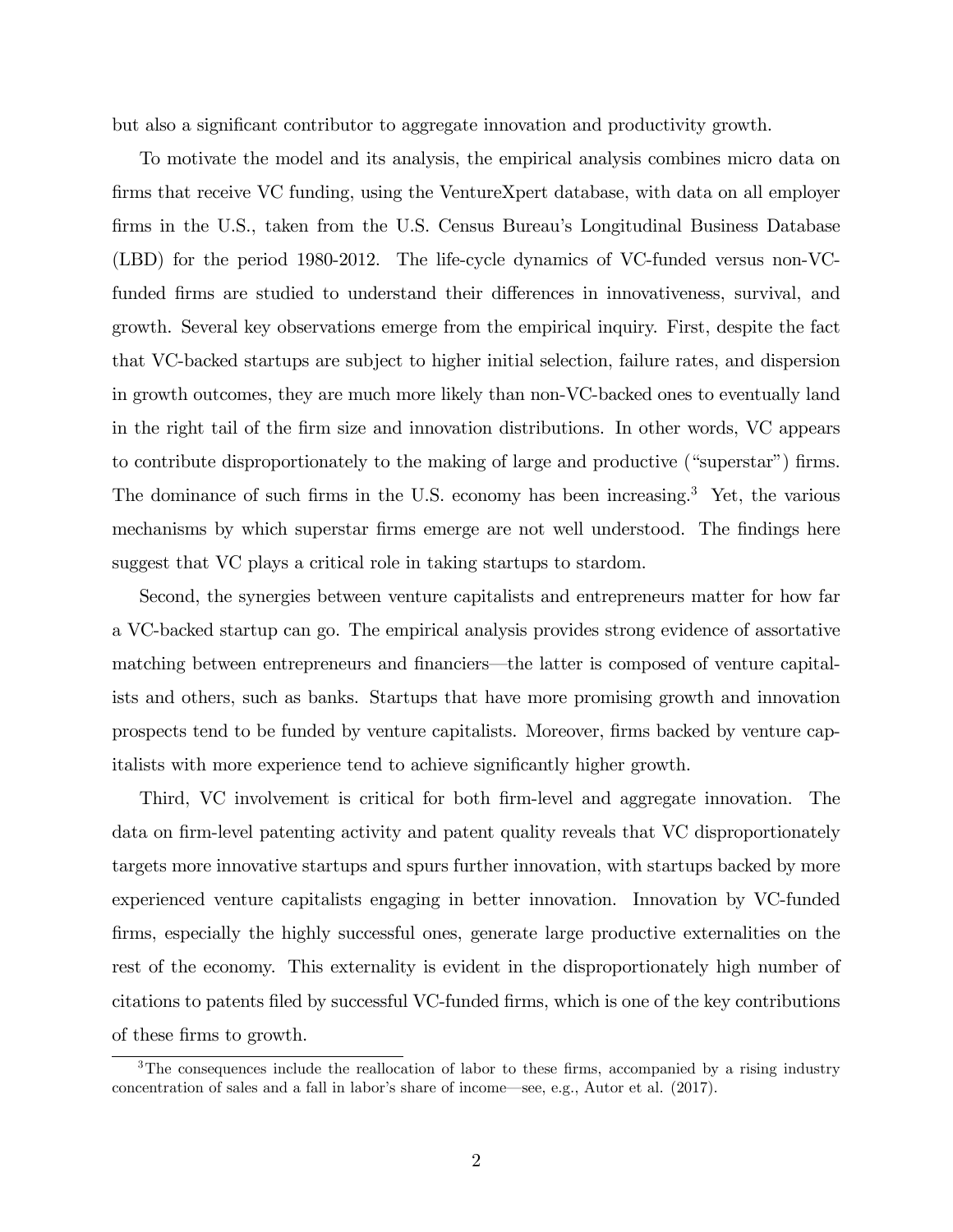Motivated by the empirical Öndings, a macroeconomic model is developed to match salient features of VC in the U.S. data. In the model, venture capitalists disproportionately nurture talented entrepreneurs by providing the necessary ingredients, advice and money, to bring a startup to the market. The framework stresses the complementarity between an entrepreneur's skill and a venture capitalist's. Not all talented entrepreneurs can find a venture capitalist to back their startup, as the latter are in short supply and there is randomness in the matching process. As a result, they turn to more traditional sources of Önancing, such as banks. Banks provide a limited amount of expertise for a startup. For a talented entrepreneur, matching with a venture capitalist, as opposed to a bank, will result in a higher probability of success, a greater level of funding for startup R&D, and higher productivity. Entrepreneurs starting more run-of-the-mill enterprises are more likely to use bank financing. The opportunity cost for a venture capitalist is too high to mentor these types of startups.

The calibration strategy allows the model to replicate perfectly a set of stylized facts of interest: the growth rate of U.S. GDP; the success rates of VC- and non-VC-backed firms; the relative employments and patenting of both types of firms; the ratio of firms to workers; and the ratio of the numbers of both types of startups. The calibrated model is used to address three aspects of VC's contribution to growth. First, VC is a form of technological progress in Önance and the model suggests that VC-funded startups are important drivers of growth. In fact, the vast majority of non-VC funded startups choose innovation levels that place them behind the technological frontier. If the efficiency of VC financing is lowered to that of bank financing, the economy's growth drops from  $1.80$  to  $1.30$  percent, which leads to a welfare loss of 7.58 percent in terms of consumption.

Second, the model is used to assess the importance of assortative matching between entrepreneurs and venture capitalists. The calibrated model imposes the matching structure between entrepreneurs and financiers that is observed in the data. One could ask what would happen if matching was perfectly assortative; i.e., if venture capitalists could magically match just with the most promising startups. The analysis suggests that growth would jump up from 1.80 to 1.96 percent, which has an associated welfare gain of 2.26 percent. If, in addition, the supply of venture capitalists could be expanded to accommodate all gifted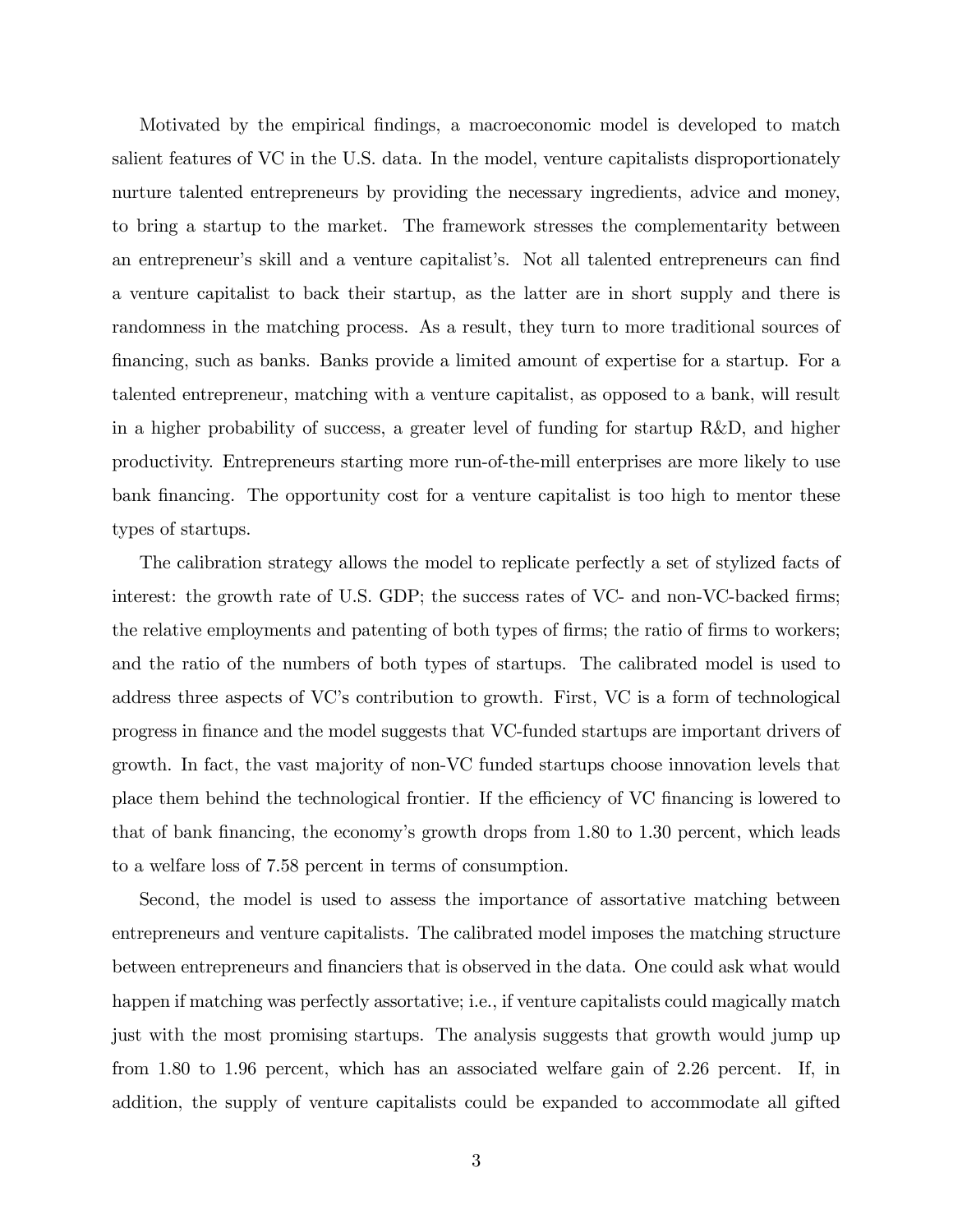startups, growth would ratchet up to 2.05 percent with a welfare gain of 3.66 percent.

Last, VC-financed startups are taxed at the capital gains tax rate, instead of at either the corporate or personal income tax rates, as with other startups. Raising the rate of taxation on VC-Önanced startups to the rate faced by other types of startups would lower the growth rate from 1.80 to 1.48 percent, which yields a welfare loss of 4.83 percent.

## 1.1 Literature Review

The empirical analysis adds to the large literature on the effects of VC funding on firm performance. In early work, Kortum and Lerner (2000) studied the impact of VC funding on firm-level innovation between 1983-1992 and documented a significant positive impact.<sup>4</sup> Puri and Zarutskie (2012) find that VC-backed firms exhibit higher growth and higher rates of IPO and M&A activity, compared to otherwise similar firms. Some prior evidence suggests that VC monitoring of startups matters. For instance, Bernstein, Giroud, and Townsend (2015) show that venture capitalists' on-site involvement with the firms they fund generates both a higher level of innovation and a higher likelihood of success.<sup>5</sup> More recently, Wong  $(2019)$ finds that a large portion of the variation in the duration of venture capital involvement across startups can be attributed to unobserved venture capitalist and match-specific effects. These findings point to potentially large treatment effects associated with venture capitalists' mentoring and monitoring of startups. The analysis here offers further evidence of such effects.

The empirical work extends the prior literature in a number of dimensions. The selection of startups by venture capitalists based on early innovation potential is explored, as well as the effects of VC treatment on innovation. In addition, a distinguishing aspect of the analysis is its focus on the effects of assortative matching between entrepreneurs and financiers. The presence and extent of synergies between venture capitalists and entrepreneurs is assessed. The analysis also quantifies the disproportionately large innovative externalities generated by VC-backed Örms using citations to the patents applied for by these Örms. Finally, the

<sup>&</sup>lt;sup>4</sup>See also the empirical findings in Greenwood, Han, and Sanchez (2022b).

 ${}^{5}$ Bernstein, Giroud, and Townsend (2015) exploit an exogenous reduction in VC oversight costs due to the opening of new airline routes that makes it easier for venture capitalists to visit their portfolio companies.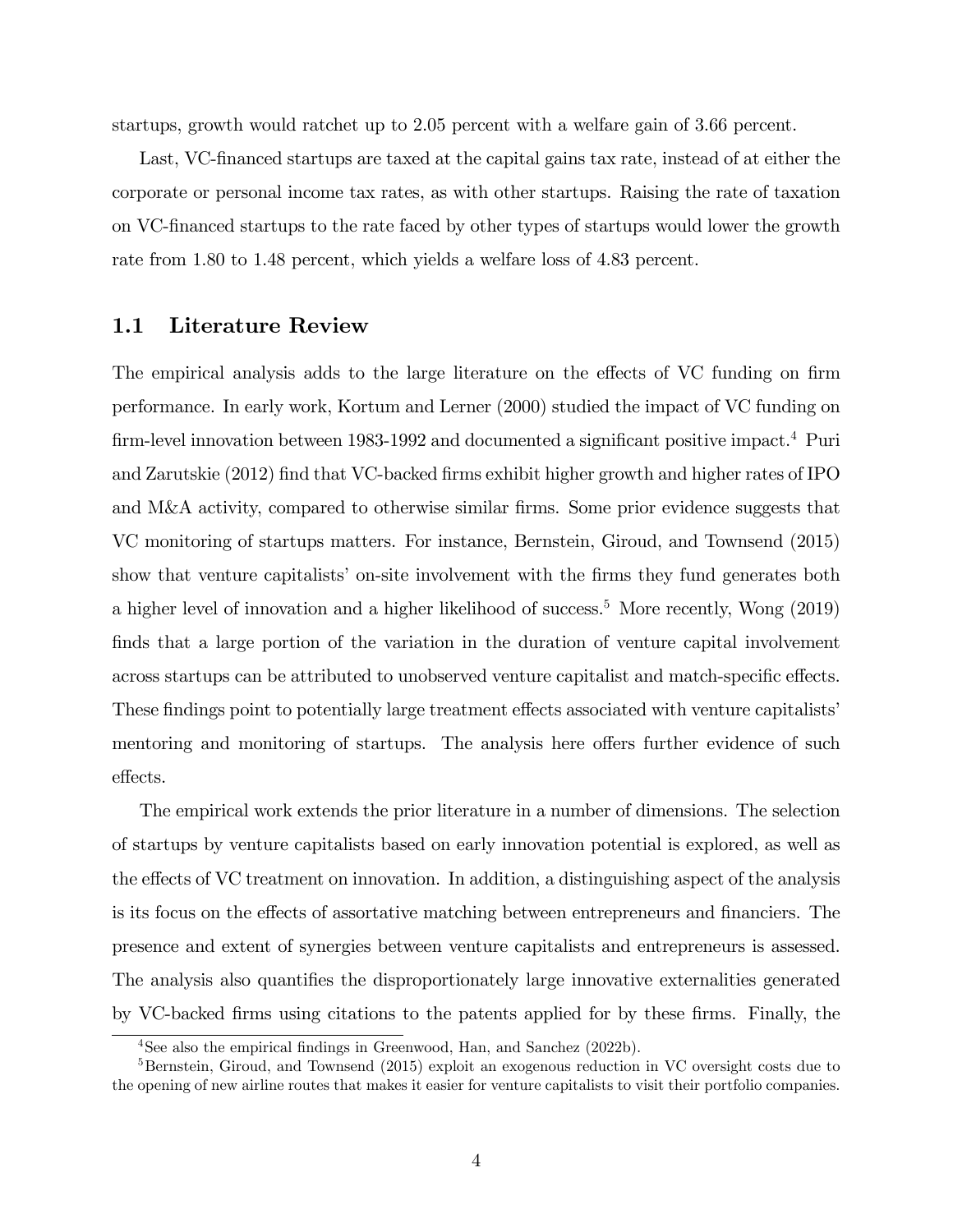analysis here uses, in addition to the discrete measures of success for firms (such as IPO and  $M&A$ , continuous measures of firm growth and innovation to define thresholds for success by the end of a typical VC contract.<sup>6</sup>

This paper contributes to the endogenous growth literature (e.g., Aghion and Howitt (1992) and Romer (1990)) by introducing VC Önancing into a model with endogenous technological progress. VC can be thought of as technological progress in the Önancial sector that spurs on the formation of cutting-edge startups. Ates (2014), Greenwood, Sanchez, and Wang (2019), and Opp (2019) are earlier analyses in a similar direction. Ates (2014) and Opp (2019) develop stylized Schumpeterian models of VC. In Atesí(2014) and Oppís (2019) analyses the R&D decisions by new entrepreneurs are limited in the sense that they do not choose how far to launch their productivities ahead of the levels of incumbent Örms. Also, the likelihood of success does not depend on the level of development funding. Greenwood, Han, and Sanchez (2022a) model VC from a dynamic contract perspective. Their analysis focuses on the VC funding-round process. They do not explicitly model a banking sector as is done here. Ates (2014), Greenwood, Han, and Sanchez (2022a), and Opp (2019) do not spotlight the initial selection process between different types of entrepreneurs and financiers, and the associated transition from ex ante promise to ex post success. These papers also do not utilize data on firm growth and innovation in the early stages of privately-held startups to assess venture capital selection and treatment effects.

The current analysis also relates to two recent themes in the literature. First, it highlights the importance of financing for innovation and superstar firm creation. Therefore, it connects with research by Autor et al.  $(2017)$ , that documents the rise of superstar firms and their consequences for inequality. Bloom et al. (2017) and Gordon (2017) have argued that new ideas are harder to Önd and innovations are more expensive to implement. The current analysis highlights the importance of a good match between financiers and inventors, as well as the taxation of startups, for bringing new ideas to life. Second, at least since

 ${}^{6}$ In particular, the analysis estimates the likelihood of a venture capitalist taking a firm to the right tail of the Örm-size and innovation distributions (90th percentile) within 10 years. The rationale for doing so is that even though a surviving VC-backed Örm may not reach an IPO or M&A stage, it can still achieve substantial growth and innovation on average, compared to non-VC-backed firms. Furthermore, among the firms that are involved in IPO or M&A activity, the heterogeneity in performance can be more finely captured by continuous measures of Örm growth. Measuring success in this fashion accounts for the contribution of all VC-backed firms to economic growth and aggregate productivity.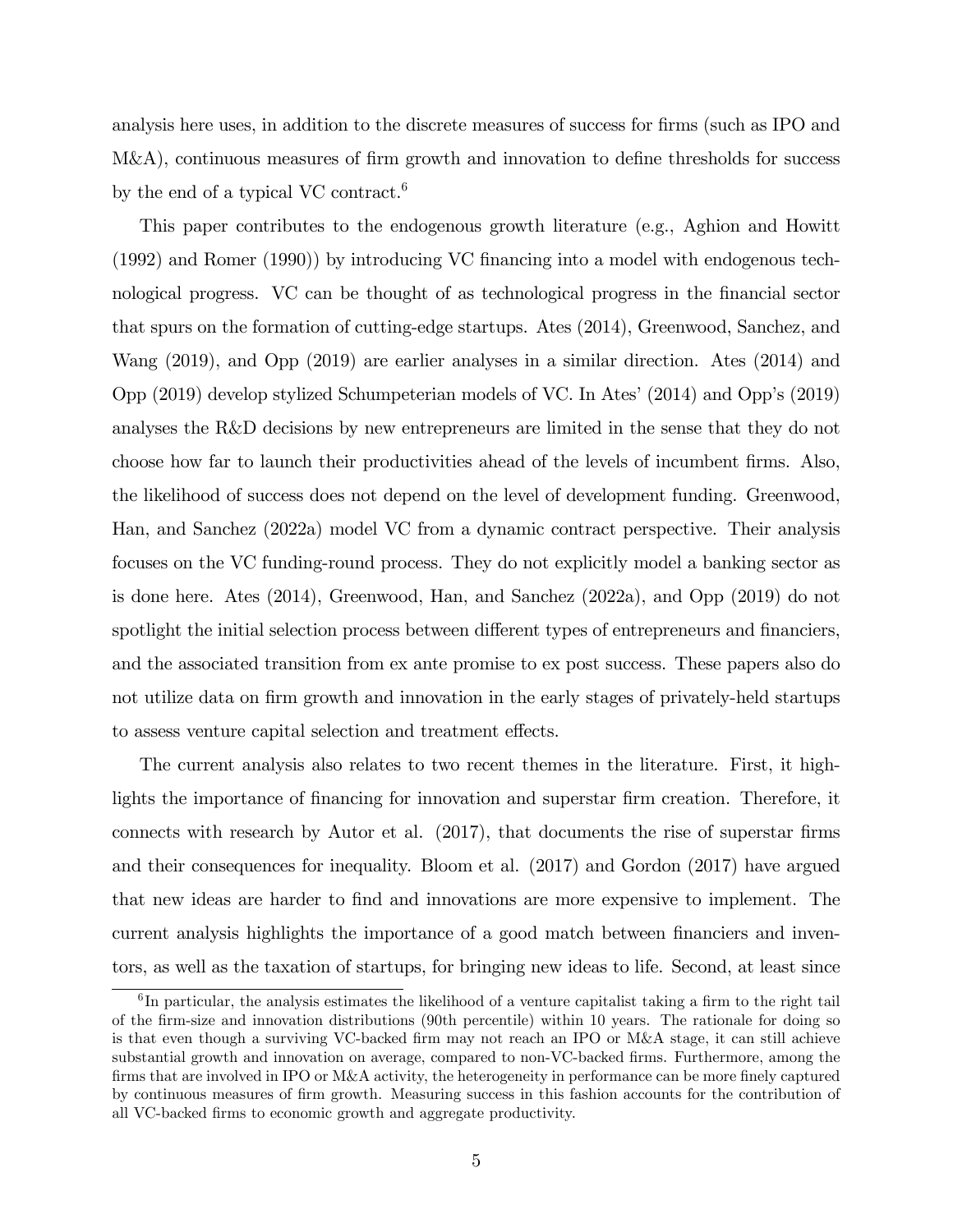Cameron (1963), economists have been interested in the importance of finance for economic development. The empirical connection between finance and development is exhaustively surveyed by Levine  $(2005)$ , who concludes that financial development has a causal effect on economic development. Recent quantitative models of the connection between finance and development are Antunes, Cavalcanti, and Villamil (2008), Buera, Kaboski, and Shin (2011), Castro, Clementi, and MacDonald (2004), Cole, Sanchez, and Greenwood (2016), and Erosa (2001). This work has typically focused on developing countries, and does not study whether different forms of finance (such as VC versus bank funding) matter for firm-level and aggregate innovation and growth.

## 2 Stylized Facts on VC-Funded Firms

To what extent does VC matter for turning startups into engines of economic growth and innovation? Empirical analysis is carried out to offer evidence on both the selection and treatment effects associated with venture capitalist involvement in a firm. This involvement may include, in addition to financial support, providing management advice and mentoring, industry expertise, and business network connections. These factors can lead to potentially different trajectories of growth and innovation for VC-funded firms compared to non-VCfunded ones.

The first goal of the empirical analysis is to explore the nature of selection by venture capitalists, based on key observable startup characteristics such as size, growth, and innovative activity. If venture capitalists tend to pick more promising projects to fund and nurture, there should be a disproportionate presence of VC among larger, faster growing, and more innovative startups.

The second goal is to understand the role that VC plays in catapulting firms to the right tail of the firm size and innovation distributions. How much does VC matter for a startup's survival, growth, and innovation? To investigate such effects, the outcomes of VC-funded firms are compared with those of a control group composed of non-VC-funded firms, which are chosen to match closely the funded Örms on a number of key observable characteristics at the time of VC funding.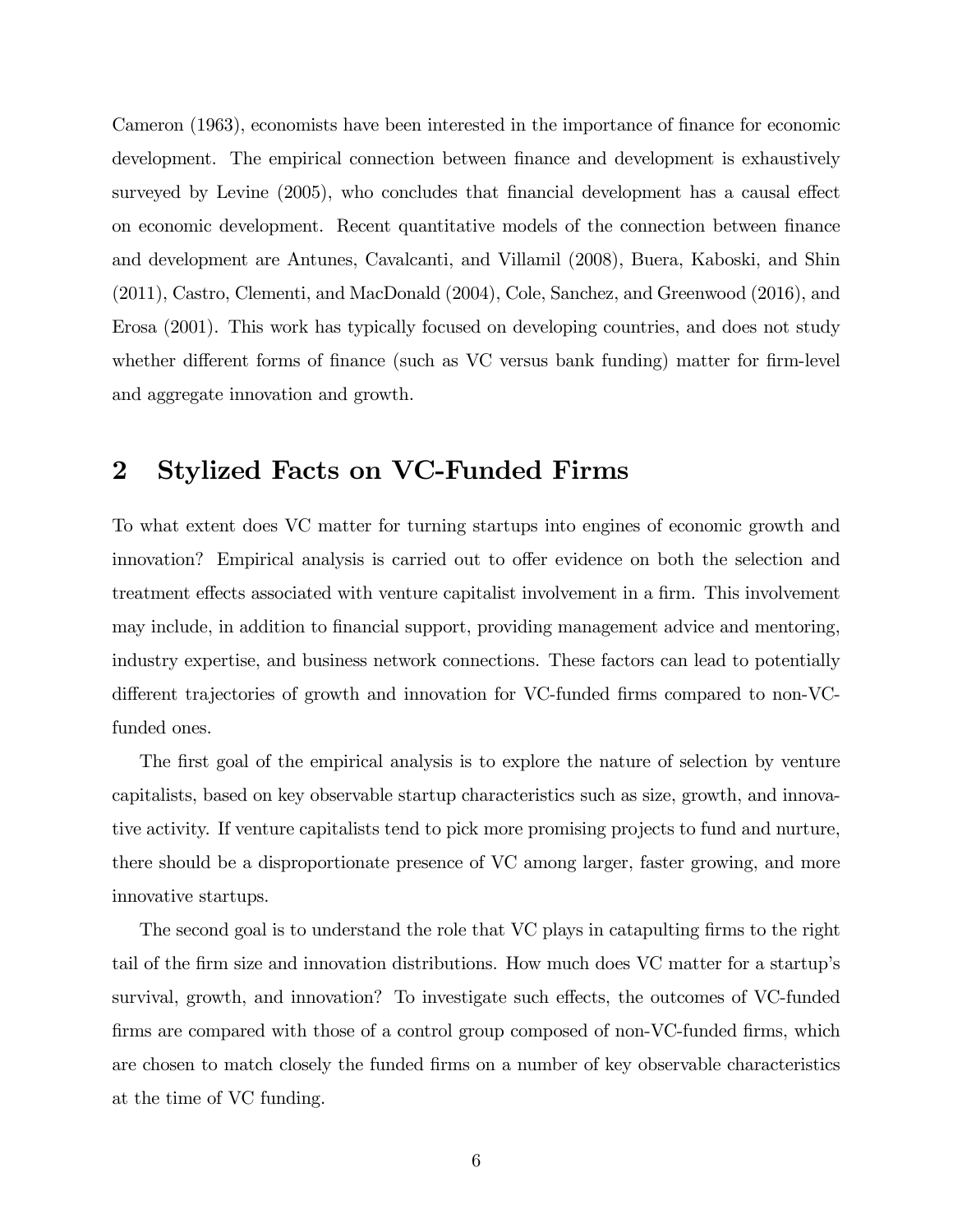Finally, the empirical analysis investigates the strength of assortative matching and synergies between venture capitalists and startups. Some venture capitalists may be better than others at identifying and nurturing promising startups. That is, the extent of selection and treatment by venture capitalists may depend on both the type of startup and the type of venture capitalist. Are startups with better growth and innovation prospects disproportionately targeted by more experienced venture capitalists? Do startups funded and supported by more experienced venture capitalists achieve better outcomes? Some evidence on heterogeneous treatment effects is provided by studying the outcomes of startups backed by moreversus less-experienced venture capitalists.

## 2.1 Data

The empirical work brings together several datasets—see Appendix A for details on the construction of the dataset used for the analysis, as well as supplemental information on all figures and tables. The main dataset that enables the tracking of firms over time is the U.S. Census Bureau's LBD. The LBD contains longitudinally-linked information for each employer business in the United States starting in 1976, based on administrative data in the Census Bureauís Business Register (BR). Firms, and their constituent establishments, are observed in the LBD starting from the time of their first appearance as an employer business in administrative records. The LBD includes annual measures of age, employment, and payroll for both firms and establishments, and an annual revenue measure at the firm level for a large fraction of firms.<sup>7</sup>

Firms that receive VC funding are identified using the Thomson Reuters<sup>†</sup> VentureXpert database, which contains information on the dates of VC funding, the funding amount, and the identity of the venture capitalists. Firms in VentureXpert are first matched with the BR using name and address matching techniques, and then linked to the LBD using unique firm and establishment identifiers. To include measures of innovation, the U.S. Census Bureau's patent-firm crosswalk is used to identify firms with patenting activity.<sup>8</sup> Back and forward

<sup>7</sup>Data on revenue start in 1997.

<sup>&</sup>lt;sup>8</sup>The patent-firm crosswalk is a result of merging the USPTO's patent database with the LBD; see Graham et al. (2015).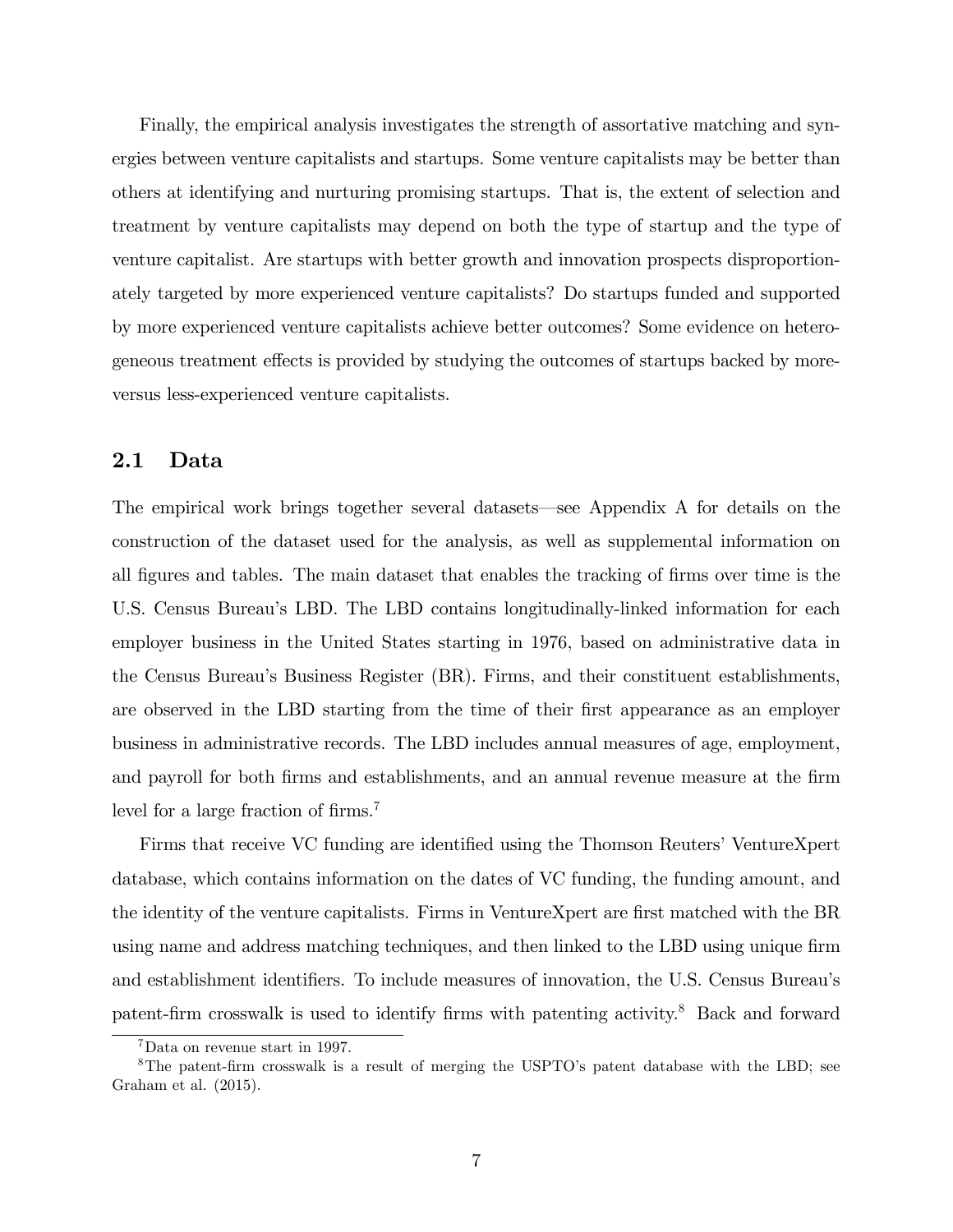citations for each patent are also incorporated from the USPTO's PatentsView. In addition, Standard&Poorís Compustat database is linked with the LBD to identify publicly-listed firms. The data set tracks all employer firms during the period 1980 to 2012.

An important feature of the assembled dataset is that Örms can be tracked over their entire life cycle, starting from their birth to their death.<sup>9</sup> Other key events in a firm's life cycle are also observed: the first injection of funds by a venture capitalist, the first patent application, and an IPO or an M&A event. IPO events are identified using the Compustat database. M&A activity is identified based on how the ownership of the firm and its establishments changes from one year to another.<sup>10</sup> The firm outcomes in the analysis are survival, employment, and innovation, as reflected by patenting activity and patent citations.<sup>11</sup>

### 2.2 Which Firms do Venture Capitalists Select?

Venture capitalists pick startups to fund and nurture very early during their formation. Figure 1 depicts the age distribution of VC-backed startups at first VC funding. Age is measured by the number of years since a startup first appears in the LBD as an employer business (birth). Negative age values correspond to cases where a startup receives funding even before it is first observed as an employer business.<sup>12</sup> The striking feature of Figure 1 is the spike at age zero. About 42 percent of VC-funded firms receive their first funding in their first year as an employer business. There is also a considerable fraction of startups (about 15 percent) that receive their first funding before they hire their first employee (age

 $9$ Birth is identified by the first year of an employment record, while death happens if the firm ceases to exist as an employer.

<sup>&</sup>lt;sup>10</sup>For details on identifying IPOs and M&As, see Appendix A.

 $11$ The results using revenue are briefly mentioned as an alternative to employment when appropriate. For Örm size, employment is the preferred measure in the analysis, since annual revenue data is available starting only in 1997.

 $12$ Firms outside of the age range in Figure 1 are not included to prevent the disclosure of confidential information—they account for a small fraction of all firms that receive VC funding. In addition, the truncation of age at -5 guards against potential matching errors. Startups that receive VC funding 6 or more years before they hire their Örst employee are rare, and such cases may be more likely to indicate false positives in the name and address matching procedures. Similarly, startups that receive VC funding after age +5 constitute a small fraction of all firms.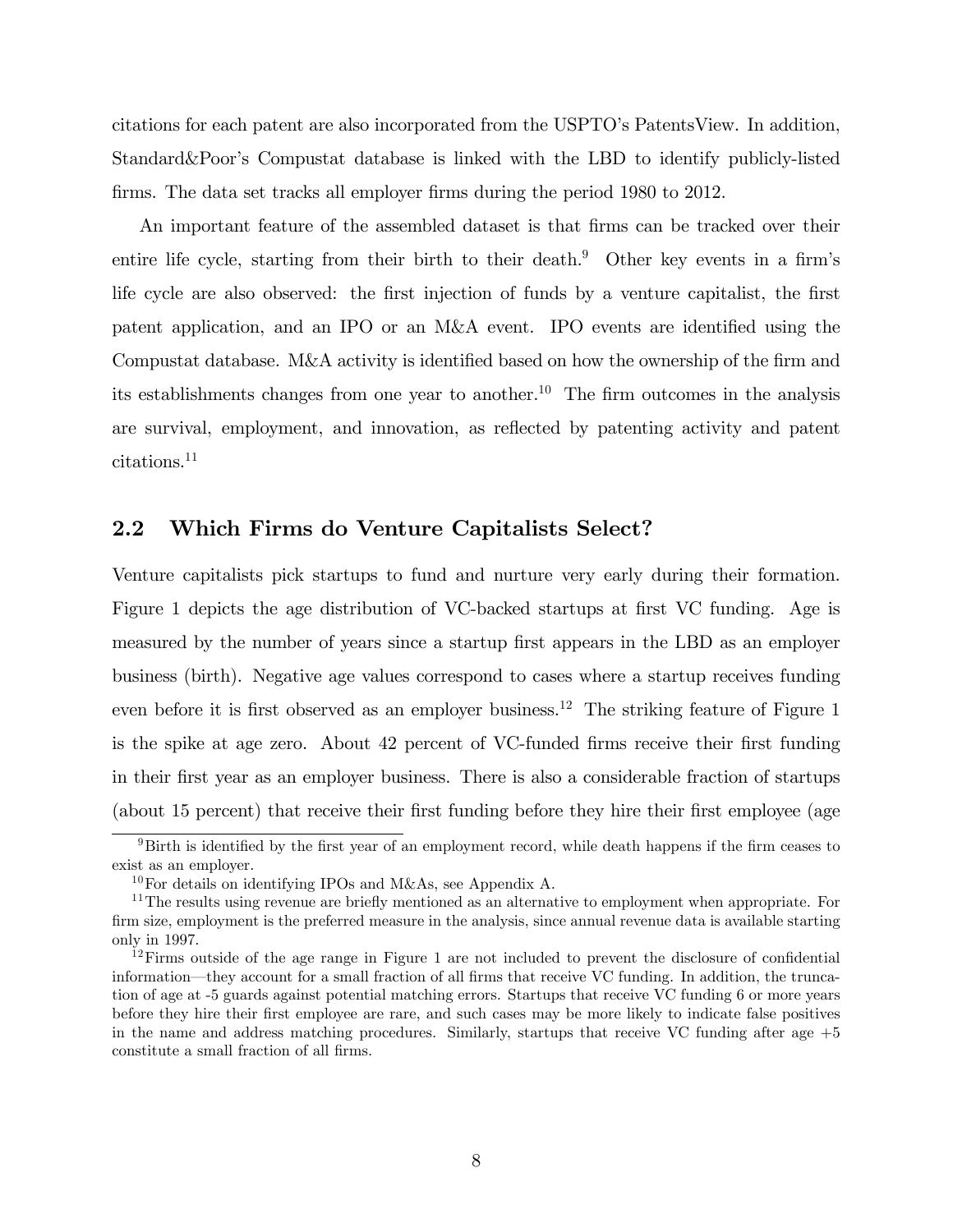

Figure 1: The distribution of firm age in the year of first VC funding. Age 0 corresponds to the first time that a startup is observed as a business with employee(s). Ages  $-5$  to -1 correspond to startups for which the year of first VC funding occurs before the first observation of the startup as an employer.

 $< 0$ ).<sup>13,14</sup>

Figure 2 plots the probability of ever receiving VC funding by employment growth quintiles, where the quintiles are based on growth during a startup's first three years as an employer business.<sup>15</sup> The probability of funding jumps nearly two hundred-fold as one moves from the lowest quintile to the highest, suggesting that venture capitalists tend to select firms that exhibit relatively high growth in their early phases.<sup>16</sup>

The relationship between a startup's probability of receiving its first VC funding within five years of its first patent application and the quality of its early patents is plotted in Figure 3. The quality of early patenting is measured by the total number of citations for all patents up to three years after the Örst patent (and before any VC funding). Figure 3 suggests that

 $13$ Most likely, these firms receive VC funding at a stage when they are still non-employers; i.e., businesses with no payroll/employees. Recent work by Bento and Restuccia (2019) highlights the contribution of non-employer businesses to business dynamism in the United States.

 $14$  For the rest of the analysis, startups that receive VC funding before age zero are treated as having received funding at age zero. This approach is necessary because several key variables (e.g., employment and patenting) for the subsequent analysis are available only for employer firms starting at age zero.

<sup>&</sup>lt;sup>15</sup>The employment growth rate for the first three years of a firm's life-cycle is measured as  $g = 2 \times$  $\frac{1}{(emp_{t+2} - emp_t)}$   $\frac{1}{(emp_{t+2} + emp_t)}$ , where t is the year a startup is first observed as an employer business.

 $16A$  similar conclusion emerges when growth is measured in terms of revenue instead of employment.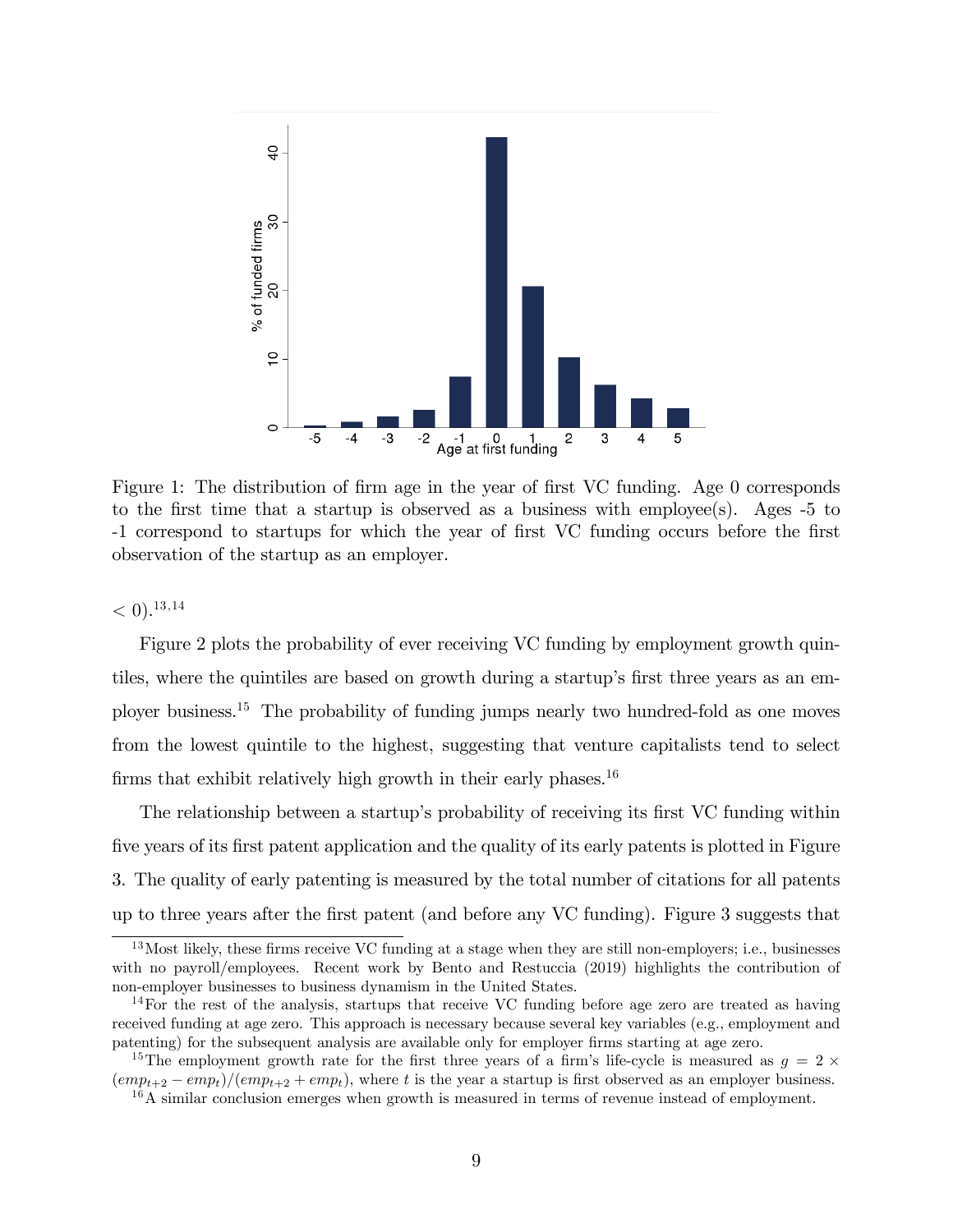

Figure 2: Firm employment growth and the probability of VC funding at any point in the firm life-cycle. Employment growth is the 3-year growth rate for a startup, starting from the first year of observation as an employer.

VC funding is concentrated in startups with relatively high quality early innovation. The probability of receiving VC funding for startups in the bottom quintile of the patent quality distribution is only about 1 percent, but rises to nearly 6 percent in the top quintile. Further, the probability of VC-funding is overall much higher for startups that have a patent (Figure 3), compared with all startups considered in Figure 2. The sample containing startups with early patent activity is much smaller and represents a highly selective group of innovating firms, resulting in much higher rates of VC funding overall.

Table 1 presents statistics on startups in their year of first VC funding. The average employment at funding is normalized to one for VC-funded startups that are in the top decile ( $\geq$  90th percentile) of the firm employment distribution in the first year of funding. For non-VC-funded startups, the hypothetical age at first funding is set to the average age at which a VC-funded firm receives funding.<sup>17</sup> The numbers in Table 1 imply that at the time of funding the average employment of VC-funded firms is about 3 times that of non-VC-funded firms.<sup>18</sup> VC-funded startups in the top decile of the employment distribution are

 $17$ The average age at VC funding is calculated using the age distribution of VC-funded firms in the year of first VC funding, assuming a VC-funding age of zero for firms that receive VC funding before age zero.

<sup>&</sup>lt;sup>18</sup>The ratio of the average sizes is given by  $r = (E_{VC}/N_{VC})/(E_{Non\text{-}VC}/N_{Non\text{-}VC})$ , which can be written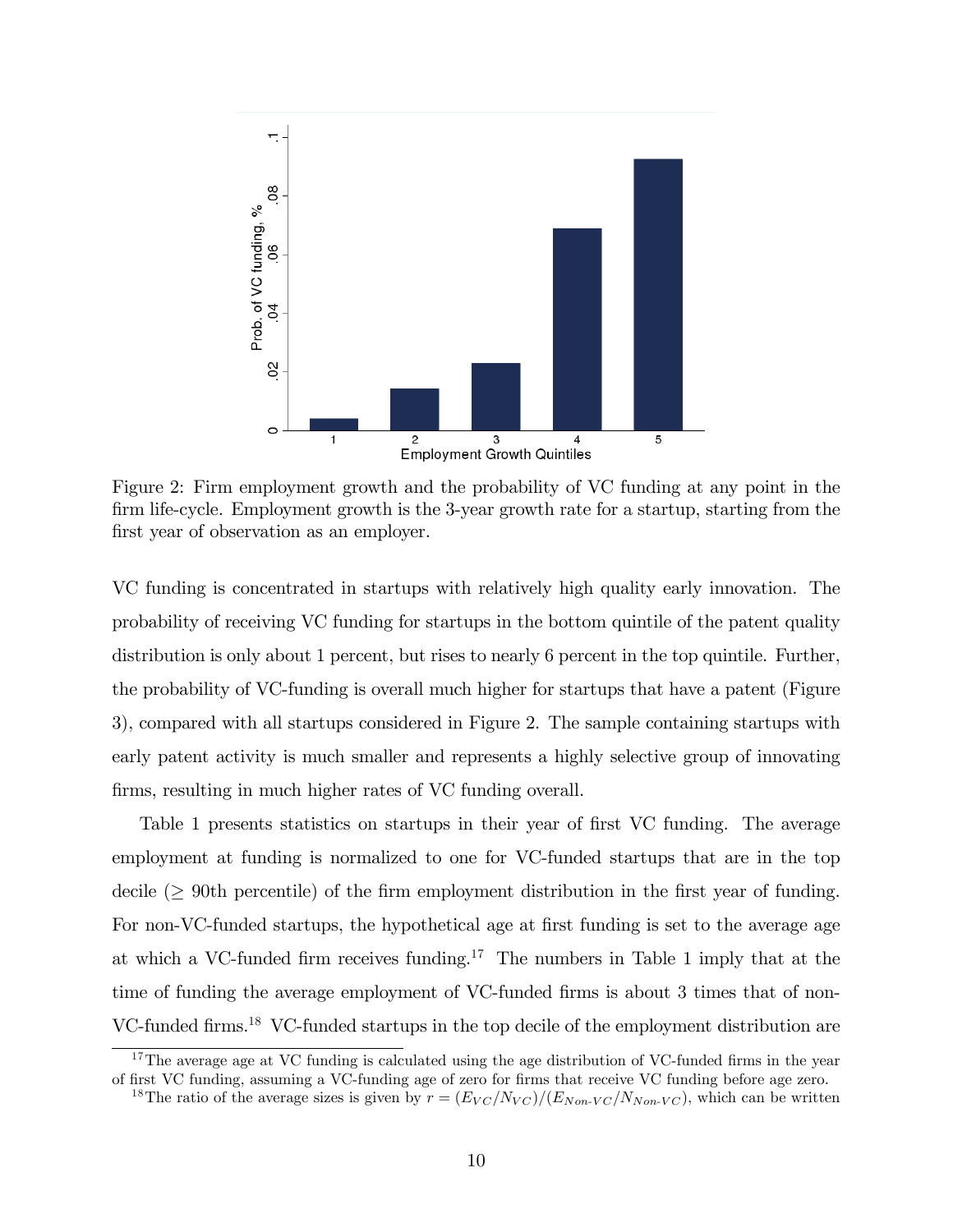

Figure 3: The quality of a firm's early patenting and the probability of VC funding. The figure is conditional on having a patent. Patenting quintiles pertain to the quality distribution for startups' early patenting activity, measured within (up to) three years of a startup's first patent and before any VC funding. Patent quality is the number of citations received, demeaned by average citations in patent class, excluding self-citations. The probability of VC funding is measured within 5 years of the first year of patenting.

about 43 percent larger than the non-funded firms that are also in the top decile. However, there is not a big difference in the average employment of VC-funded versus non-VC-funded firms in the bottom 90 percent.<sup>19</sup>

There is strong evidence that the initial match between a financier and a startup is highly assortative in nature-better startups tend to match disproportionately with venture capitalists. One way to see this is to look at the fraction of VC-funded firms in the top decile, and compare it with the corresponding fraction among non-VC-funded ones. As shown in Table 1, these fractions are  $p_{VC} = 0.326$  and  $p_{Non-VC} = 0.107$ , respectively. The

$$
\frac{(E_{VC}/E)/(N_{VC}/N)}{(E_{Non\text{-}VC}/E)/(N_{Non\text{-}VC}/N)},
$$

as

where E is the total employment and N is the total number of firms. From Table 1,  $E_{VC}/E = 0.25\% +$  $0.04\% = 0.3\%, N_{VC}/N = 0.03\% + 0.07\% = 0.1\%, E_{Non-VC}/E = 57.8\% + 41.9\% = 99.7\%, \text{ and } N_{Non-VC}/N = 0.03\% + 0.07\% = 0.1\%$  $10.7\% + 89.2\% = 99.9\%.$  Therefore, the ratio r is given by  $(0.3/0.1)/(99.7/99.9) = 3.0.$ 

 $19A$  caveat to these comparisons of startup sizes at the time of VC funding is that most startups at this stage are very small, and there is not a very large variation in size across firms within the top 10 percent or within the bottom 90 percent. Firm sizes diverge as startups grow and selection takes place, as discussed below.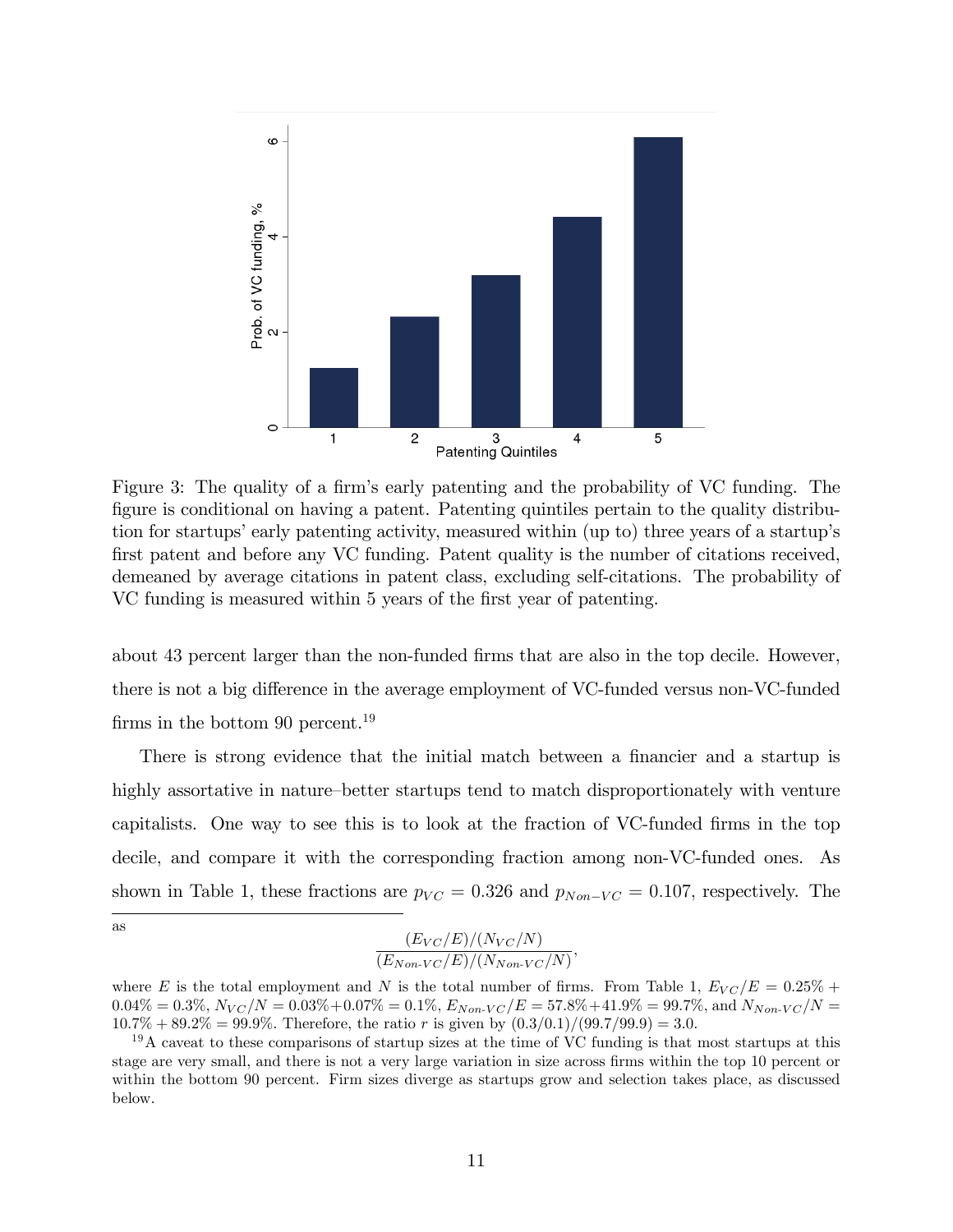|               | Share of $(\%)$ |              |          |              |          |                       |          | Average      |
|---------------|-----------------|--------------|----------|--------------|----------|-----------------------|----------|--------------|
|               |                 | Firms        |          | Empl         |          | Firms by funding type |          | $Empl$ (Rel) |
| Type          | $>90$ th        | $\leq 90$ th | $>90$ th | $\leq 90$ th | $>90$ th | $\leq 90$ th          | $>90$ th | $\leq 90$ th |
| VC funded     | $\rm 0.03$      | 0.07         | 0.25     | 0.04         | 32.6     | 67.4                  | $1.00\,$ | 0.05         |
| Non-VC funded | 10.7            | 89.2         | 57.8     | 41.9         | 10.7     | 89.4                  | 0.70     | 0.06         |

STARTUPS-YEAR OF FIRST VC FUNDING

Table 1: Stylized facts about startups. A firm's type refers to whether or not it is in the top decile (90th percentile) for employment at the time of first VC funding. Average employment is measured with respect to the VC-funded firms in the top decile. Non-VC-funded firms are assigned a hypothetical age of funding equal to the average age at first funding for VC-funded Örms.

observed odds ratio is therefore  $(0.326/0.674)/(0.107/0.894) \approx 4$ . Random matching would imply  $p_{VC} = p_{Non-VC} = 0.10$ , or an odds ratio of 1. To assess formally the difference between the two groups, a two-sample test of proportions is implemented. Specifically, the null  $H_0: p_{VC} - p_{Non-VC} = 0$  is tested versus the alternative  $H_A: p_{VC} - p_{Non-VC} > 0$ , where standard errors are adjusted for clustering within each venture capitalist, because in many cases a venture capitalist matches with many Örms, and among these matches the assumption of independence is unlikely to hold. The two-sample test rejects the null hypothesis in favor of the alternative at a significance level much higher than  $1\%$ , suggesting the presence of strong assortative matching between startups and financiers.<sup>20</sup>

Overall, the patterns in Figures 2 and 3 and Table 1 suggest the presence of a high degree of selection in VC funding. Among startups in the economy, venture capitalists choose those that are on average larger, and exhibit higher early-stage employment growth and innovation. Furthermore, venture capitalists select these startups very early in their life cycles, as indicated by the firm age distribution at the time of first VC funding (Figure 1). This timing is consistent with venture capitalists' reliance on their experience and expertise in assessing the promise of a business idea almost immediately upon its inception.<sup>21</sup>

<sup>&</sup>lt;sup>20</sup>In addition, both of the individual hypotheses,  $p_{VC} = 0.10$  and  $p_{Non-VC} = 0.10$ , are rejected in favor of the alternatives  $p_{VC} > 0.10$  and  $p_{Non-VC} > 0.10$ .

<sup>&</sup>lt;sup>21</sup> Anecdotal evidence suggests that venture capitalists may even target early stage projects with no business plan at all. For example, the  $8/29/2018$  interview "Venture capitalism: Investing today in the companies of tomorrow" by Ryssdall and Hollenhorst in NPR's Marketplace, features venture capitalist Ann Miuro-Koís investment of \$1M in an early project that consists of merely a few math papers written by a Stanford professor.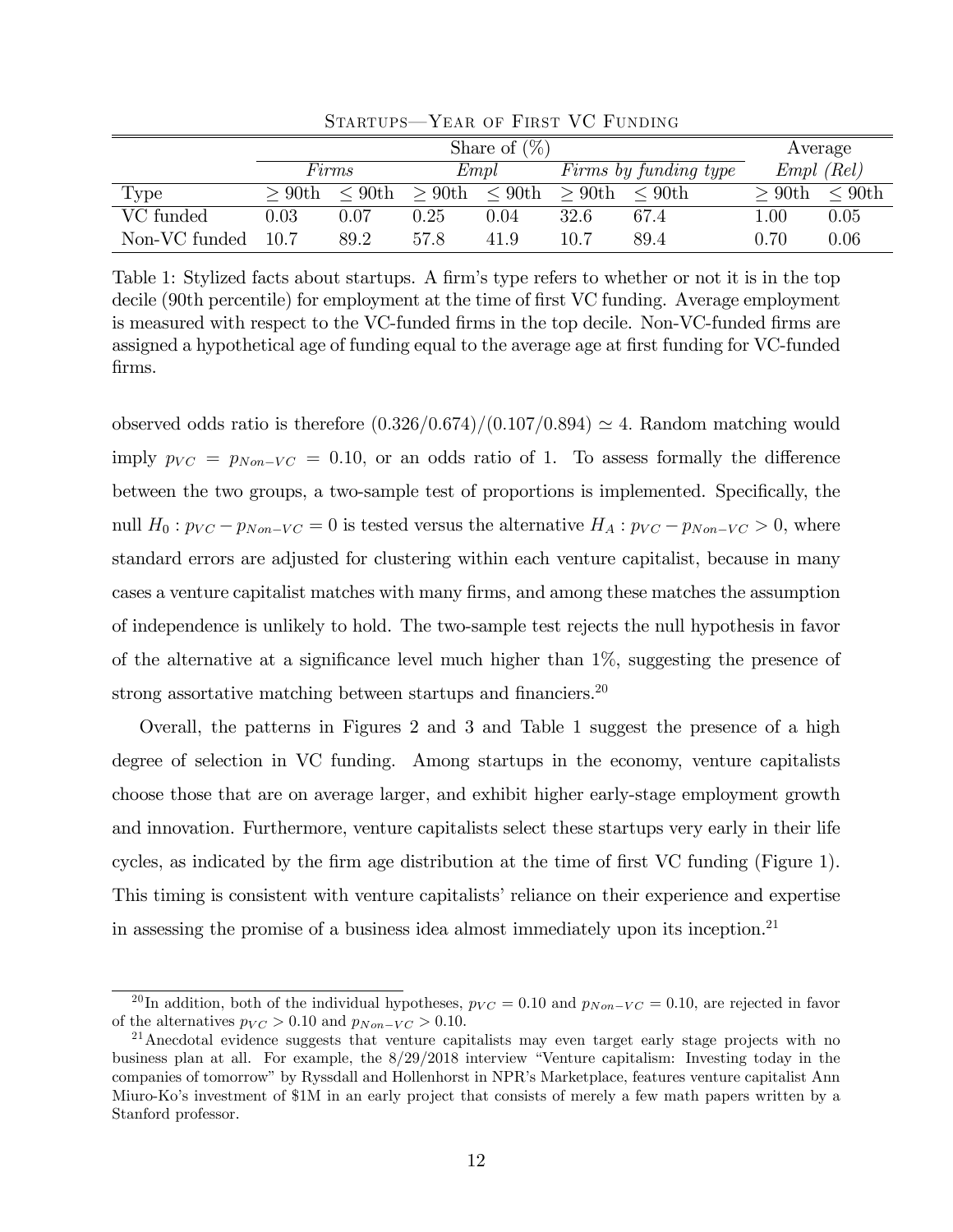## 2.3 How Much do Venture Capitalists Matter?

Next, consider the effects of venture capitalist involvement on the post-funding evolution of a startup. To assess the magnitude of these effects, the selection of startups by venture capitalists must be taken into account. To control for selection based on observables, a group of non-VC-funded Örms that closely match VC-funded Örms on a number of key characteristics are identified. A coarsened exact matching is implemented to form a control group for VC-funded Örms. Because there is a large number of potential matches in the constructed dataset, it is possible to find exact matches for any VC-funded firm based on many key characteristics. Each firm that received first VC funding in a given year is matched with non-VC-funded firms in the same year that are of the same age, in the same narrowly defined employment bin, operate in the same 4-digit NAICS industry, have the same multiunit/single-unit firm designation, and are located in the same state.<sup>22</sup> The treated and control groups are then used to perform an event study that considers employment and the quality-adjusted patent stock as the key outcome variables—see Appendix  $A.3.4$  for further details on the construction of event study samples.

Figure 4 plots the evolution of (ln) average employment for VC-funded firms and their matched counterparts. The data points in Figure 4 are relative to the (ln) average employment of VC-funded firms at the time of first VC funding  $(t = 0)$ , which is normalized to 1. The two types of firms are followed up to 10 years after they receive VC funding, and up to 3 years before that point—that is, only the firms that receive VC at ages 1, 2 or 3 are included.<sup>23</sup> The horizon of 10 years is chosen to approximate the duration of VC contracts, which is about a decade.

The two groups exhibit virtually identical trajectories of average employment before VC funding, indicating that the matching does a decent job of accounting for the pre-VC-

 $^{22}$ The main firm size measure, employment, cannot always be matched exactly conditional on other match criteria, especially for relatively large VC-funded Örms. Instead, a coarser matching based on employment bins is considered.

<sup>&</sup>lt;sup>23</sup>After first funding, firms are followed until the point where they fail, get involved in an M&A or IPO, or the 10th year after VC—whichever occurs the earliest. That is, the samples are not balanced panels; the evolution of average employment is influenced by selection due to firm failure,  $M&A$ , or IPO. In addition, firms that receive VC funding at age zero are excluded, since these firms have no observations for the pre-VC period for a proper event study. Last, all Örms that report zero employment are excluded from the analysis for both groups.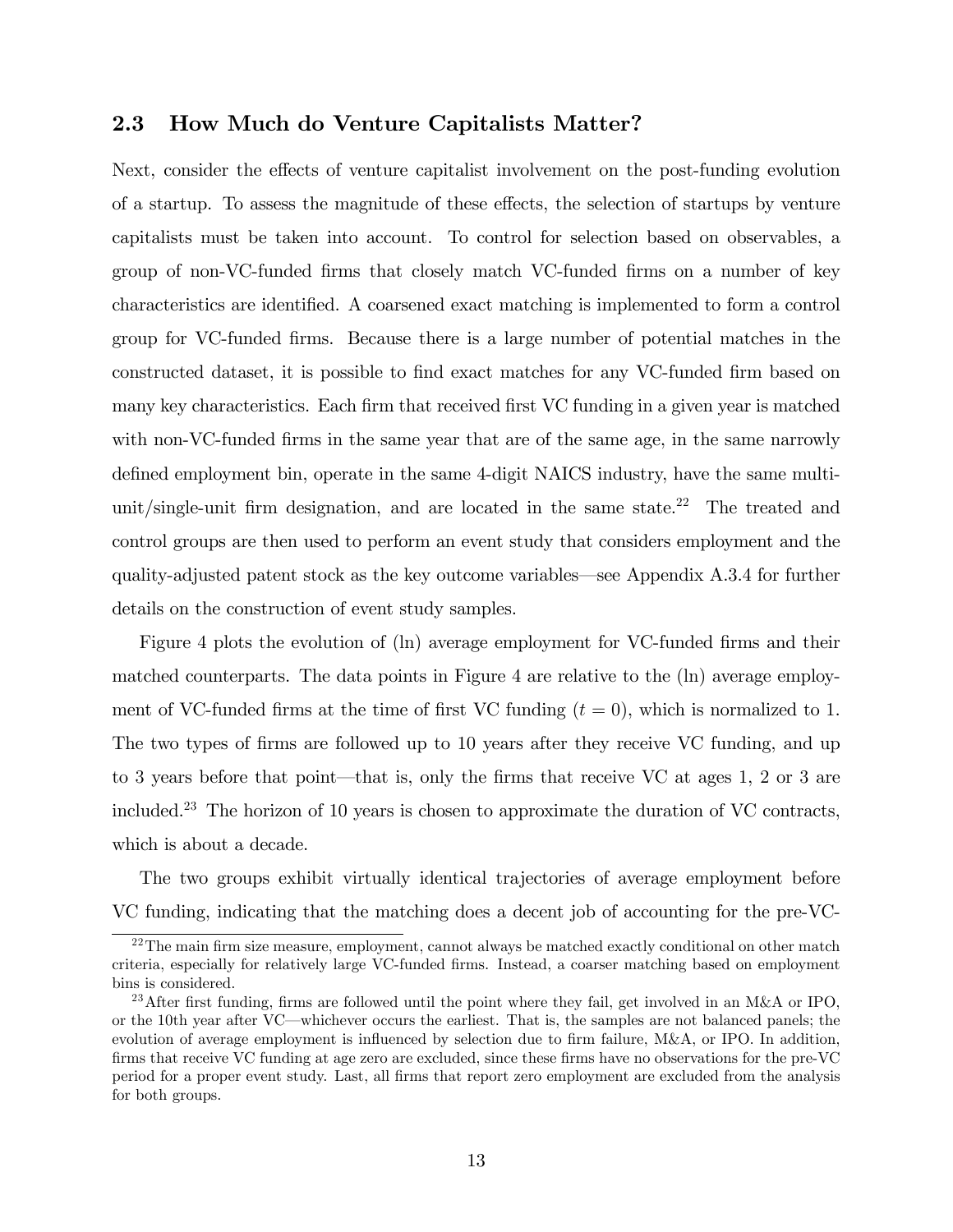

Figure 4: The evolution of average employment before and after first VC funding date: VC-funded Örms versus non-VC-funded controls. The observations are relative to average employment (normalized to 1) for VC-funded startups in the year of first VC funding,  $t = 0$ .

funding trends. The VC-funded firms grow, on average, much more following first funding. Average employment increases by approximately 475 percent by the end of the horizon for VC-funded Örms, whereas growth is much more modest for the matched non-VC-funded control group (about 230 percent). Based on these differential growth rates, the treatment by venture capitalists accounts for up to nearly half of the growth experienced by VC-funded startups.<sup>24</sup>

The kernel density estimates for the growth rates of employment conditional on survival 10 years after VC funding are plotted in Figure 5 for VC-funded and all non-VC-funded firms. The growth rates of VC-funded firms, conditional on survival, exhibit considerable dispersion. These rates are also very different from those of non-VC-funded startups. The growth-rate distribution for VC-funded Örms is negatively skewed, with a large mass of firms beyond the growth rate of 100 percent, and a peak density around the growth rate of 200 percent. In contrast, non-VC-funded Örms have a much more symmetric growthrate distribution that is centered slightly above zero.<sup>25</sup> The dispersion of growth rates is

 $^{24}$ Although not reported, the patterns are similar if revenue is considered as a measure of firm size. Revenue is not used as a variable in selecting the control group.

<sup>&</sup>lt;sup>25</sup>The relatively low median 10-year growth rate for non-VC-funded firms is consistent with earlier findings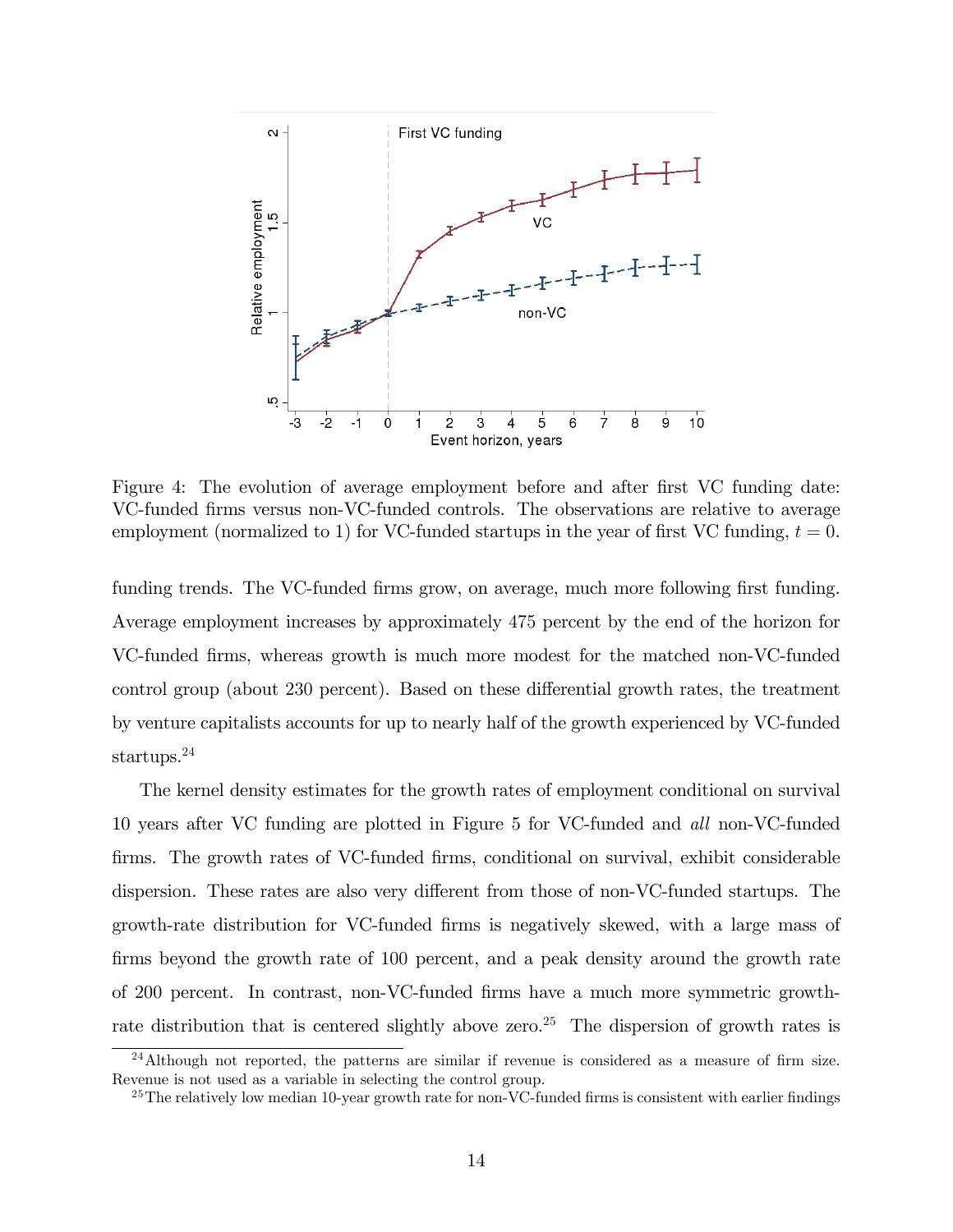

Figure 5: The distribution of the Davis-Haltiwanger-Schuh (DHS) employment growth rate, measured 10 years after first VC-funding, for both VC-funded and all non-VC-funded firms (not just the ones that are matched with VC-funded firms). The figure is conditional on survival.

also higher for VC-funded Örms. VC involvement is associated with more dispersed, but on average much higher, employment growth rates, conditional on survival.<sup>26</sup>

The evolution of innovative activity, as measured by the (ln) quality-adjusted patent stock, is shown in Figure  $6^{27}$ . The treatment and control groups underlying this figure are restricted to firms with patents, but the two groups are not matched based on patent quality similarity.<sup>28</sup> As in Figure 4, the observations are relative to the (ln) average quality-adjusted patent stock of VC-funded firms at the time of funding  $(t = 0)$ , which is normalized to 1. Pre-VC trends for the two groups do not differ substantially, again indicating a close match based on the same criteria used in the employment case. The post-VC trends indicate that VC-funded Örms experience, on average, a much higher growth in their patent stock. On average, the patent stock of VC funded firms grows by  $1,100$  percent, as compared to about

that indicate a very low average growth rate for startups in the U.S. economy—see, for example, Decker et al. (2016) and Choi (2018).

 $26$ The growth patterns are similar if revenue is used instead of employment as the outcome measure.

<sup>&</sup>lt;sup>27</sup>This figure only includes firms that receive VC funding at ages 1 and 2 only, compared to Figure 4, which also includes firms that receive funding at age 3. The reason is that the control group for firms that receive VC funding at age 3 is much smaller and only contains a small number of firms that have patents, leading to a very large confidence interval for the average patent stock.

 $^{28}$ Matching based on this criterion turns out to yield no close matches for many treated firms.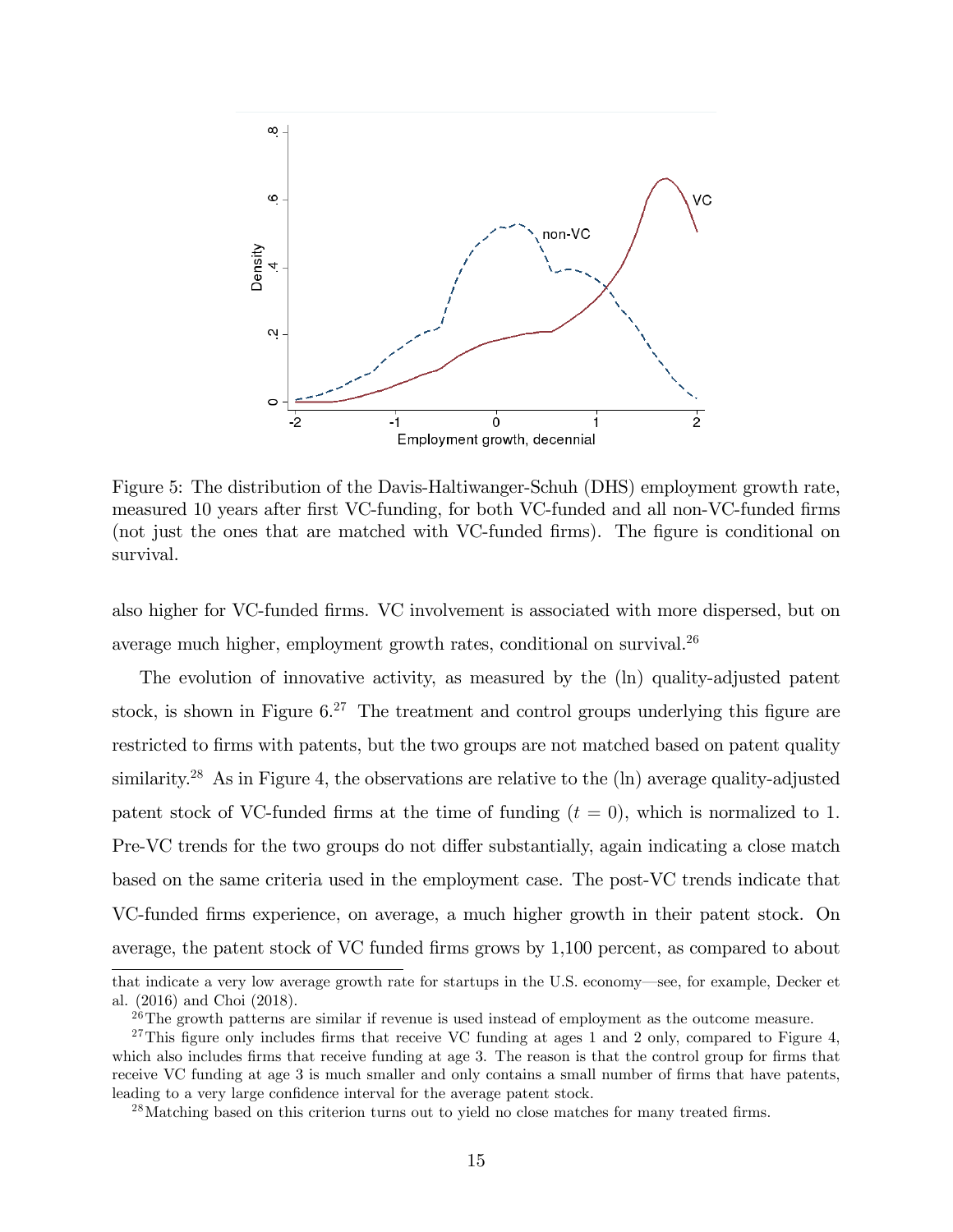

Figure 6: The evolution of the average quality-adjusted patent stock before and after first VC funding date: VC-funded Örms versus non-VC-funded controls. The observations are relative to the average patent stock (normalized to 1) for VC-funded firms in the year of VC funding,  $t = 0$ .

440 percent for the control group. These rates suggest that up to 60 percent of the growth in the patent stock can be attributed to treatment by venture capitalists.

The results indicate strong post-funding effects associated with VC involvement. VCbacked Örms achieve (on average) better outcomes in terms of employment and innovation, after controlling for selection based on observables. Consequently, VC-backed startups are much more likely to make it into the right tail of the firm employment and innovation distributions, compared with non-VC-funded ones.

## 2.4 Does Venture Capitalist Experience Matter?

Are the effects of VC involvement larger when firms are matched with more experienced venture capitalists? While the experience of venture capitalists is not explicitly considered in the model, the estimated magnitude of synergies between an entrepreneur and a venture capitalist reflects the latter's average experience. To highlight the dependence of firm outcomes on experience, venture capitalists in the sample are Örst divided into two groups: low versus high experience. A venture capitalist is labelled "high experience" if the number of deals it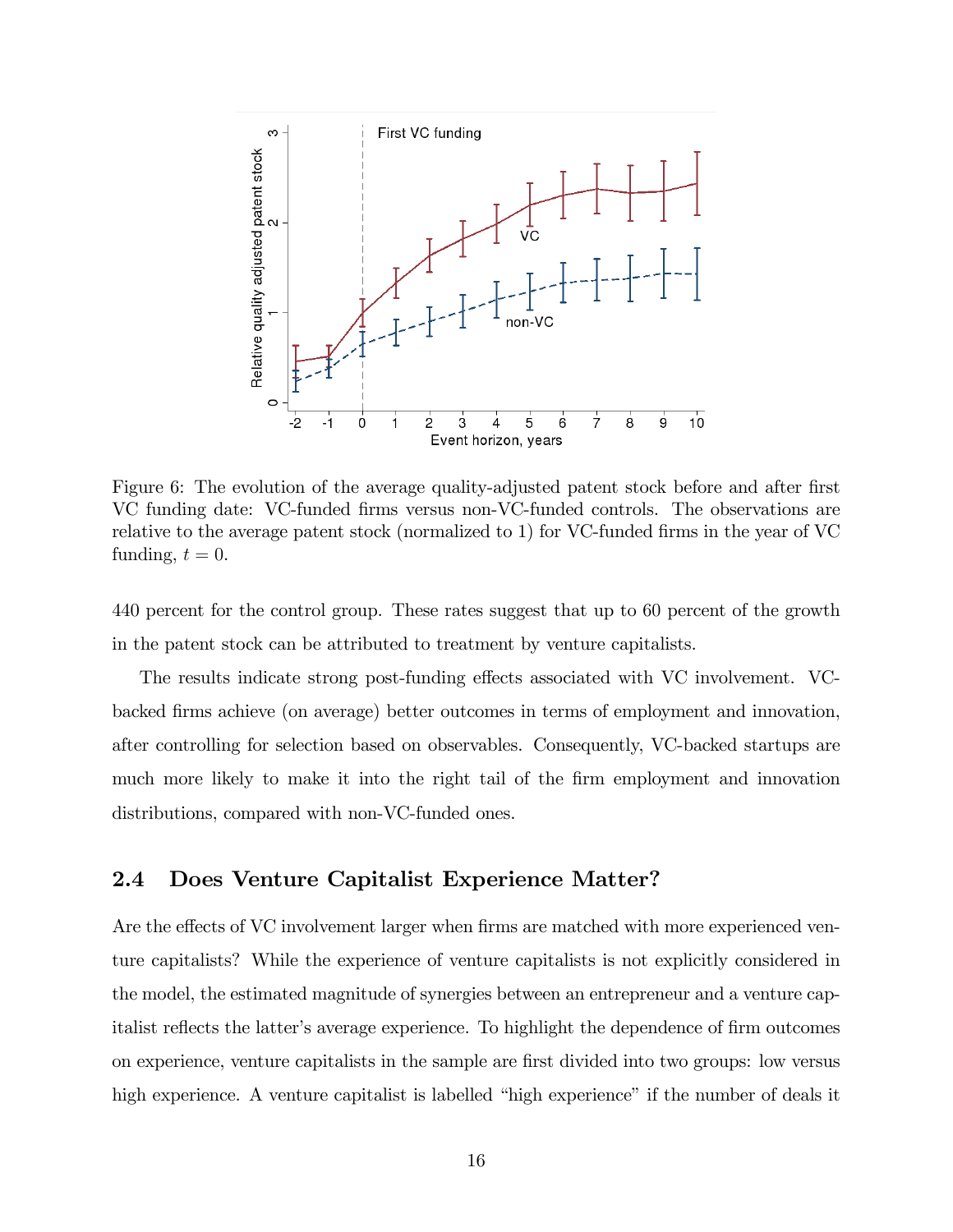is involved in over the entire sample period is in the 90th percentile of the distribution over the total number of VC deals, and "low-experience" otherwise. VC-funded firms are then divided into two mutually exclusive groups: those funded by high-experience venture capitalists and those funded by low-experience ones. A startup is in the high-experience group if 50 percent or more of the venture capitalists that fund the startup in its first year of funding are high experience. If instead, more than 50 percent of its funders are of low experience, it is considered to be a firm funded by low-experience venture capitalists. This rule is adopted because it is common for startups to be funded by multiple venture capitalists, but the data does not provide details on the lead venture capitalist, or the one with the highest funding contribution.<sup>29</sup>

Figure 7 plots the evolution of (ln) average employment of firms by venture capitalist experience. In the pre-funding periods  $(t < 0)$ , the trajectories for the two groups are similar, but at  $t = 0$  the average employment is higher for startups funded by high-experience venture capitalists. In the years following VC funding  $(t > 0)$ , firms funded by high-experience venture capitalists also grow significantly more on average. Following a notable jump at  $t = 1$ , the gap between the trajectories continues to open up. By the end of the horizon, average employment grows by about 400 percent in the high-experience group, and by about 320 percent in the low-experience group.

A similar picture emerges when the event study is repeated for the (ln) average qualityadjusted patent stock, as shown in Figure  $8^{30}$  While the difference between the firms funded by high-experience versus low-experience venture capitalists is small for the periods before funding  $(t < 0)$ , a gap appears at  $t = 0$ , which grows over time after funding. By the end of the horizon, the average patent stock grows by nearly 50-fold for the high-experience group, and by only about 19-fold for the low-experience group.<sup>31</sup>

 $^{29}$ In the following analysis, the sample of VC-funded firms is larger than the one used to generate Figures 4 and 6, because the latter consider only the VC-funded Örms for which close matches within the set of non-funded Örms are available. In addition, some VC-funded Örms have missing funding information, which generates additional differences from the samples used in Figures 4 and 6.

 $30$ Note that the pre-VC period extends to 3 periods in this figure, compared to only 2 periods in the analysis associated with Figure 6. The reason is that in the latter analysis the control group is very small and does not include a large enough number of patenting firms for  $t < -2$ .

 $31$ The findings in Figures 7 and 8 are qualitatively similar when revenue is considered as an alternative outcome. Many of the results are also similar when alternative measures of experience for venture capitalists are considered—for instance, when experience is measured by total all-time funding by a venture capitalist,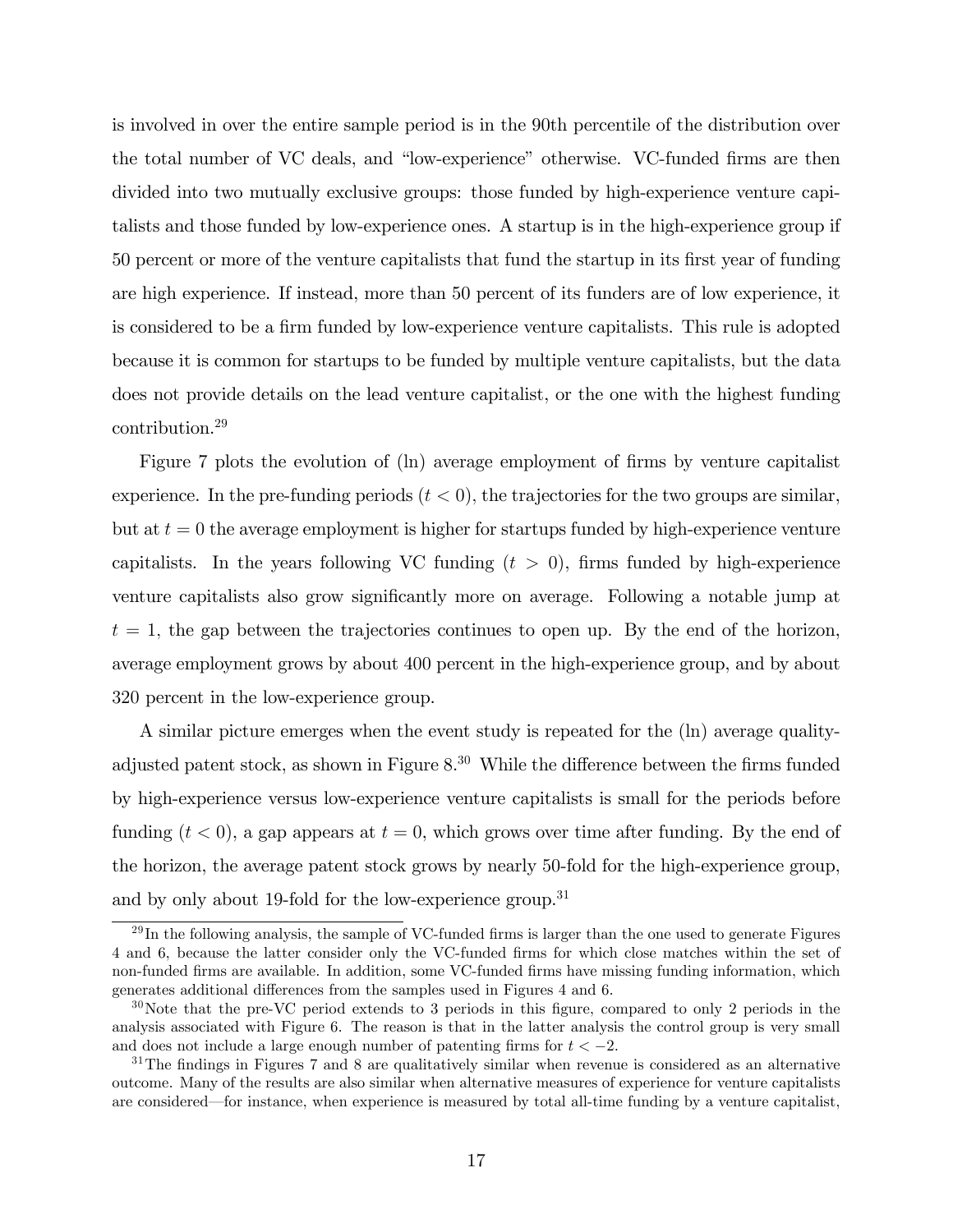

Figure 7: The evolution of average employment before and after first VC funding, by the experience of venture capitalists. The observations are relative to the average employment (normalized to 1) for startups funded by high-experience venture capitalists in the year of first VC funding,  $t = 0$ .



Figure 8: The evolution of the average patent stock before and after first VC funding, by the experience of venture capitalists. The observations are relative to the average patent stock (normalized to 1) for startups funded by high-experience venture capitalists in the year of first VC funding,  $t = 0$ .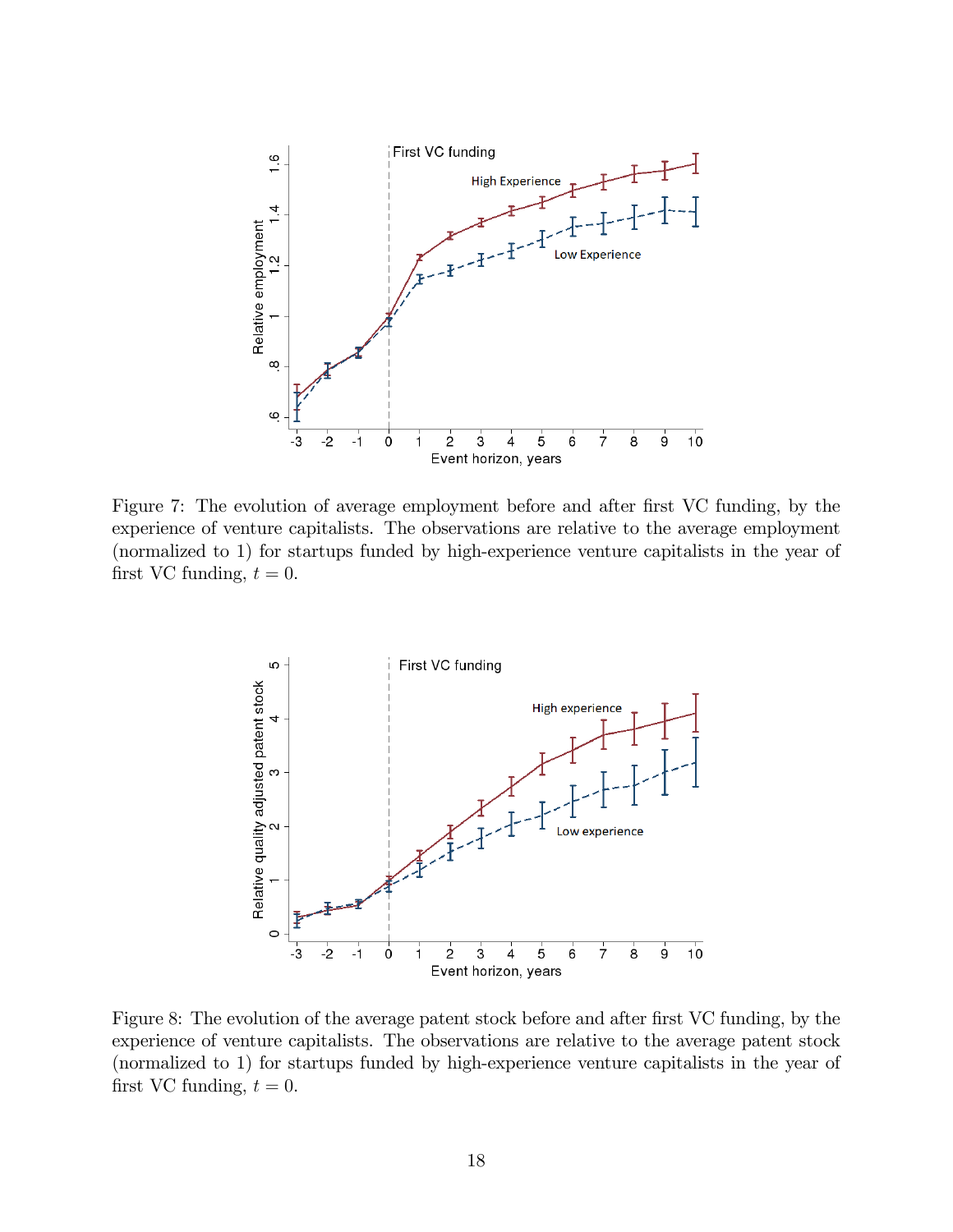There is also some evidence that the experience of a venture capitalist matters beyond just the amount of initial funding provided. To assess the benefits of VC experience, such as better mentoring and monitoring, employment 10 years after birth (or in the year of failure or M&A activity, if any of these events occur before the 10 year window ends) is projected on the initial amount of VC funding and a dummy variable that indicates backing by a highexperience venture capitalist. Employment and age at the time of funding are also included to control for the initial characteristics/conditions of startups that may reflect selection, as well as entrepreneurial ability. Because some startups fail or get involved in M&A before the end of the 10-year horizon, the number of years from first funding is also added to proxy for the duration of venture capitalist involvement. Finally, industry and year fixed effects (associated with the year of failure or  $M\&A$ , or with the 10th year after first funding) are included to control for variation across sectors, and economy-wide factors at the time of measurement that can influence firm outcomes.

Results from alternative specifications are shown in Table 2. In all specifications, the initial funding level has positive and highly significant coefficients, which imply that a 1 percent increase in initial funding is associated with about a 0:35 to 0:41 percent increase in ultimate employment. The key coefficient estimates, associated with the dummy for highexperience venture capitalists, all indicate a positive association between high experience and ultimate employment. In particular, controlling for the funding level and other observables (specification 4), startups backed by a high-experience venture capitalist are estimated to end up with approximately 32 percent larger employment.<sup>32</sup> This finding suggests that firms matched with high-experience venture capitalists have better outcomes, even conditional on the amount of initial funding.<sup>33</sup>

Overall, the empirical findings indicate both strong selection and treatment effects associated with venture capitalist involvement. VC funding is concentrated in firms that are younger, larger, and that have better growth and innovation prospects. Outcomes of

by average funding per year, or by the average number of deals per year.

<sup>&</sup>lt;sup>32</sup>The estimated effect is given by  $e^{0.274} - 1 \approx 0.32$ .

<sup>&</sup>lt;sup>33</sup>The conclusions from Table 2 also apply to alternative measures of experience for a venture capitalist.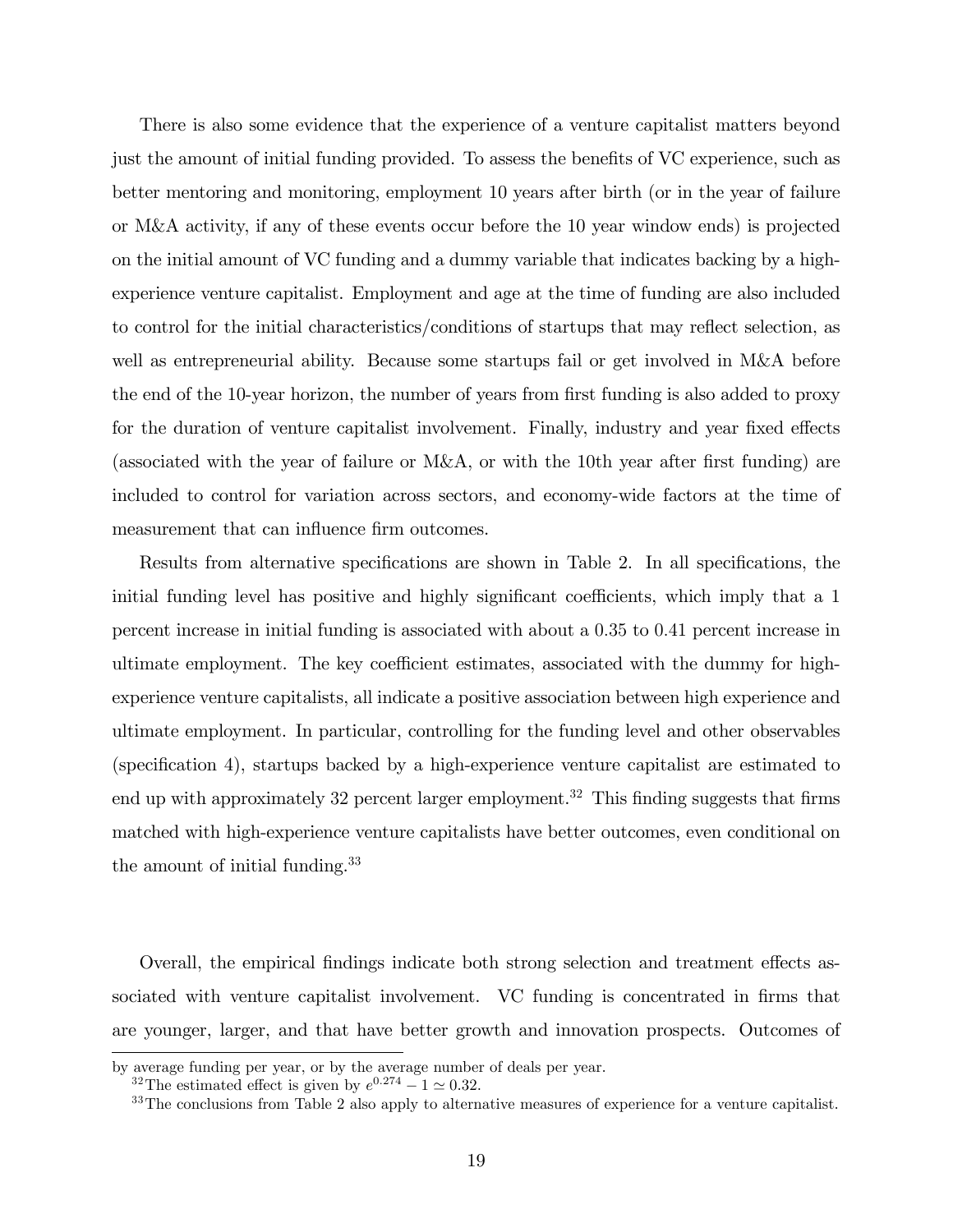|                                  | Employment at 10 years from funding $(\ln)$ |                |            |            |  |
|----------------------------------|---------------------------------------------|----------------|------------|------------|--|
| Independent Variables            |                                             | $\overline{2}$ | 3          | 4          |  |
| High-experience funder (dummy)   | $0.253***$                                  | $0.260***$     | $0.292***$ | $0.274***$ |  |
|                                  | (0.030)                                     | (0.029)        | (0.028)    | (0.028)    |  |
| Equity at first funding $(\ln)$  | $0.414***$                                  | $0.368***$     | $0.352***$ | $0.347***$ |  |
|                                  | (0.013)                                     | (0.012)        | (0.012)    | (0.012)    |  |
| Employment at first funding (ln) |                                             | $0.267***$     | $0.278***$ | $0.249***$ |  |
|                                  |                                             | (0.008)        | (0.008)    | (0.008)    |  |
| Age at first funding             |                                             |                | $0.074***$ | $0.082***$ |  |
|                                  |                                             |                | (0.006)    | (0.006)    |  |
| Years since first funding        |                                             |                |            | $0.146***$ |  |
|                                  |                                             |                |            | (0.004)    |  |
| Industry F.E.                    | Yes                                         | Yes            | Yes        | Yes        |  |
| Year F.E.                        | Yes                                         | Yes            | Yes        | Yes        |  |
| N                                | 14,000                                      | 14,000         | 14,000     | 14,000     |  |
| $R^2$                            | 0.17                                        | 0.23           | 0.24       | 0.30       |  |

Employment Outcomes and the Experience of Venture Capitalists

Table 2: Effect of VC experience on employment. Standard errors clustered by industry are in parentheses. The high-experience funder dummy equals 1 if the funder is in the top decile of the distribution of the total number of deals made by venture capitalists. The omitted category is the low-experience funder. The regressions include a constant, and industry and year fixed effects.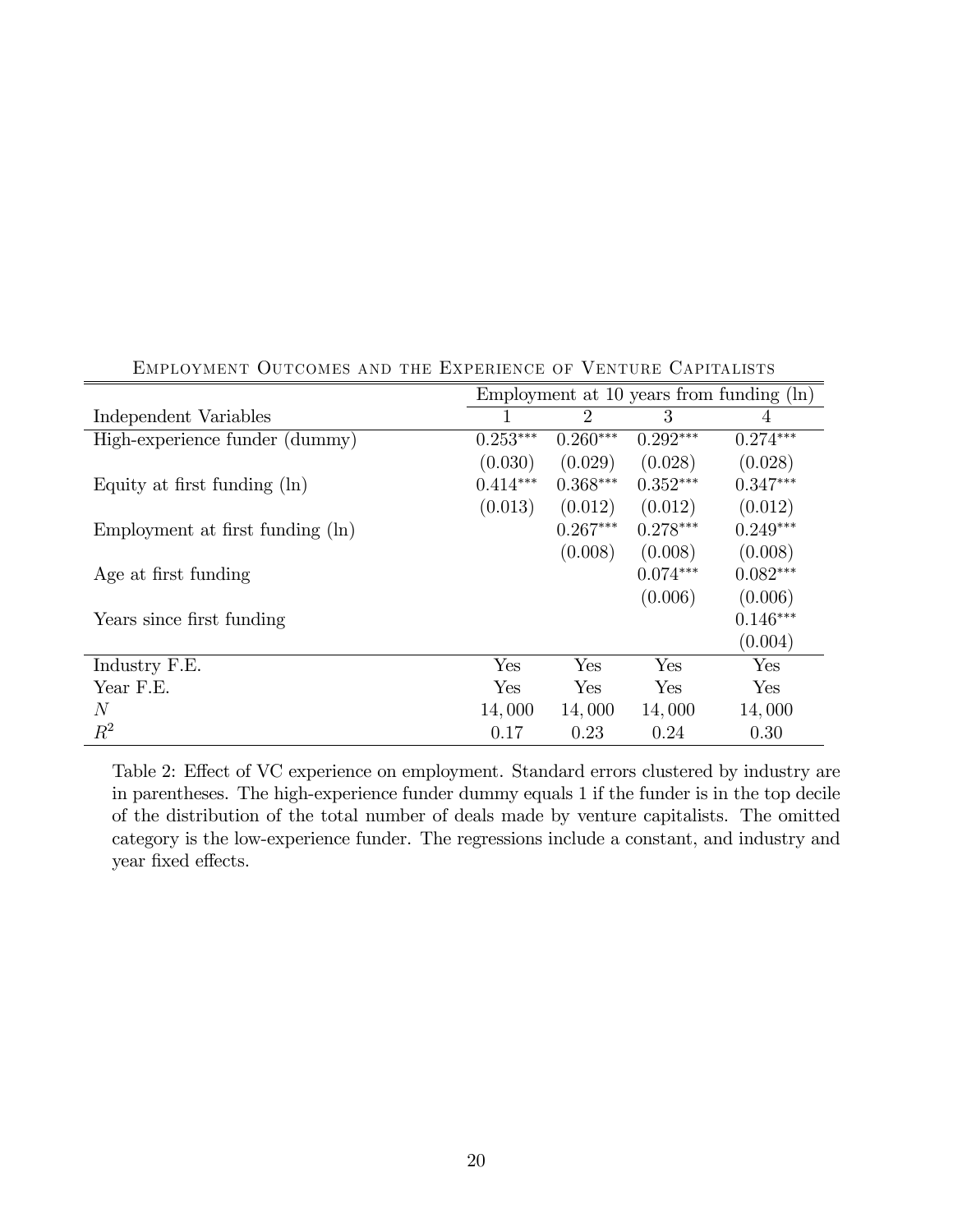VC-funded firms in terms of firm size and innovation are much better than those of non-VC-funded Örms that are otherwise observationally similar to VC-funded Örms at the time of first funding. Moreover, it is not just the funding level that matters—startups that are backed by high-experience venture capitalists achieve better outcomes even after controlling for initial funding infusion. In other words, there appears to be considerable heterogeneity in the effects associated with venture capital. $34$ 

While venture capitalist experience matters for startup outcomes, the effects of VC experience differ across types of ventures. For instance, Gompers at al. (2010) find that venture capitalist experience matters most for first time entrepreneurs, but not for more seasoned entrepreneurs with past success. The subsequent ventures of successful first-time entrepreneurs tend to perform well regardless of the venture capitalist experience. First, seasoned entrepreneurs may need less nurturing by venture capitalists as they have learnt how to start a successful venture. Second, initial success may reveal information to investors about an entrepreneur's ability, implying that there is less need for an experienced venture capitalist with expertise in identifying promising ventures. Luck may also play a large role in this initial success. Subsequent ventures of first time lucky entrepreneurs may still benefit from the experience and reputation gained during the Örst success. The analysis of Catalini, Guzman, and Stern (2019) further suggests that there are also entrepreneurs who succeed without venture capital at all. They find similarity between the determinants of equity growth with and without venture capital. New firms with growth potential, regardless of future funding source, tend to be similar in early characteristics.

The next section proposes a model that can account for many of the stylized facts presented so far. First, luck is an element of success, and ventures may fail given any amount of funding and nurturing provided by a financier (venture capitalist or bank)–consistent with high failure rates for both types of ventures, as discussed below. Second, success without venture capital is possible: some ventures are successfully launched and perform well without any venture capital involvement. Third, while the model does not directly feature

<sup>&</sup>lt;sup>34</sup>This view is further supported by recent studies that directly aim to estimate the unobserved venture capitalist and match quality effects using funding duration data. For instance, Wong (2019) finds that about two-thirds of the variation in venture capital funding duration is attributable to venture capital and match-specific unobserved effects.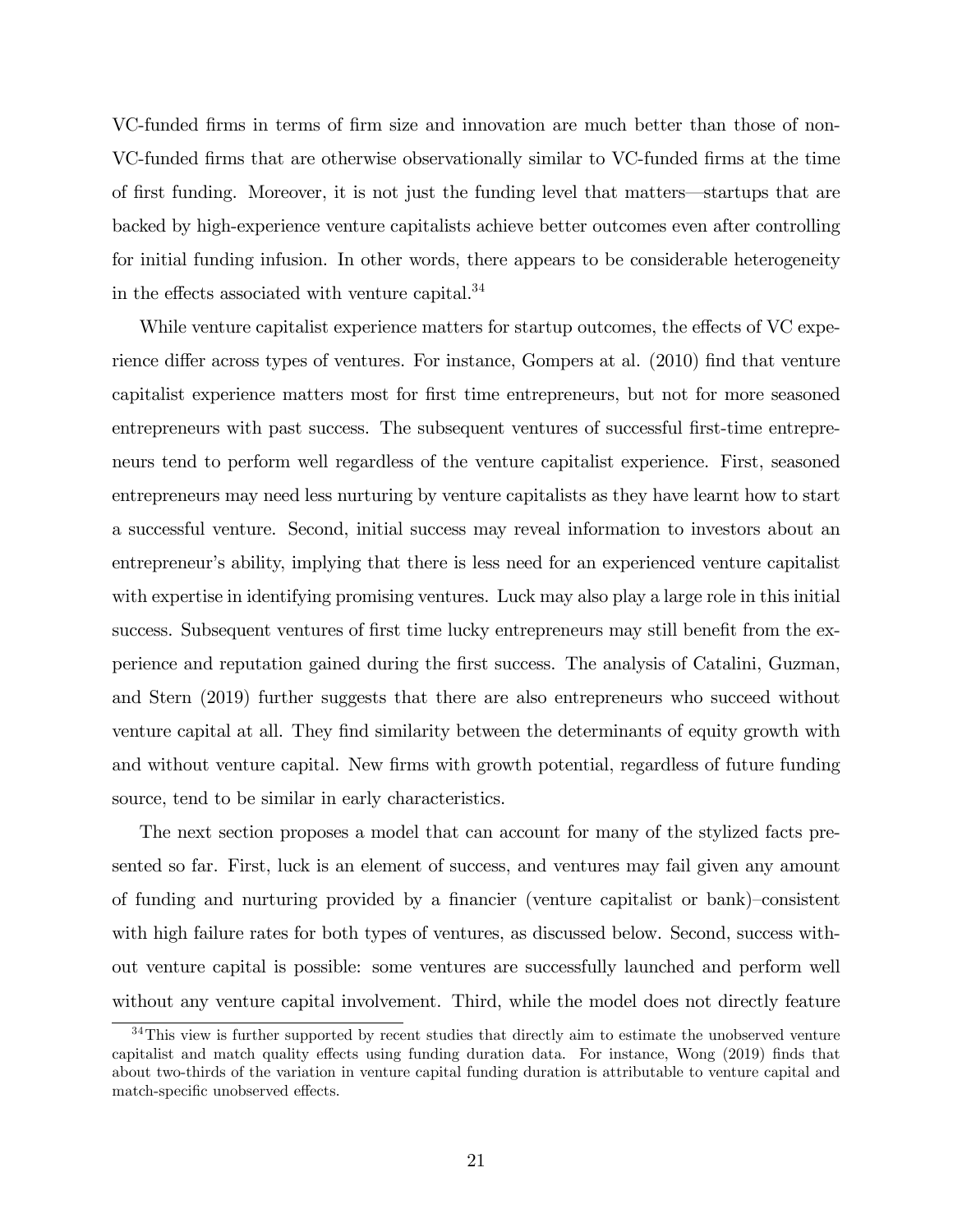heterogeneity in venture capital experience, the synergies between venture capitalists and entrepreneurs in the model are disciplined to reflect the underlying effects of venture capitalist involvement and experience relevant for both low- and high-performance ventures.<sup>35</sup>

## 3 The Model

Every period s new entrepreneurs approach financiers to acquire funding for startups, where s is exogenous. Entrepreneurs come in two ex ante types,  $i \in \{h, l\}$ , namely high or low. High-type entrepreneurs are more likely to develop a successful project, have a higher level of synergy with a financier, and attain a higher level of productivity than low-type entrepreneurs, other things equal. There are 2 types of financiers,  $f \in \{v, n\}$ ; venture capitalists, v, and non-venture capitalists,  $n$ , the latter corresponding to traditional financial institutions, such as banks. Out of the s new startups,  $s^n$  are financed by banks and  $s^v$  by venture capitalists. A venture capitalist nurtures startups by providing both expertise and funding. A traditional financial institution offers a much more limited amount of expertise. In the equilibrium being modeled,  $s^v < s$  so that not all new entrepreneurs can be financed by venture capitalists, some must go to traditional Önancial institutions. The analysis will focus on balanced growth paths. Specifically, aggregate productivity,  $x$ , will grow at some endogenous gross rate,  $g_x > 1$ , which in turn results in wages, w, growing at another constant endogenous rate,  $g_w > 1$ .

A successful venture is one that starts producing. Success depends on luck, which is contingent on any funding and nurturing the startup receives. Funded startups face two sources of uncertainty regarding success. First, a startup may fail. Second, even if it succeeds, the startup can enter either a high or low ex post state for production, represented by  $j \in \{h, l\}$ . An entrepreneur who begins in ex ante state i and then who transits to ex post state j will be referred to as type  $(i, j)$ .

There are synergies between an entrepreneur and a financier that raise a venture's output.

 $35$  Likewise, the estimated synergies reflect the average performance of ventures launched by first time versus and more seasoned serial entrepreneurs, since these two types of ventures are not distinguishable in the data used in the empirical analysis. The latter group is a much smaller fraction of ventures as documented in Table 1 in Gompers et al. (2010).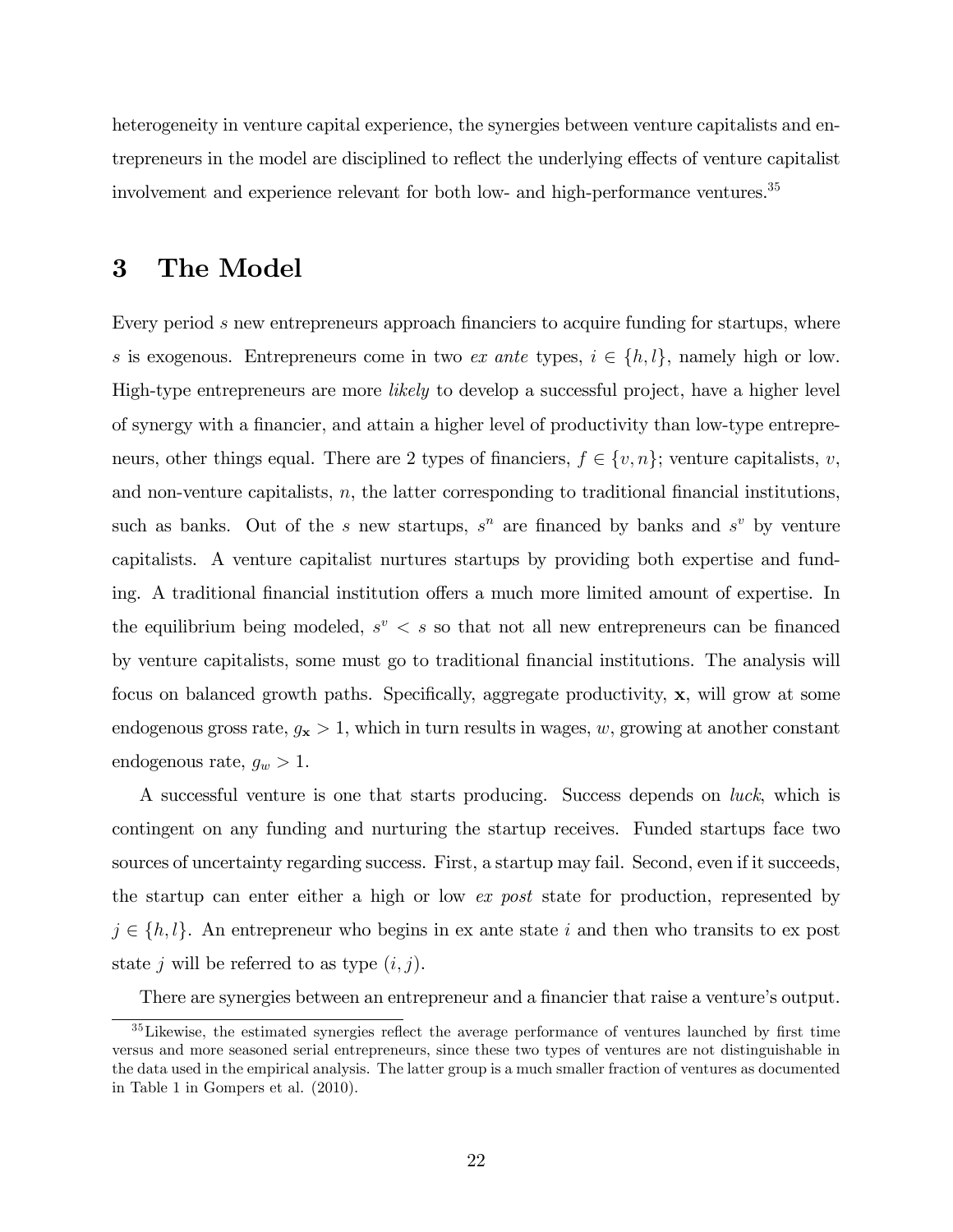| EX ANTE MATCHING        |                         |                         |  |  |  |  |  |
|-------------------------|-------------------------|-------------------------|--|--|--|--|--|
| Financing               | Entrepreneurs, fraction |                         |  |  |  |  |  |
| High<br>$_{\text{Low}}$ |                         |                         |  |  |  |  |  |
| VC Funded               | $\mu_h^v$               | $\mu_l^v = 1 - \mu_h^v$ |  |  |  |  |  |
| Non-VC Funded           | $\mu_h^n$               | $\mu_l^n = 1 - \mu_h^n$ |  |  |  |  |  |

Table 3: The ex ante matching process between entrepreneurs and financiers. By construction the numbers in a row sum to one. The number of VC-funded startups in the ex ante high and low states are  $s^v \mu_h^v$  and  $s^v \mu_l^v$ , while the corresponding numbers for non-VC-funded startups read  $s^n \mu_h^n$  and  $s^n \mu_l^n$ .

The synergy between a type-f financier and a type- $(i, j)$  entrepreneur is represented by  $z_{ij}^f$ , for  $f = v, n$  and  $i, j = h, l$ . A reasonable conjecture might be that venture capitalists provide more nurturing for startups. Hence, it should transpire that  $z_{ij}^v > z_{ij}^n$  for  $i, j = h, l$ . Additionally, because the high states are better than the low ones, it might be sensible to presume that  $z_{hj}^f > z_{lj}^f$  and  $z_{ih}^f > z_{il}^f$ , for  $f = v, n$ . The z's will be estimated in Section 6, so the validity of these suppositions can be examined.

The matching process between entrepreneurs and financiers is random, and potentially assortative in nature. The fraction  $\mu_h^v$  of the projects financed by venture capitalists are with ex ante high-type entrepreneurs, while the remaining fraction,  $\mu_l^v = 1 - \mu_h^v$ , are with low-type ones. The corresponding fractions for non-VC funding are given by  $\mu_h^n$  and  $\mu_l^n = 1 - \mu_h^n$ . The matching process is summarized in Table 3. There is positive assortative matching when  $\mu_h^v > \mu_h^n$ , which turns out to be the case in the U.S. data—based on the statistical tests done in Section 2.2.

## 3.1 Successful Ventures

There is no production before success occurs. The output,  $o_{ij}^f$ , of a successful ex post type- $(f, i, j)$  startup is

$$
o_{ij}^f = (x_{ij}^f z_{ij}^f)^{\zeta} (k_{ij}^f)^{\kappa} (l_{ij}^f)^{\lambda}, \text{ with } \zeta + \kappa + \lambda = 1, \text{ for } f = v, n \text{ and } i, j = h, l. \tag{1}
$$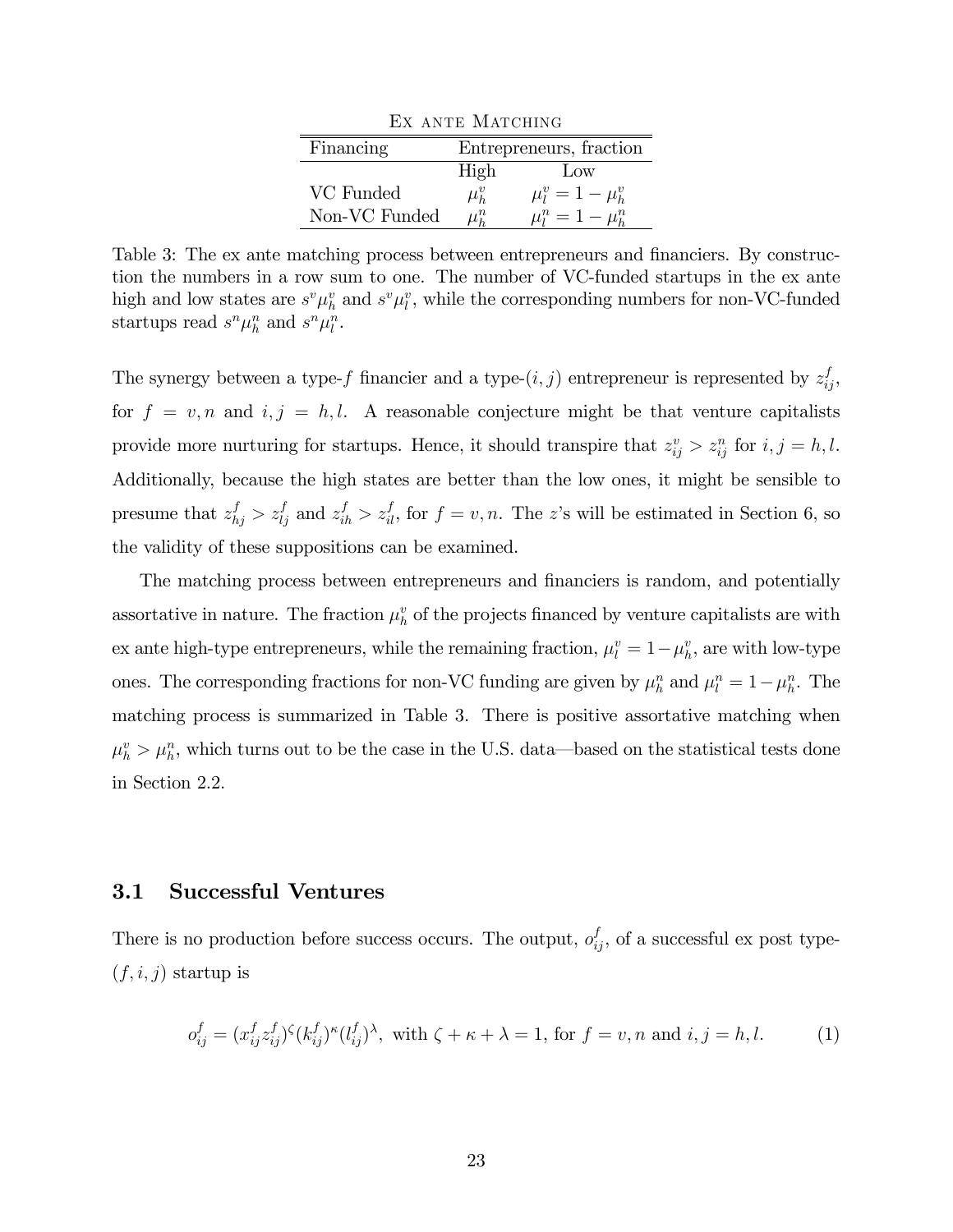where  $k_{ij}^f$  and  $l_{ij}^f$  are the amounts of capital and labor used in production,  $x_{ij}^f$  is the firm's level of productivity, and  $z_{ij}^f$  is the synergy level between the entrepreneur and financier. In the analysis  $x_{ij}^f$  is an endogenous variable that will be a function of the amount of research the startup does. This variable will be disciplined in Section 6 using the observed patenting activity of the various types of startups. The synergy levels will be estimated using facts about employment for startups.

A producing firm can freely rent capital at the rate  $r$  and hire labor at the wage rate  $w$ . It does so to maximize profits. The rental price for capital incorporates a depreciation rate of  $1 - \mathfrak{d}$ . The profit function associated with this maximization problem is

$$
x_{ij}^f z_{ij}^f (1 - \kappa - \lambda) [(\frac{\kappa}{r})^{\kappa} (\frac{\lambda}{w})^{\lambda}]^{1/\zeta} = \max_{k_{ij}^f, l_{ij}^f} \{ o_{ij}^f - r k_{ij}^f - w l_{ij}^f : \text{ s.t. } (1) \},
$$
 (2)

for  $f = v, n$  and  $i, j = h, l$ . Along a balanced growth path, wages will grow at some (endogenous gross) rate,  $g_w$ . As can be seen from the profit function, rising wages operate to reduce the profits of an enterprise as it ages. The present value of the profits from a successful venture in the current period is

$$
x_{ij}^f z_{ij}^f \sum_{t=0}^{\infty} \left(\frac{\delta \mathbf{s}}{g_w^{\lambda/\zeta}}\right)^t (1 - \kappa - \lambda) \left[\left(\frac{\kappa}{r}\right)^\kappa \left(\frac{\lambda}{w}\right)^\lambda\right]^{1/\zeta}
$$
  
\n
$$
\equiv x_{ij}^f z_{ij}^f I(\cdot), \text{ for } f = v, n \text{ and } i, j = h, l,
$$
\n(3)

where **s** is the survival rate for a venture and  $I(\cdot) \equiv \sum_{t=0}^{\infty} (\delta s / g_w^{\lambda/\zeta})^t (1 - \kappa - \lambda) [(\kappa/r)^{\kappa} (\lambda/w)^{\lambda}]^{1/\zeta}$ . The value from a successful venture turns out to be linear in  $x_{ij}^f z_{ij}^f$ .

## 3.2 Startups

The productivity level of a type- $(f, i, j)$  startup,  $x_{ij}^f$ , is endogenous. The more ambitious a new enterprise is at the time of inception, or the higher productivity,  $x_{ij}^f$ , is relative to the current level of aggregate productivity, denoted by x, the greater is the initial research cost. The state-specific research cost for a startup is specified by the function

$$
R(\frac{x_{ij}^f}{\mathbf{x}}) = w(\frac{x_{ij}^f}{\mathbf{x}})^{\iota}/(\iota \chi_{ij}^f), \text{ with } \iota > 1, \text{ and for } f = v, n \text{ and } i, j = h, l.
$$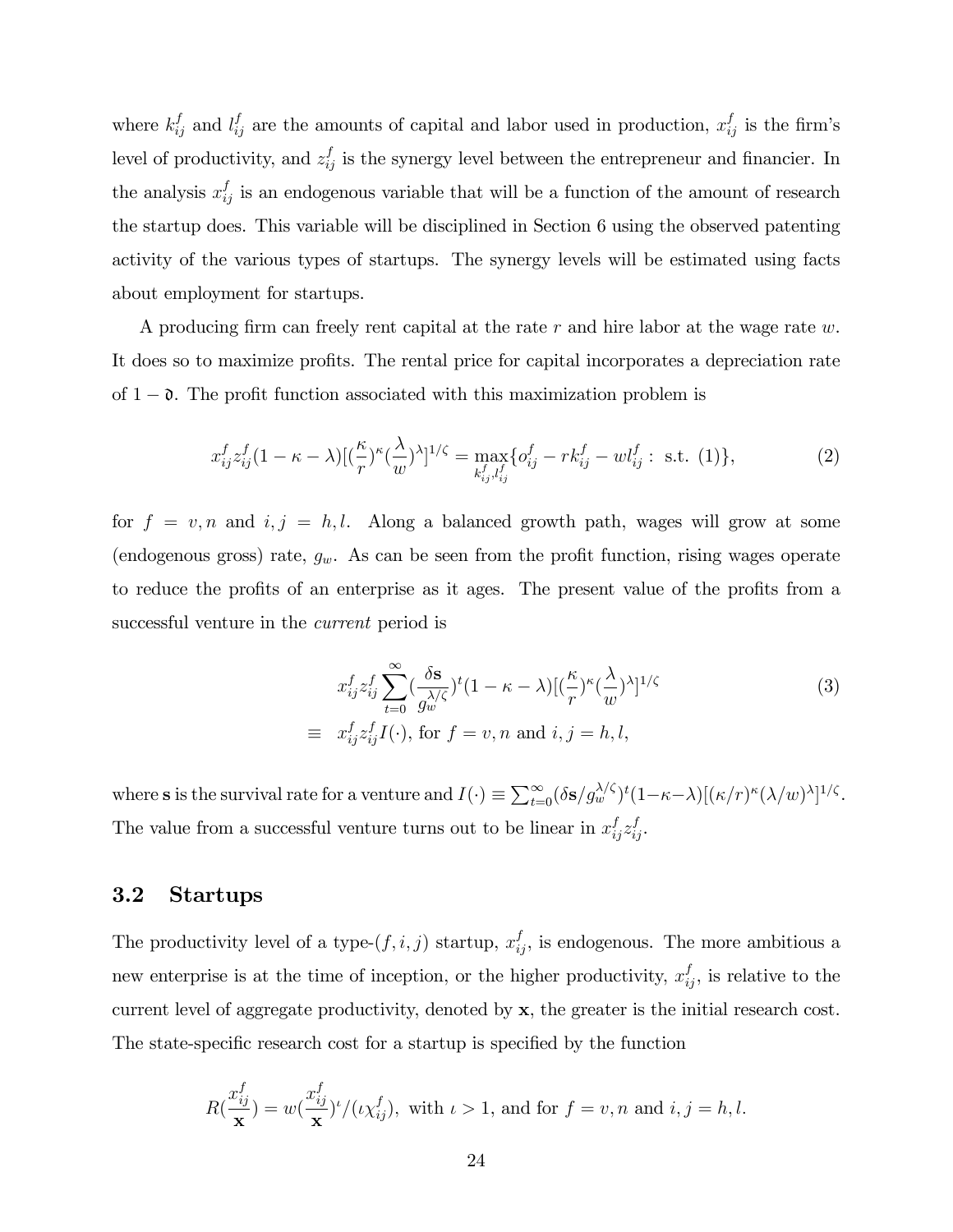The higher  $\chi_{ij}^f$  is, the lower the cost of research. This parameter will be estimated for the various types of startups in Section 6.

The likelihood that a startup will be successful depends upon the amount of development funding it receives. Let  $\sigma_{ij}^f$  denote the odds that a type- $(f, i, j)$  venture will be successful. These odds can be secured with a funding level of  $D(\sigma_{ij}^f)$ , where

$$
D(\sigma_{ij}^f) = w(\frac{1}{1 - \sigma_{ij}^f} - 1)\sigma_{ij}^f/\psi_{ij}^f, \text{ for } f = v, n \text{ and } i, j = h, l.
$$

The cost of developing a project drops with  $\psi_{ij}^f$ . This parameter will also be estimated for a type- $(f, i, j)$  startup in Section 6.

R&D is done separately for each ex post state,  $j = h, l$ , before the realization of the state is known. A type  $(f, i)$  startup will only enter the ex post high state, h, with the productivity/synergy combination  $x_{ih}^f$  and  $z_{ih}^f$ , with probability  $\sigma_{ih}^f$  < 1. Consequently, a contingency plan for the low state,  $l$ , is also developed. Of course, an all or nothing strategy for the high state could be pursued, which would involve setting  $x_{il}^f = \sigma_{il}^f = 0$ , but this will never be done. The entrepreneur must seek outside funding to cover these R&D startup costs,  $R(x_{ih}^f/\mathbf{x}) + D(\sigma_{ih}^f) + R(x_{il}^f/\mathbf{x}) + D(\sigma_{il}^f)$ , where  $f = v, n$ .

## 4 Decision Problems

## 4.1 VC-Financed Startups

Suppose that an ex ante type-i entrepreneur receives funding and mentoring from a venture capitalist. The entrepreneur and the venture capitalist sign a contract, which stipulates that the entrepreneur must pay the venture capitalist  $p_{ih}^v$  if the project is successful in the high state and  $p_{il}^v$  if it lands in the low state. The probabilities of success in the high and low states,  $\sigma_{ih}^f$  and  $\sigma_{il}^f$ , are also specified by the contract, as are the productivities,  $x_{ih}^v$  and  $x_{il}^v$ .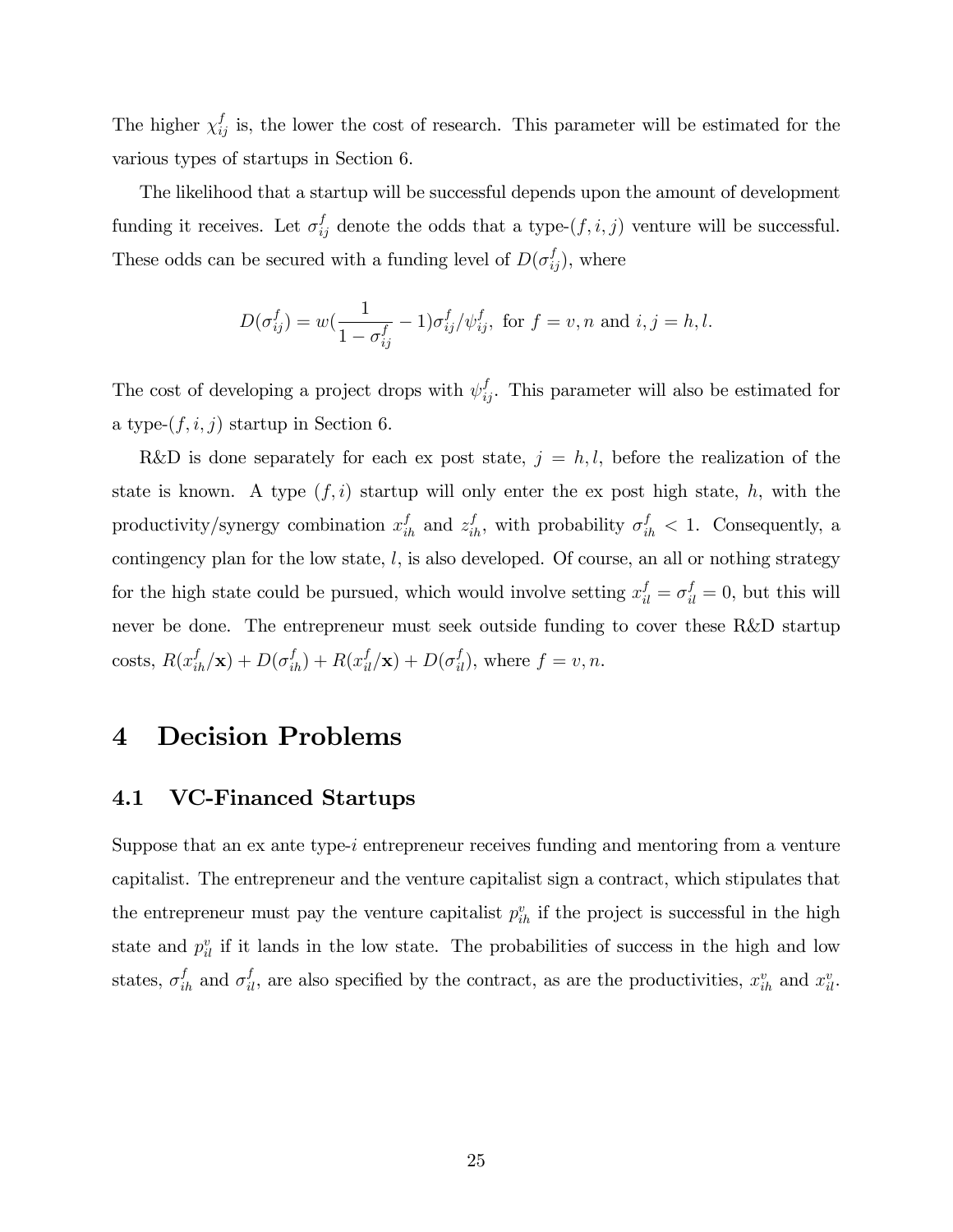The terms of the agreement are prescribed by the following Nash Bargaining problem

$$
\max_{\sigma_{ih}^v, \sigma_{il}^v, x_{ih}^v, x_{il}^v, p_{ih}^v, p_{il}^v} [\sigma_{ih}^v \delta x_{ih}^v z_{ih}^v I(\cdot') + \sigma_{il}^v \delta x_{il}^v z_{il}^v I(\cdot') - \sigma_{ih}^v \delta p_{ih}^v - \sigma_{il}^v \delta p_{il}^v - E_i]
$$
\n
$$
\times [\sigma_{ih}^v \delta p_{ih}^v + \sigma_{il}^v \delta p_{il}^v - R(\frac{x_{ih}^v}{\mathbf{x}}) - R(\frac{x_{il}^v}{\mathbf{x}}) - D(\sigma_{ih}^v) - D(\sigma_{il}^v) - V],
$$
\n(P1)

where  $E_i$  and V are the threat points of the ex ante type-i entrepreneur and the venture capitalist, respectively.<sup>36,37</sup> Here  $\delta$  is the market discount factor, or the reciprocal of the risk-free gross interest rate on saving and lending by consumers. This is used to discount the payoffs to both parties for each ex post state  $j = h, l$ . The term in brackets on the first line presents the expected reward to the entrepreneur, net of his threat point, while the term on the second line gives the same object for the venture capitalist.

The upshot of the above Nash Bargaining problem is the following three first-order conditions:

$$
\delta x_{ij}^v z_{ij}^v I(\cdot') = D_1(\sigma_{ij}^v), \text{ for } j = h, l,
$$
\n
$$
(4)
$$

$$
\delta \sigma_{ij}^v z_{ij}^v I(\cdot') = R_1(\frac{x_{ij}^v}{\mathbf{x}})/\mathbf{x}, \text{ for } j = h, l,
$$
\n(5)

and

$$
\sigma_{ih}^v \delta p_{ih}^v + \sigma_{il}^v \delta p_{il}^v = R(\frac{x_{ih}^v}{\mathbf{x}}) + R(\frac{x_{il}^v}{\mathbf{x}}) + D(\sigma_{ih}^v) + D(\sigma_{il}^v)
$$
  
+ 
$$
\frac{1}{2} [\sigma_{ih}^v \delta x_{ih}^v z_{ih}^v I(\cdot') + \sigma_{il}^v \delta x_{il}^v z_{il}^v I(\cdot')
$$

$$
- R(\frac{x_{ih}^v}{\mathbf{x}}) - R(\frac{x_{il}^v}{\mathbf{x}}) - D(\sigma_{ih}^v) - D(\sigma_{il}^v) + V - E_i].
$$

The first condition implies that the probability of success for each ex post state j is chosen in the first-best manner. A marginal increase in the state-j success probability,  $\sigma_{ij}^v$ , raises

<sup>&</sup>lt;sup>36</sup>The notation  $I(·)$  signifies that the arguments of I should be evaluated at their values in the next period.

<sup>&</sup>lt;sup>37</sup>Silveira and Wright (2016) build a canonical search model of the process where entrepreneurs are matched with venture capitalists. Upon meeting, the parties bargain in Nash fashion over each one's investment and how to split the proceeds. Their analysis is entirely theoretical in nature and does not focus on the process of innovation and growth.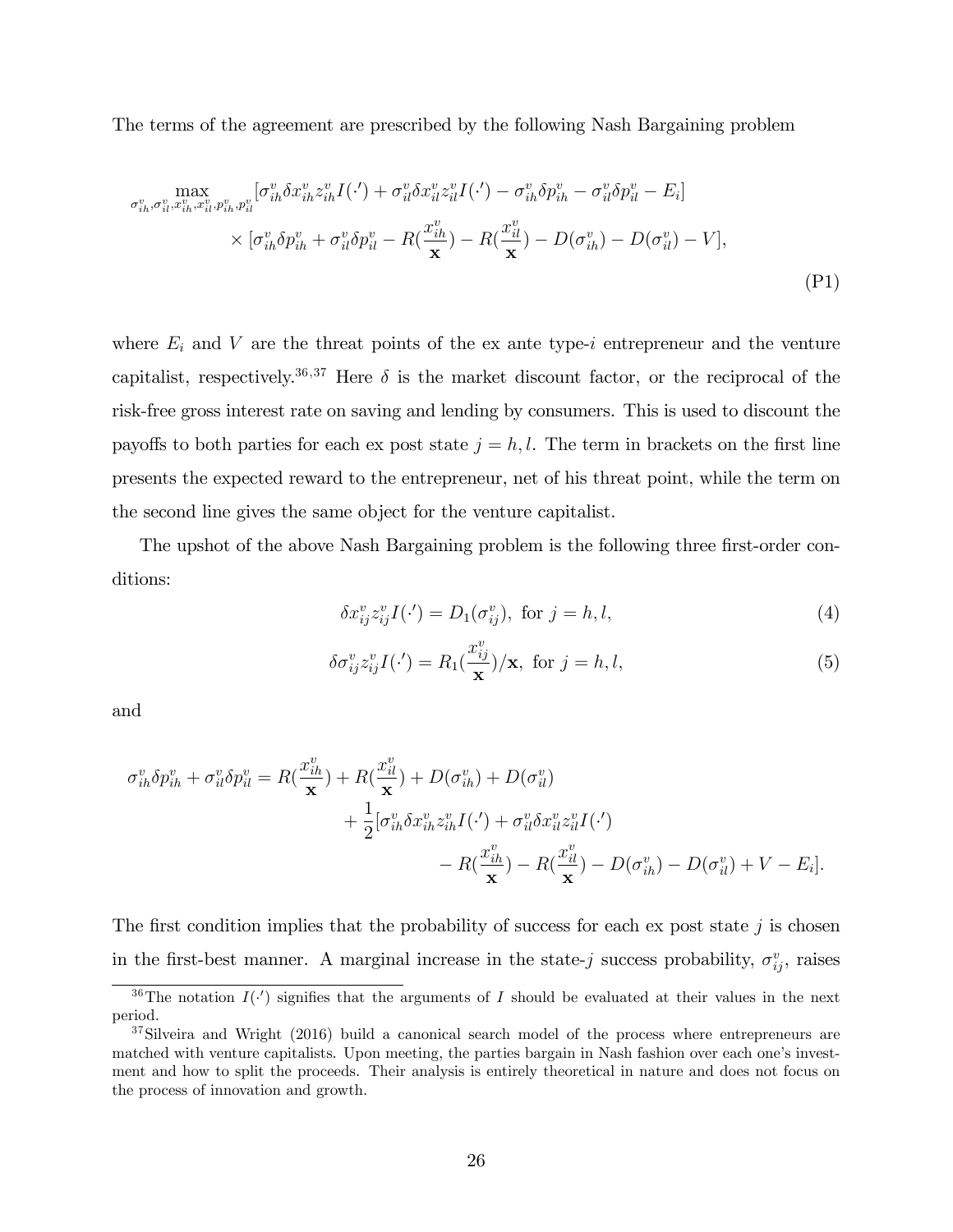the discounted value of a successful venture by  $\delta x_{ij}^v z_{ij}^v I(\cdot)$ , which is the marginal benefit. Development costs move up by  $D_1(\sigma_{ij}^v)$ , which represents the marginal cost. Therefore, the marginal benefit from increasing  $\sigma_{ij}^v$  equals its marginal cost. The next condition sets, for each ex post state  $j$ , the discounted expected marginal benefit from an increment in productivity,  $\delta \sigma_{ij}^v z_{ij}^v I(\cdot')$ , equal to the marginal cost of research,  $R_1(x_{ij}^v/\mathbf{x})/\mathbf{x}$ . Thus,  $x_{ij}^v$  is also set in a first-best manner. The third condition specifies the venture capitalist's expected discounted payment,  $\sigma_{ih}^v \delta p_{ih}^v + \sigma_{il}^v \delta p_{il}^v$ . It is equal to his R&D startup costs,  $R(x_{ih}^v/\mathbf{x})$  +  $R(x_{il}^v/\mathbf{x})+D(\sigma_{ih}^v)+D(\sigma_{il}^v)$ , plus one half of the expected surplus, net of the difference in threat points, or  $[\sigma_{ih}^v \delta x_{ih}^v z_{ih}^v I(\cdot) + \sigma_{il}^v \delta x_{il}^v z_{il}^v I(\cdot') - R(x_{ih}^v/\mathbf{x}) - R(x_{il}^v/\mathbf{x}) - D(\sigma_{ih}^v) - D(\sigma_{il}^v) + V - E_i]/2^{38}$ The upshot of the first two conditions is summarized by Lemma 1.

**Lemma 1** (The Impact of Synergy) The higher the ex-post state-j synergy,  $z_{ij}^v$ , between an ex ante type-i entrepreneur and the venture capitalist, the more ambitious a project will be as reflected by:

- 1. a higher level of productivity,  $x_{ij}^v$ ;
- 2. a higher likelihood of success,  $\sigma_{ij}^v$ ; and
- 3. a higher level of funding,  $R(x_{ij}^v/\mathbf{x}) + D(\sigma_{ij}^v)$ ,

for  $j = h, l$ .

### **Proof.** See Appendix B. ■

An ex ante type-i entrepreneur can always go to a bank for funding. So, his threat point,  $E_i$ , is given by maximized value of the bank startup problem  $(P2)$  presented below. Now, suppose that a venture capitalist has only one draw in the matching scenario. Then, he will have no outside option. Thus, his threat point is given by  $V = 0$ . Therefore, the venture capitalist's expected profits from a contract with ex ante type-i entrepreneur,  $V_i$ , are

$$
V_i = [\sigma_{ih}^v \delta x_{ih}^v z_{ih}^v I(\cdot') + \sigma_{il}^v \delta x_{il}^v z_{il}^v I(\cdot') - R(x_{ih}^v / \mathbf{x}) - R(x_{il}^v / \mathbf{x}) - D(\sigma_{ih}^v) - D(\sigma_{il}^v) - E_i]/2, \tag{6}
$$

<sup>&</sup>lt;sup>38</sup>Jovanovic and Szentes (2013) build a model of venture capital that focuses on characterizing and measuring the excess returns earned by venture capitalists, due to the latters' scarcity. Their analysis abstracts from innovation and growth.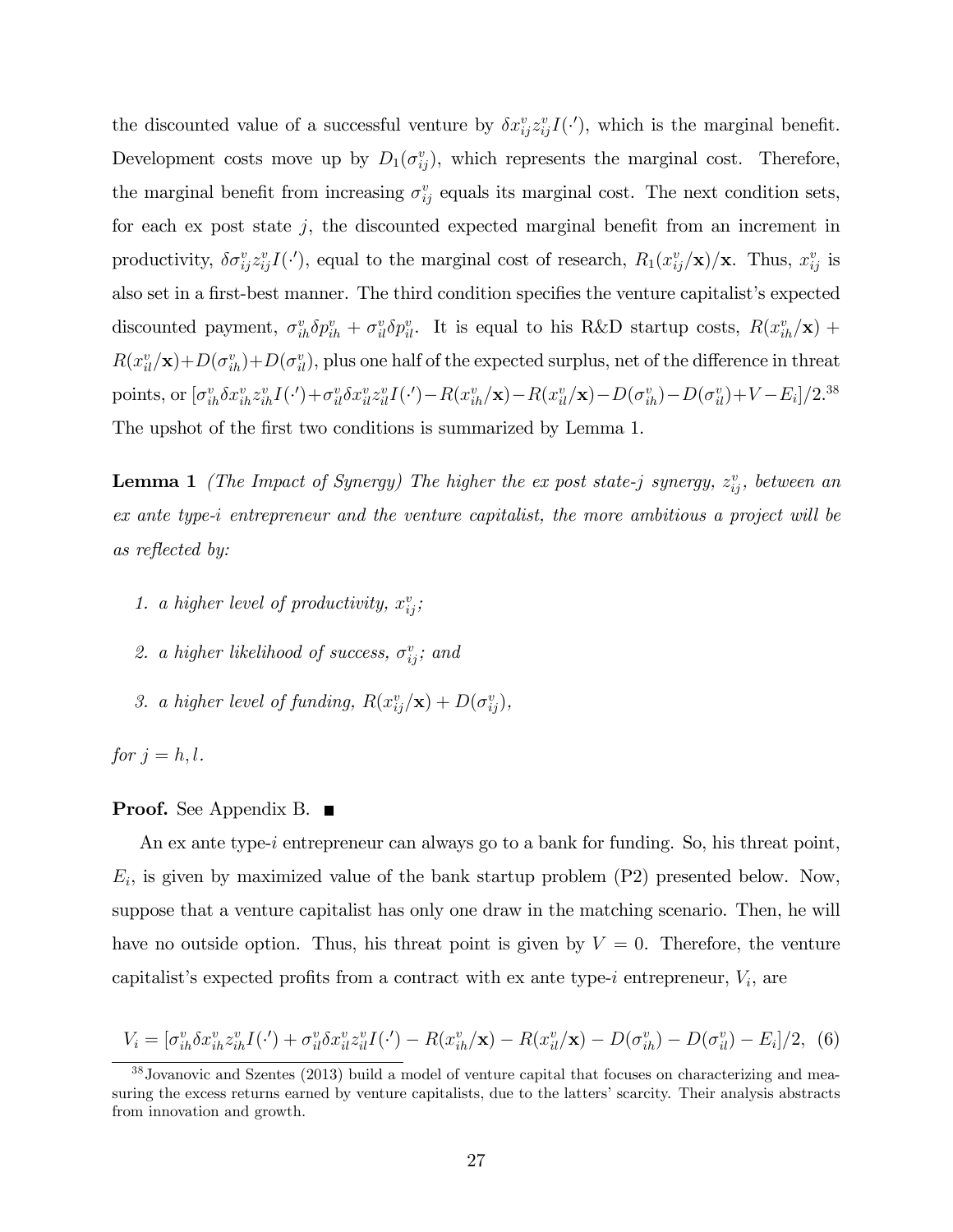which represents half of the surplus from the enterprise net of the entrepreneur's threat point.<sup>39</sup>

## 4.2 Non-VC-Financed Startups

A banker lends to an ex ante type-i entrepreneur at the market discount factor  $i_i$ , which is the reciprocal of the gross interest rate for startup borrowing. This discount factor differs by a startup's ex ante type,  $i$ , and takes into account that the startup might fail. When a startup fails, the entrepreneur defaults on the loan's interest and principal,  $[D(\sigma_{ih}^n) + R(x_{ih}^n/\mathbf{x}) +$  $D(\sigma_{il}^n)+R(x_{il}^n/\mathbf{x})]/i_i$ . The gross interest rate charged by banks,  $1/i_i$ , will be determined by a zero-profit constraint for bankers. If bankers can raise funds from consumers at the risk-free rate  $1/\delta$ , then

$$
\frac{\sigma_{ih}^n + \sigma_{il}^n}{i_i} = \frac{1}{\delta} \text{ or } \frac{1}{i_i} = \frac{1}{\delta(\sigma_{ih}^n + \sigma_{il}^n)}.
$$
\n(7)

Therefore, the gross interest rate charged by banks,  $1/i_i$ , is decreasing in the success probability,  $\sigma_{ih}^n + \sigma_{il}^n$ . Clearly,  $1/i_i > 1/\delta$  or  $i_i < \delta$ .

Now, the entrepreneur's maximization problem is

$$
E_{i} = \max_{\sigma_{ih}^{n}, \sigma_{il}^{n}, x_{ih}^{n}, x_{il}^{n}} \delta \{ \sigma_{ih}^{n} x_{ih}^{n} z_{ih}^{n} I(\cdot') + \sigma_{il}^{n} x_{il}^{n} z_{il}^{n} I(\cdot') - (\sigma_{ih}^{n} + \sigma_{il}^{n}) [R(\frac{x_{ih}^{n}}{\mathbf{x}}) + R(\frac{x_{il}^{n}}{\mathbf{x}}) + D(\sigma_{ih}^{n}) + D(\sigma_{il}^{n})] / i_{i} \},
$$
\n(P2)

subject to (7). Here, the entrepreneur takes into account how his business plan for the startup influences the gross interest rate that he pays. The two sets of first-order conditions associated with the above maximization problem are:

$$
\delta x_{ij}^n z_{ij}^n I(\cdot') = D_1(\sigma_{ij}^n), \text{ for } j = h, l,
$$
\n
$$
(8)
$$

and

$$
\delta \sigma_{ij}^n z_{ij}^n I(\cdot') = R_1(\frac{x_{ij}^n}{\mathbf{x}})/\mathbf{x}, \text{ for } j = h, l.
$$
 (9)

 $39$ The division of profits between the entrepreneur and venture capitalist plays no role in the analysis. As can be seen from the first-order conditions  $(4)$  and  $(5)$ , the division of profits doesn't affect the choices for  $\sigma_{ij}^v$  and  $x_{ij}^v$ .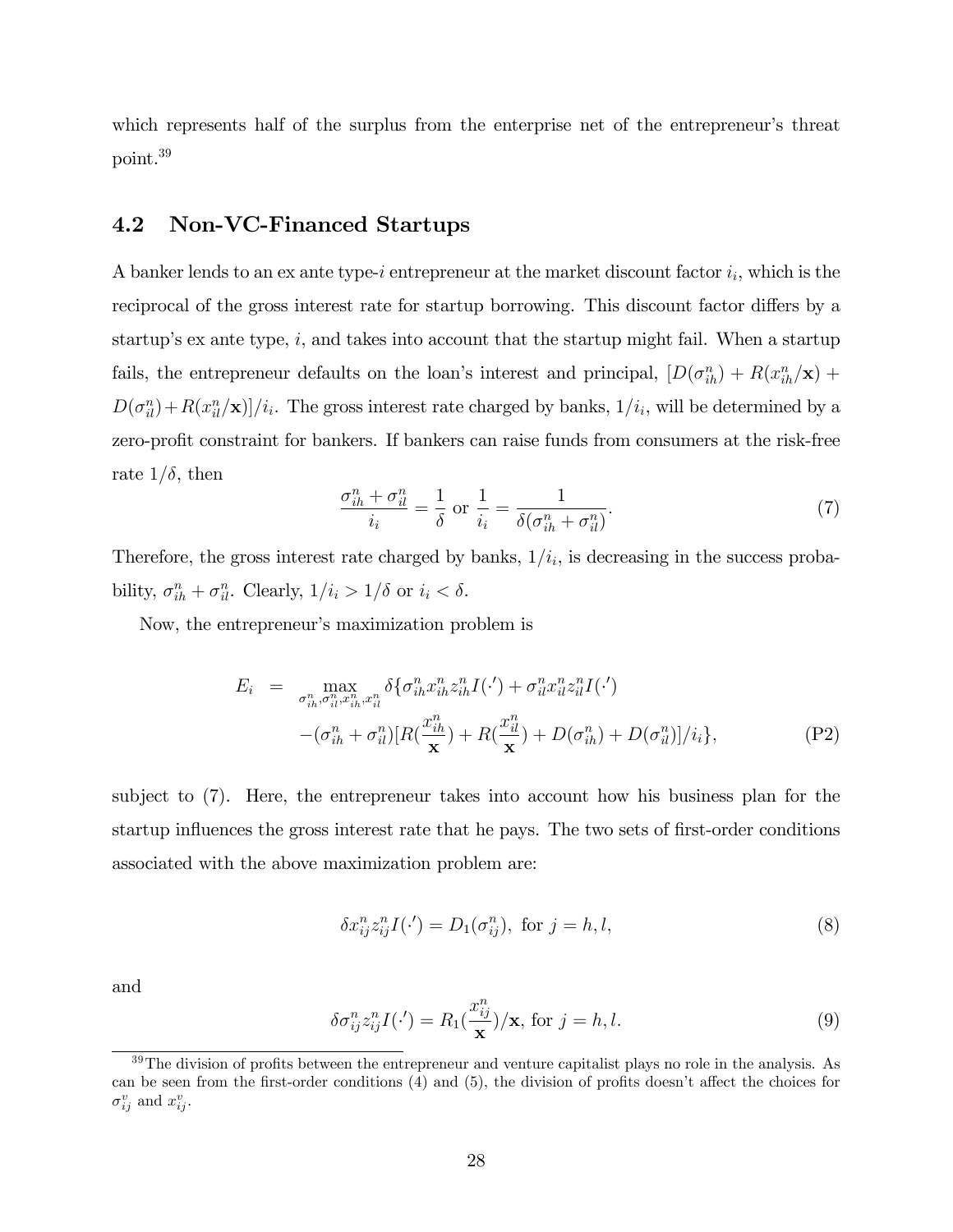These two efficiency conditions for  $\sigma_{ij}^n$  and  $x_{ij}^n$  have the same generic form as (4) and (5). The values for  $\sigma_{ij}^n$  and  $x_{ij}^n$  will differ from  $\sigma_{ij}^v$  and  $x_{ij}^v$  for two reasons. First,  $z_{ij}^n \neq z_{ij}^v$ . Second, the cost functions for research and development differ; i.e., within the  $R$  and  $D$  functions,  $\chi_{ij}^n \neq \chi_{ij}^v$  and  $\psi_{ij}^n \neq \psi_{ij}^v$ . This will be discussed further in Section 6. Last,  $E_i$  is the threat point for the ex ante type-i entrepreneur in the Nash Bargaining problem  $(P1)$ .

## 5 Balanced Growth

A key step in characterizing a balanced growth path is to determine the growth in aggregate productivity, x. This will be a function of the endogenous innovation levels and success rates of the various types of startups. The pattern of ex ante matching between entrepreneurs and venture capitalists will also matter.

Denote the gross growth rate for aggregate productivity, or  $\mathbf{x}$ , by  $g_{\mathbf{x}} \equiv \mathbf{x}'/\mathbf{x}$ . Define the average level of productivity for a type-f financed venture in the ex post high state,  $j = h$ , by

$$
x_h^f = (\mu_h^f \sigma_{hh}^f x_{hh}^f + \mu_l^f \sigma_{lh}^f x_{lh}^f) / (\mu_h^f \sigma_{hh}^f + \mu_l^f \sigma_{lh}^f),
$$
 for  $f = n, v$ .

The fractions of all successful startups in the high state that have type-f funding are

$$
\nu_h^f = \frac{s^f(\mu_h^f \sigma_{hh}^f + \mu_l^f \sigma_{lh}^f)}{s^v(\mu_h^v \sigma_{hh}^v + \mu_l^v \sigma_{lh}^v) + s^u(\mu_h^n \sigma_{hh}^n + \mu_l^n \sigma_{lh}^n)}, \text{ for } f = n, v. \tag{10}
$$

In a similar vein, the average level of productivity over all startups in the ex post low state,  $j = l$ , is given by  $40$ 

$$
x_{l} = \frac{s^{v}(\mu_{h}^{v}\sigma_{hl}^{v}x_{hl}^{v} + \mu_{l}^{v}\sigma_{ll}^{v}x_{ll}^{v}) + s^{n}(\mu_{h}^{n}\sigma_{hl}^{n}x_{hl}^{n} + \mu_{l}^{n}\sigma_{ll}^{n}x_{ll}^{n})}{s^{v}(\mu_{h}^{v}\sigma_{hl}^{v} + \mu_{l}^{v}\sigma_{ll}^{v}) + s^{n}(\mu_{h}^{n}\sigma_{hl}^{n} + \mu_{l}^{n}\sigma_{ll}^{n})}.
$$
\n(11)

Next, define the following growth factors for the above three ex post classes of enterprises

$$
g_h^f \equiv \frac{x_h^f}{\mathbf{x}}, \text{ for } f = v, n, \text{ and } g_l \equiv \frac{x_l}{\mathbf{x}}.
$$

The  $g$ 's are determined by the choice problems (P1) and (P2), and must be constant along a

 $^{40}$ Amalgamating the low-state productivities into a single measure did not materially affect the results.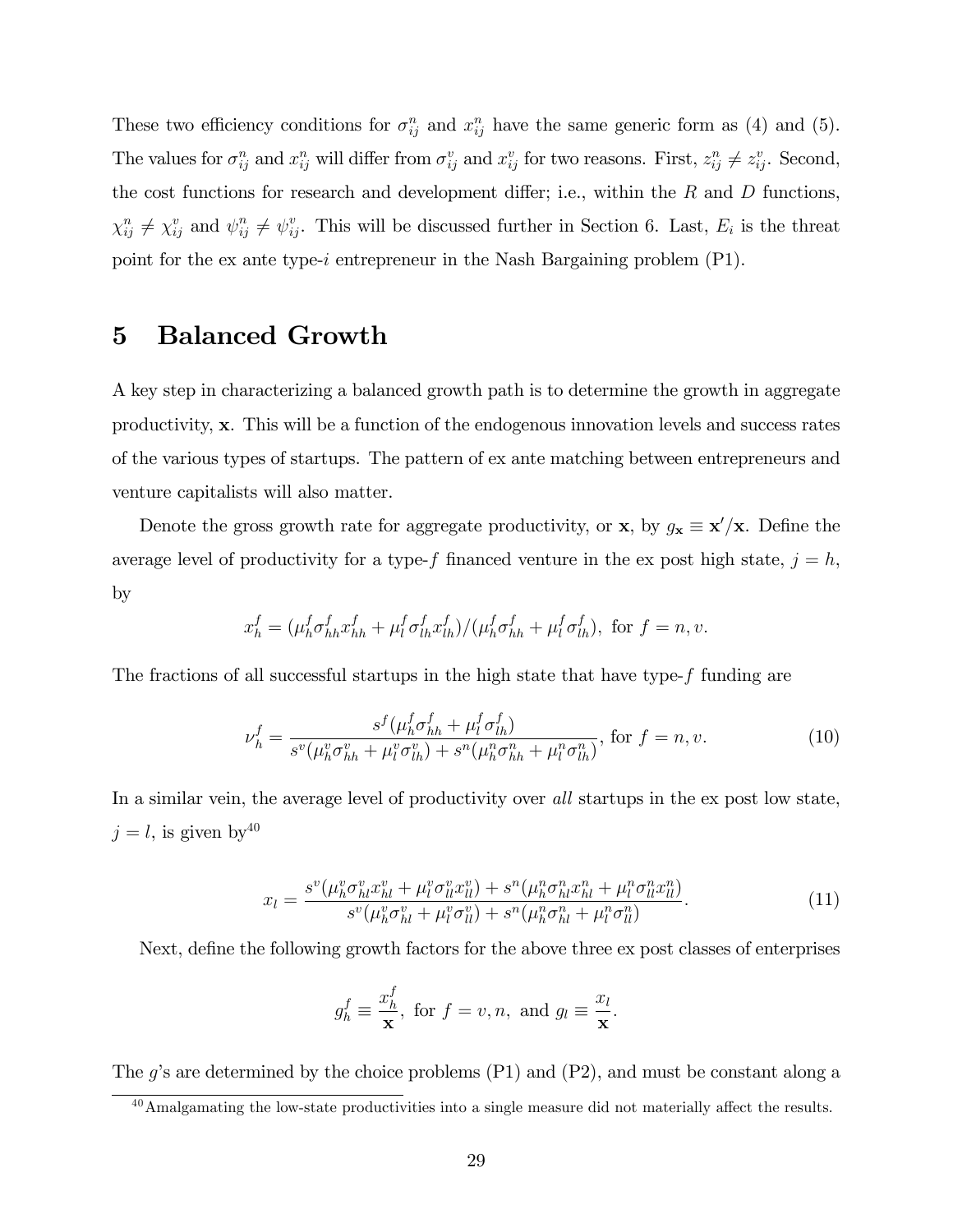balanced growth path. For this to be the case, the  $x_{ij}^f$ 's have to grow over time at the same rate as **x**. Additionally, the  $\sigma_{ij}^f$ 's must be constant. Note that ex ante matching odds, or the  $\mu_i^f$ 's, are exogenously fixed.

Suppose that the aggregate level of productivity in the current period,  $x$ , reflects the average productivities of each of the above three classes of enterprises as well as their mass in the set of producing startups. Specifically, let  $x'$  be given by

$$
\mathbf{x}' = c(\nu_h^v x_h^v)^{\gamma_h^v} (\nu_h^n x_h^n)^{\gamma_h^n} (x_l)^{1 - \gamma_h^v - \gamma_h^n},\tag{12}
$$

where c is a constant term and  $0 < \gamma_h^v$ ,  $\gamma_h^n$ ,  $\gamma_h^v + \gamma_h^n < 1$ .<sup>41</sup> The exponents  $\gamma_h^v$  and  $\gamma_h^n$  govern the size of the spillover effects that innovators in the high state have on aggregate productivity. Data on patent citations by VC-funded and non-VC-funded enterprises will be used to pin down these parameters. This law of motion depends upon both the extensive (the  $\nu$ 's) and intensive (the  $x$ 's) margins of the three ex post categories of startups. The aggregate level of productivity's gross growth rate,  $g_{\mathbf{x}}$ , will be

$$
g_{\mathbf{x}} \equiv \frac{\mathbf{x}'}{\mathbf{x}} = \frac{c(\nu_h^v x_h^v)^{\gamma_h^v} (\nu_h^n x_h^n)^{\gamma_h^n} (x_l)^{1-\gamma_h^v-\gamma_h^n}}{\mathbf{x}}
$$
  
=  $c(\nu_h^v g_h^v)^{\gamma_h^v} (\nu_h^n g_h^n)^{\gamma_h^n} (g_l)^{1-\gamma_h^v-\gamma_h^n}.$  (13)

because  $g_h^v \equiv x_h^v / \mathbf{x}$ ,  $g_h^n \equiv x_h^n / \mathbf{x}$ , and  $g_l \equiv x_l / \mathbf{x}$ . Therefore, the gross growth rate in the aggregate level of productivity, or  $g_{\mathbf{x}}$ , is just a geometric average of the average rates of innovation by each type of enterprise, or the  $g$ 's, weighted by their respective masses, the  $\nu$ 's. The extent to which high-type VC-funded enterprises propel the economy forward is governed by  $g_h^f$  $_{h}^{f},\ \gamma_{h}^{f}$  $\mathbf{f}_h^f$ , and  $\nu_h^f$  $_{h}^{J}$ , for  $f = \nu, n$ .

Next, the market discount factor,  $\delta$ , is given by

$$
\delta = \beta / g_{\mathbf{x}}^{\zeta/(\zeta + \lambda)},\tag{14}
$$

where  $\beta$  is the representative agent's subjective discount factor.<sup>42</sup> If the depreciation factor <sup>41</sup>Note that one could write  $\mathbf{x}' = c(\nu_h^v x_h^v)^{\gamma_h^v} (\nu_h^v x_h^v)^{\gamma_h^v} (\nu_l x_l)^{1-\gamma_h^v-\gamma_h^v}$ . But, the fraction of successful firms in the low state receiving either non-VC or VC-funding is one, implying  $\nu_l = 1$ .

 $^{42}$ That is, in the background there is a representative consumer/worker who inelastically supplies one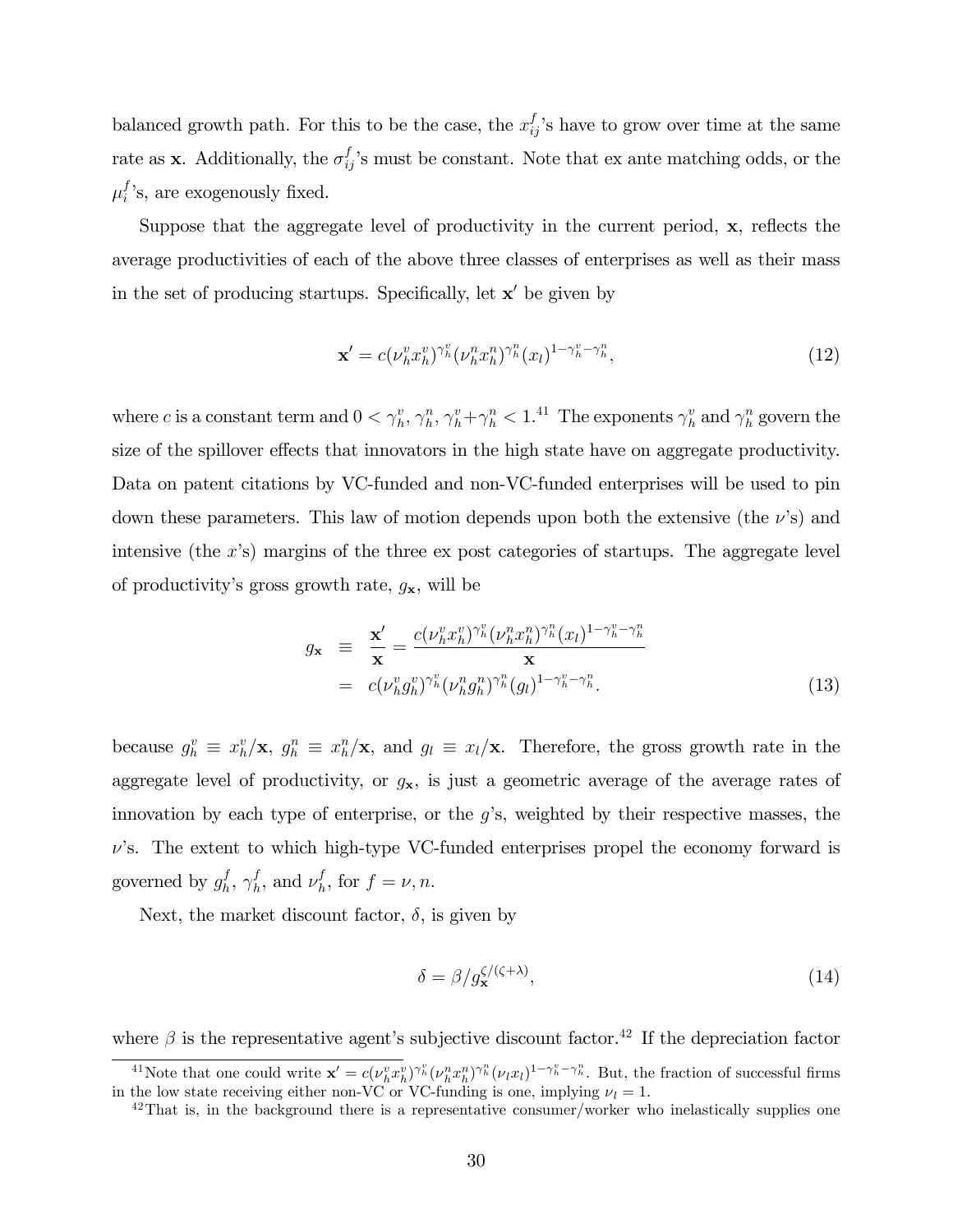on capital is  $\mathfrak{d}$ , then the rental rate, r, is

$$
r = 1/\delta - \mathfrak{d}.\tag{15}
$$

The rest of the characterization of a balanced growth path is fairly standard. The details are relegated to Appendix B. Along a balanced growth path, wages and output will grow at the constant gross rate

$$
g_w = \left(\frac{\mathbf{x}'}{\mathbf{x}}\right)^{\zeta/(\zeta+\lambda)} = g_{\mathbf{x}}^{\zeta/(\zeta+\lambda)},
$$

which is a function of the growth rate in aggregate productivity,  $g_{\mathbf{x}}$ . The rest of the variables, the  $\nu_j^f$ 's,  $x_{ij}^f$ 's,  $z_{ij}^f$ 's,  $\delta$ , and  $g_x$ , are all constant.

## 6 Matching the Model with U.S. Census Data

The model is now calibrated with stylized facts computed using data from the LBD, PatentsView, and VentureXpert. The length of a period is 10 years. The baseline level of aggregate productivity, **x**, is normalized to one; hence,  $x = 1$ . Some parameters are standard in macroeconomics. These are assigned common values. The spillover parameters in equation (12) are taken directly from the data. The rest of the parameters are calibrated in the recursive fashion discussed below. The calibration procedure uses the following facts: the average growth rate of the U.S. economy; the employment levels of non-VC-funded and VC-funded startups; the ex ante matching probabilities between entrepreneurs and venture capitalists; the number of firms per worker in the economy; the patenting rates for non-VC-funded and VC-funded Örms; the ratio of non-VC-funded to VC-funded startups; and the success rates for non-VC-funded and VC-funded firms. Given the saturated structure of the model, the parameter values unique to this study are exactly identified. In fact, all but one of the parameters can be pinned down using analytical expressions that connect data to parameter unit of labor and has a lifetime utility function (in period 1) of the form

$$
\sum_{t=1}^{\infty} \beta^{t-1} \ln c_t,
$$

where  $c_t$  is his consumption in period t.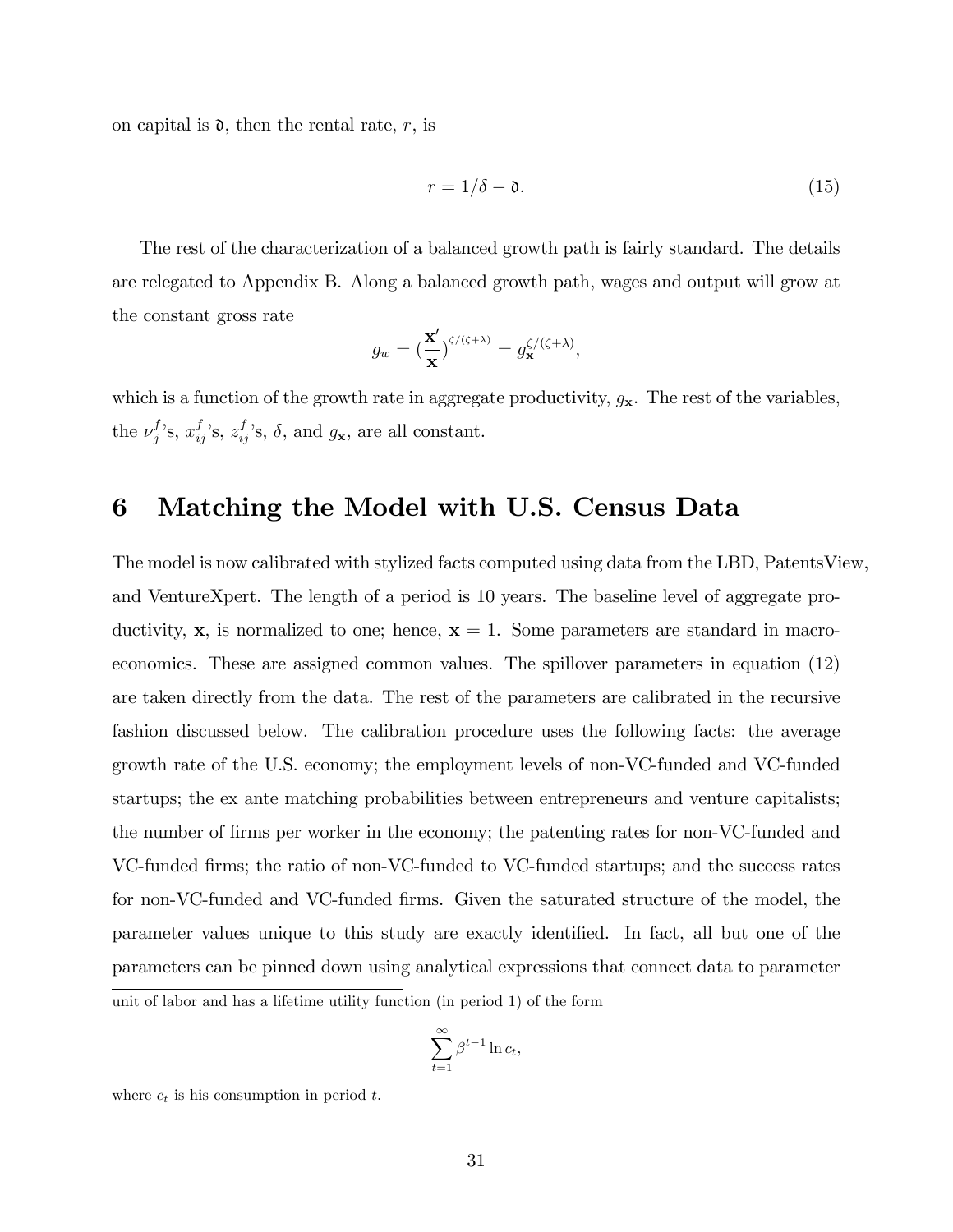Ex Ante Matching Probabilities (%)

| 'Type         | $>90$ th | $\rm 90th$ |
|---------------|----------|------------|
| VC Funded     | 32.55    | 67.45      |
| Non-VC Funded | 10.64    | 89.36      |

Table 4: The ex ante matching probabilities between entrepreneurs and financiers. The data sources are discussed in Section 2.1. A firm's type refers to whether or not it is in the top decile for employment at the time of initial VC funding. These are the  $\mu_i^f$ 's used in the benchmark calibration for the pattern of assortative matching.

values. The last parameter requires simulating the model to match a desired data target. The following is a summary of the calibration procedure; the details are presented in Appendix C.

1. The Number of Startups,  $s^n$  and  $s^v$ . The number of non-VC-funded and VC-funded startups can be recovered using data on the ex ante matching probabilities, the success rates of both types of startups, the number of entrepreneurs per worker, and the ratio of non-VC-funded to VC-funded startups. This step is mechanical in nature, involving accounting identities. Given the ex ante matching probabilities and the success rates, it is straightforward to calculate the fractions of startups by funding source that end up in each ex post state. Then, using the number of employees per firm and the ratio of non-VC- to VCfunded startups, it is possible to deduce number of non-VC- and VC-funded startups. The ex ante matching probabilities in the U.S. data are reported in Table 4. Venture capitalists fund a higher percentage of high-type firms than do other financiers—assortative matching was discussed in Section 2.2.

2. Growth in Startup Productivities, the  $g_j^f$ 's. The patenting activity of a successful startup is used as a proxy for its innovation. The innovation rates of startups are computed using facts about patenting by each type of startup and the average rate of GDP growth. Only stylized facts for the average patenting activity of type- $(f, j)$  firms are available; i.e., the numbers cannot be broken down by the initial type,  $i$ , of the enterprise.<sup>43</sup> Therefore, the calibration procedure imposes the restriction that  $x_{hj}^f = x_{lj}^f \equiv x_j^f$  $j,$  for  $f = v, n$  and  $j = h, l$ . The growth rate of GDP depends on the growth rate of aggregate productivity,

 $43$ This is due to disclosure restrictions imposed by the U.S. Census Bureau for reasons of confidentiality.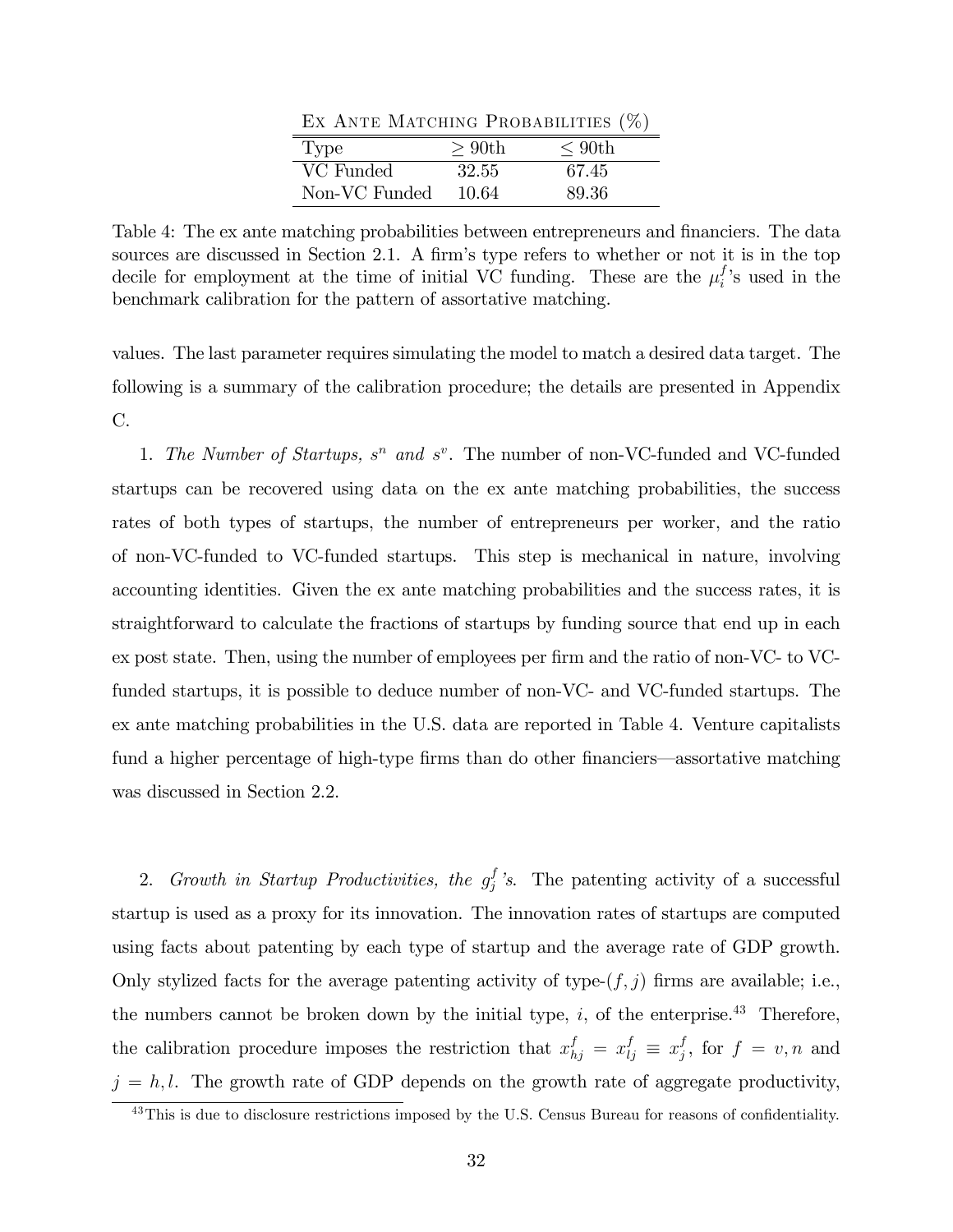| PATENT CITATIONS $(\%)$ |                     |       |  |  |  |
|-------------------------|---------------------|-------|--|--|--|
| Type                    | $> 90th$ $\lt$ 90th |       |  |  |  |
| VC Funded               | 26.22               | 2.67  |  |  |  |
| Non-VC Funded           | 39.17               | 31.93 |  |  |  |

Table 5: The distribution of patent citations across successful startups. Again, the data sources are discussed in Section 2.1. A firm's type refers to whether or not it is in the top decile for employment 10 years after VC funding. The first column of numbers gives the figures used for the spillover parameters,  $\gamma_h^v$  and  $\gamma_h^n$ .

which is a geometric average of the innovation levels of the various types of startups–recall equation (12). The spillover parameters, or the  $\gamma_j^f$ 's, are computed from the shares of type- $(f, j)$  firms in total patent citations. The levels of patenting activity are scaled so that the model matches the U.S. growth rate. The distribution of patent citations by firm type in the United States is displayed in Table 5. On this account,  $\gamma_h^v = 0.2622$  and  $\gamma_h^n = 0.3917$ . This calibration step depends on the number of non-VC-funded and VC-funded startups found in Step 1, since these speak to the aggregate level of innovation in the economy.

3. Synergies, the  $z_{ij}^f$ 's. The relative employments of firms are used to identify the synergy parameters or the  $z_{ij}^f$ 's. This step depends on the innovation levels found in Step 2. Given an innovation level, a firm's employment will be bigger the higher is its synergy factor. So, by observing employment one can back out what the synergy factor must be. Facts are at hand only for the average employment of type- $(f, j)$  firms; that is, for the four observations  $l_j^f \,=\, (\mu_h^f$  $_{h}^{f}\sigma_{hj}^{f}l_{hj}^{f} + \mu_{l}^{f}$  $\int_l^f\sigma_{lj}^f l_{lj}^f)/(\mu_h^f$  $_{h}^{f}\sigma_{hj}^{f}+\mu_{l}^{f}$  $\int_l^f \sigma_{lj}^f$ , for  $f = v, n$  and  $j = h, l$ .<sup>44</sup> (In other words, data cannot also be categorized by the ex ante type i of enterprise.) This imposes some limitations on the structure that can be calibrated. After this stage in the calibration, the model's wage rate can be computed.

4. Efficiencies of research and development, the  $\psi_{ij}^f$ 's,  $\chi_{ij}^f$ 's, and  $\iota$ . The desired values for the startups' productivities and success rates,  $x_{ij}^f$  and  $\sigma_{ij}^f$ , can be recovered by reverse engineering the constant parameters for the research and development functions, the  $\chi_{ij}^f$ 's and  $\psi_{ij}^f$ 's, so that the model hits these data targets. This involves using the first-order conditions for the success rates and innovation levels. These first-order conditions depend on the wage

<sup>44</sup>Again, this is due to disclosure restrictions imposed by the U.S. Census Bureau.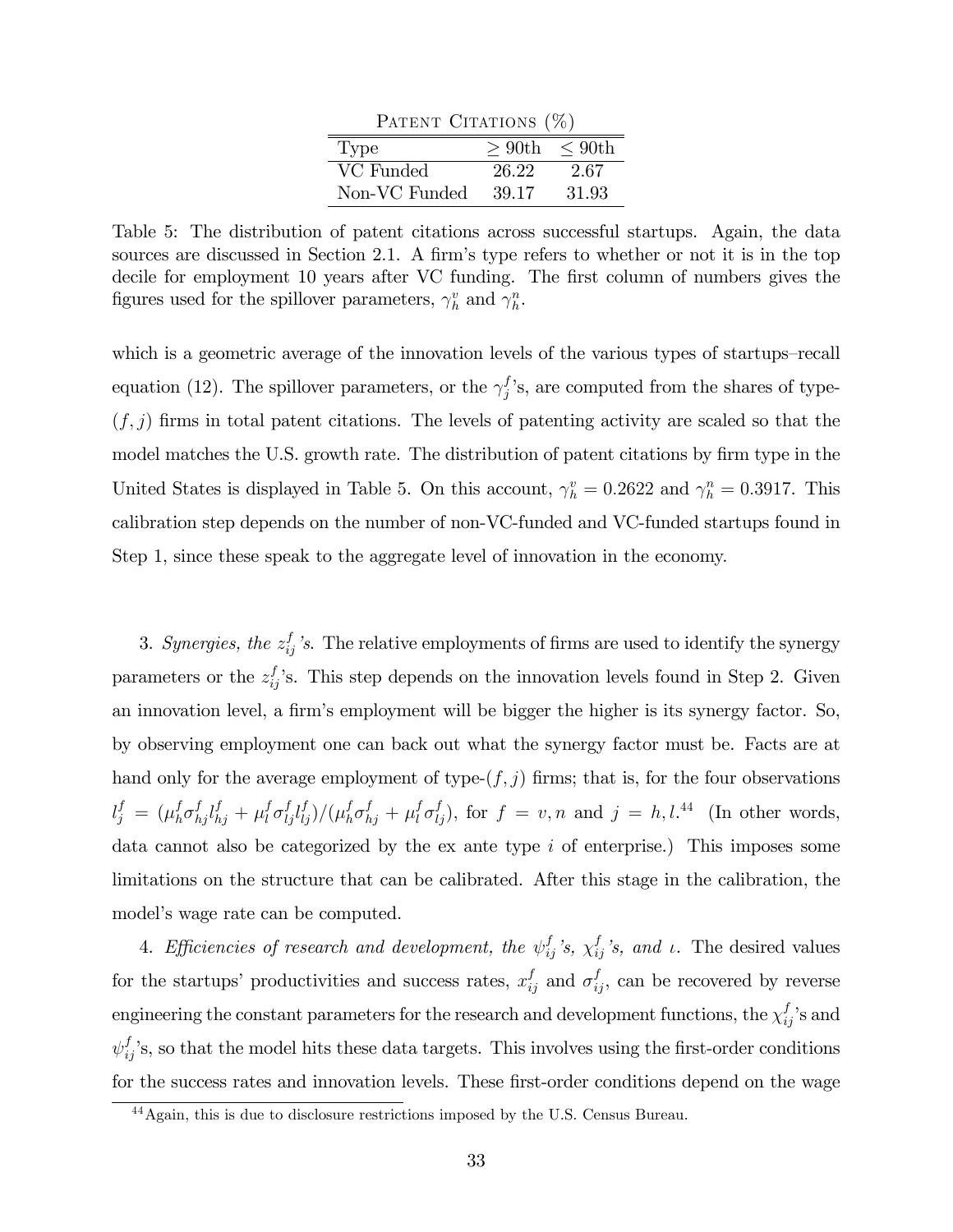rate found in Step 3. In a nutshell, the idea is to select the efficiency levels of  $R&D$  that will support the firms in the model optimally choosing the observed productivities and success rates. The first-order condition for success involves the elasticity term  $\iota$ . Henrekson and Sanandaji (2018) report that Canada had a tax rate on VC-funded startups of 32 percent and a VC-investment-to-GDP ratio of 0.04 percent. Their numbers for the United States are 15 and 20 percent. This implies a tax elasticity of  $-\ln(0.20/0.04)/\ln(0.15/0.32) = 2.12$ . The parameter  $\iota$  is fit to match this elasticity.

### 6.1 The Model's Fit

The parameter values resulting from the calibration procedure are presented in Table 6, while the calibration targets for the United States and the model's fit for these targets are shown in Table 7. Over the time period in question, GDP grew at 1.80 percent a year. The model matches this number. A VC-funded startup is much more likely to be highly successful than a non-VC-funded one. A VC-funded venture that starts out in the top decile of employment has a 33.11 percent chance of making it into the top employment decile 10 years later, as Table 7 shows. This compares with 19.53 percent of non-VC-funded firms. A VC-funded startup that begins in the bottom 90 percent of the employment distribution still has a 23.77 percent chance of making it to the top, compared with only 1.68 percent for a non-VC-funded Örms. Recall from Table 4, though, that a VC-funded Örm is much more likely to start out in the top decile than a non-VC-funded one; 32.55 versus 10.64 percent. This is due to selection. The unconditional probabilities for VC-funded and non-VC-funded firms ending up in the high and low states are presented in Table 8. VC-funded firms have 26.81 and 9.06 percent chances of ending up in the high and low states, while for non-VCfunded startups the numbers are 3.58 and 31.71 percent. Conditional on success, VC-funded firms have a much higher likelihood of winding up in the high state  $(74.75$  percent), relative to non-funded ones (10.15 percent). The failure rates for both VC- and non-VC-funded startups are very high, 64.1 and 64.7 percent respectively.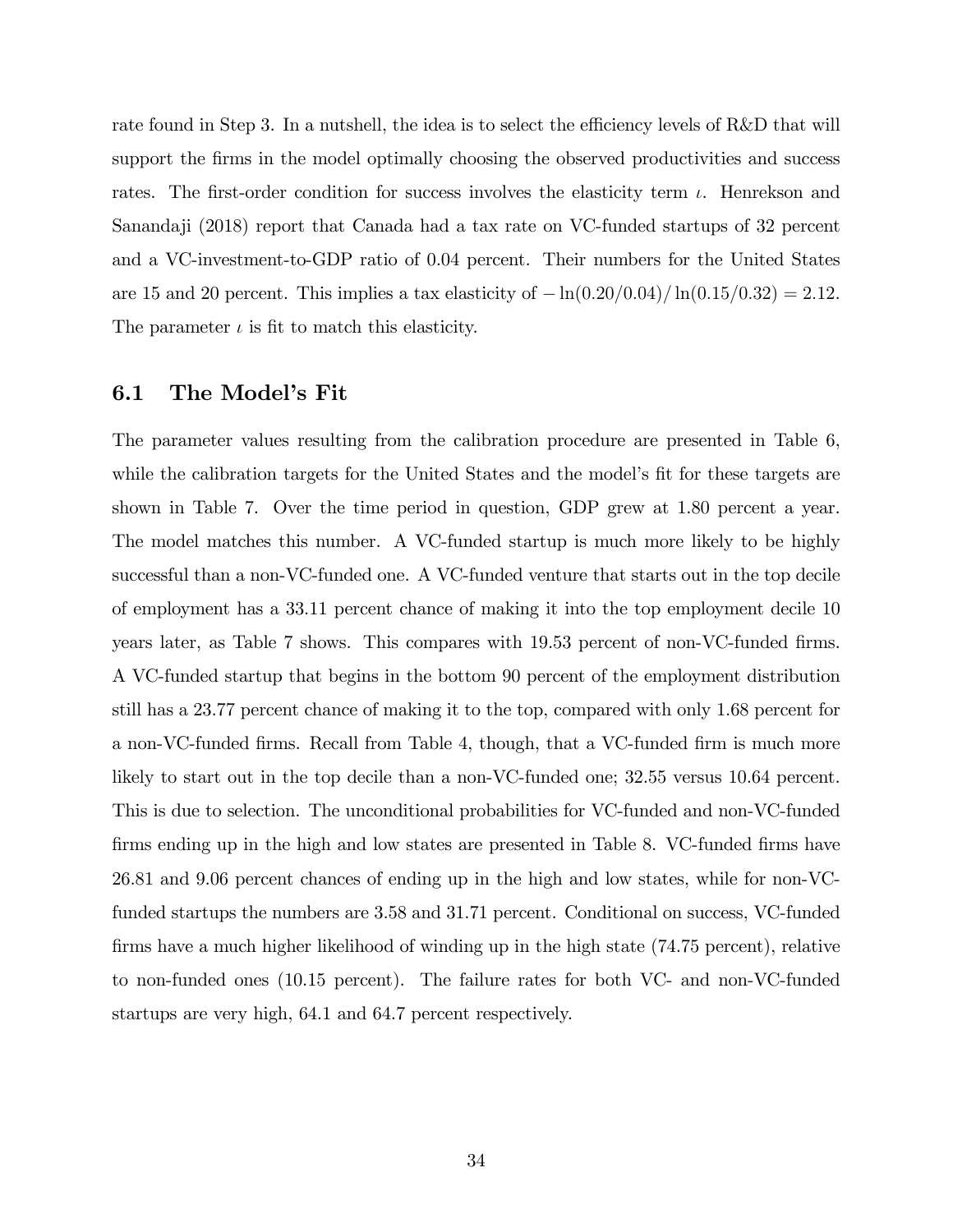| Parameter Values                               | Description                                         | <i><u><b>Identification</b></u></i> |
|------------------------------------------------|-----------------------------------------------------|-------------------------------------|
| Consumers                                      |                                                     |                                     |
| $\beta = 0.95$                                 | Discount factor—annualized                          | $7\%$ risk-free rate                |
| Firms                                          |                                                     |                                     |
| $\kappa = 1/3 \times 0.85 = 0.283$             | Capital's share                                     | Standard                            |
| $\lambda = 2/3 \times 0.85 = 0.567$            | Labor's share                                       | Standard                            |
| $1 - \mathfrak{d} = 0.10$                      | Depreciation rate—annualized                        | Standard                            |
| $s = 0.96$                                     | Firm survival rate—annualized                       | Expected life of Compustat firms    |
| Research                                       |                                                     |                                     |
| $\chi_{hh}^v = 41.270, \chi_{hl}^v = 37.540$   | VC research efficiency, $x_{ii}^{v}$                | VC patenting/success rates          |
| $\chi_{lh}^v = 57.486, \chi_{ll}^v = 23.610$   |                                                     |                                     |
| $\chi_{hh}^{n} = 1.616, \chi_{hl}^{n} = 0.341$ | Non-VC research efficiency, $x_{ii}^{n}$            | Non-VC patenting/success rates      |
| $\chi_{lh}^n = 18.780, \chi_{ll}^n = 0.193$    |                                                     |                                     |
| $t = 3.5$                                      | Research cost elasticity, $x_{ij}^v$ and $x_{ij}^n$ | $Canada/US.$ tax elasticity         |
| Development                                    |                                                     |                                     |
| $\psi_{hh}^v = 0.002, \psi_{hl}^v = 0.042$     | VC development efficiency, $\sigma_{ii}^{v}$        | VC patenting/success rates          |
| $\psi_{lh}^v = 0.001, \psi_{ll}^v = 0.071$     |                                                     |                                     |
| $\psi_{hh}^{n} = 0.006, \psi_{hl}^{n} = 0.249$ | Non-VC development efficiency, $\sigma_{ij}^n$      | Non-VC patenting/success rates      |
| $\psi_{1h}^n = 0.0004, \psi_{1l}^n = 0.597$    |                                                     |                                     |
| Synergies                                      |                                                     |                                     |
| $z_k^v = 1.00, z_l^v = 0.042$                  | VC                                                  | Employment ratios                   |
| $z_k^n = 0.801, z_l^n = 0.083$                 | Non-VC                                              |                                     |
| Ex ante Matching Odds                          |                                                     | Firm counts                         |
| $\mu_h^v = 0.326, \mu_l^v = 0.675$             |                                                     |                                     |
| $\mu_h^n = 0.106, \mu_l^n = 0.894$             |                                                     |                                     |
| Growth Externality                             |                                                     |                                     |
| $\gamma_h^v = 0.262, \gamma_h^n = 0.392$       | Exponents on high-state innovation                  | Citation distribution               |
| Model Period                                   | $10$ years                                          | VC contract durations               |

Calibrated Parameter Values

Table 6: Parameter values used to replicate the data targets in Table 7.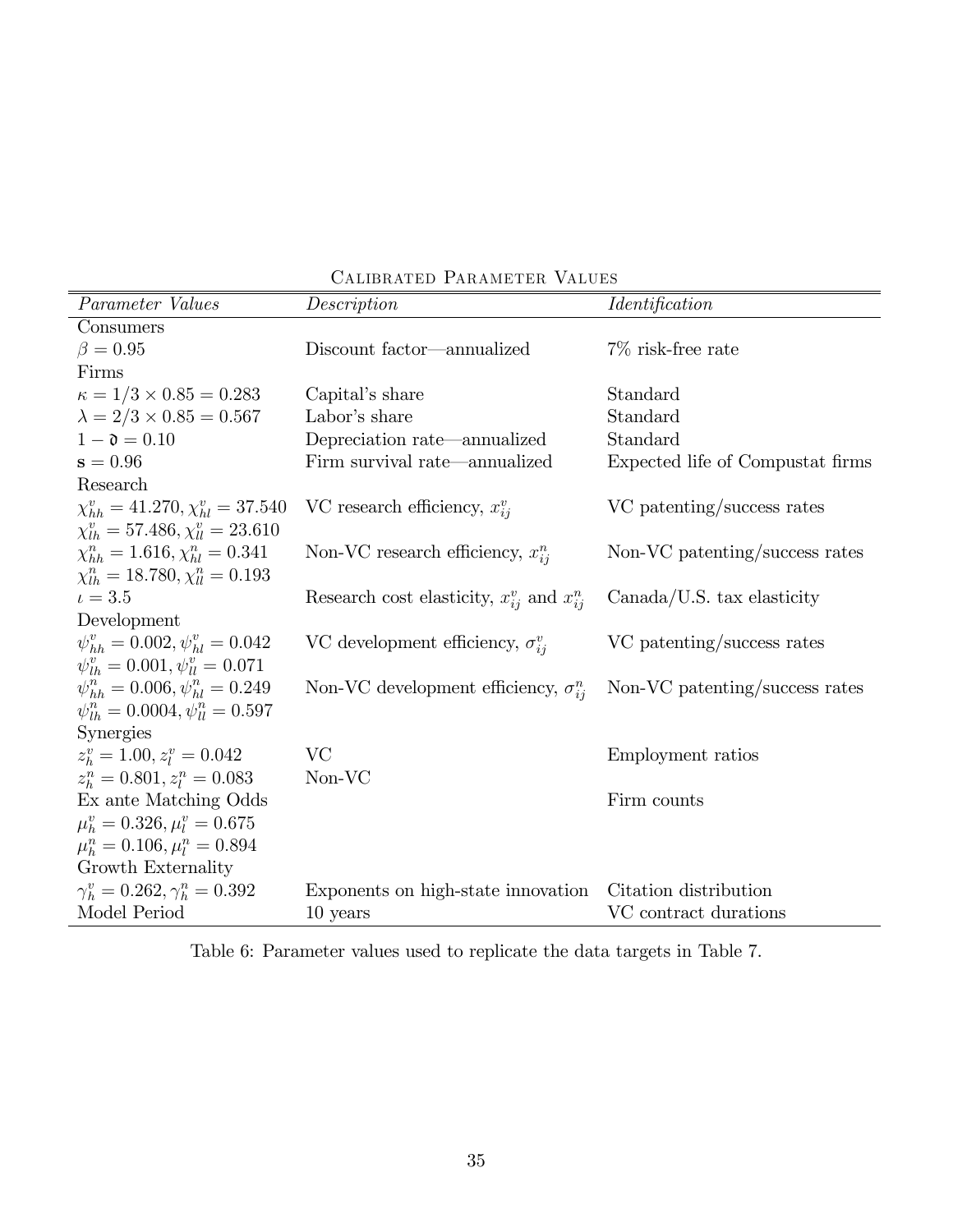| Target                                                         |            | U.S. Data     | Model      |                          |  |  |  |
|----------------------------------------------------------------|------------|---------------|------------|--------------------------|--|--|--|
| Economic growth—annualized                                     |            | 1.80          | 1.80       |                          |  |  |  |
|                                                                |            |               |            |                          |  |  |  |
| Success Rates, $\%$ —the $\sigma_{ii}^f$ 's                    | Top $10\%$ | Bottom $90\%$ | Top $10\%$ | Bottom 90\%              |  |  |  |
| VC funded                                                      |            |               |            |                          |  |  |  |
| ex ante top $10\%$                                             | 33.11      | 6.48          | 33.11      | 6.48                     |  |  |  |
| $ex$ ante bottom $90\%$                                        | 23.77      | 10.30         | 23.77      | 10.30                    |  |  |  |
| Non-VC funded                                                  |            |               |            |                          |  |  |  |
| ex ante top $10\%$                                             | 19.53      | 18.83         | 19.53      | 18.83                    |  |  |  |
| ex ante bottom $90\%$                                          | 1.68       | 33.24         | 1.68       | 33.24                    |  |  |  |
|                                                                |            |               |            |                          |  |  |  |
| Employment, Relative %—the $\tilde{e}_i^j$ 's                  | Top $10\%$ | Bottom 90\%   | Top $10\%$ | Bottom 90\%              |  |  |  |
| VC funded                                                      | 100.00     | 0.59          | 100.00     | 0.59                     |  |  |  |
| Non-VC funded                                                  | 16.23      | 0.36          | 16.23      | 0.36                     |  |  |  |
|                                                                |            |               |            |                          |  |  |  |
| Patenting, Relative %—the $\widetilde{\boldsymbol\phi}_i^f$ 's | Top $10\%$ | Bottom 90\%   |            | Top $10\%$ Bottom $90\%$ |  |  |  |
| VC funded                                                      | 100.00     | 14.09         | 100.00     | 14.09                    |  |  |  |
| Non-VC funded                                                  | 20.27      | 4.33          | 20.27      | 4.33                     |  |  |  |
| Firms per Worker, %                                            |            | 4.30          |            | 4.30                     |  |  |  |
| Ratio non-VC to VC Startups                                    |            | 1,035.34      | 1,035.34   |                          |  |  |  |
| Tax Elasticity                                                 | 2.12       |               | 2.05       |                          |  |  |  |

CALIBRATION TARGETS

Table 7: U.S. data versus model. See Section 2.1 for the data sources. Average employment and patent stocks are measured with respect to VC-funded firms in the top 10 percent. Patenting is measured using a quality-adjusted patent stock. Transition probabilities (the success rates) give the likelihood that an ex ante type-i firm ends up as an ex post type-j firm 10 years after funding, for  $i, j =$  top 10 percent, bottom 90 percent.

| UNCONDITIONAL SUCCESS PROBABILITIES 70 |          |              |          |                             |       |                                                 |  |  |
|----------------------------------------|----------|--------------|----------|-----------------------------|-------|-------------------------------------------------|--|--|
|                                        | By state | Failure      |          |                             |       |                                                 |  |  |
|                                        | $\pi$ .  |              |          | $\pi^f_i/(\pi^f_h+\pi^f_l)$ |       | $\pi_h^f + \pi_l^f \quad 1 - \pi_h^f + \pi_l^f$ |  |  |
| Type                                   | $>90$ th | $\leq 90$ th | $>90$ th | $\leq 90$ th                |       |                                                 |  |  |
| VC Funded                              | 26.81    | 9.06         | 74.75    | 25.25                       | 35.87 | 64.13                                           |  |  |
| Non-VC Funded                          | 3.58     | 31.71        | 10.15    | 89.85                       | 35.29 | 64.71                                           |  |  |

Unconditional Success Probabilities %

Table 8: Unconditional success probabilities for VC-funded and non-VC-funded firms. Success probabilities are not conditioning on the initial type of startup. The calibration procedure ensures that numbers are the same for both the U.S. data and model. The figures are computed by using equation (19) in Appendix C and the information in Tables 4 and 7.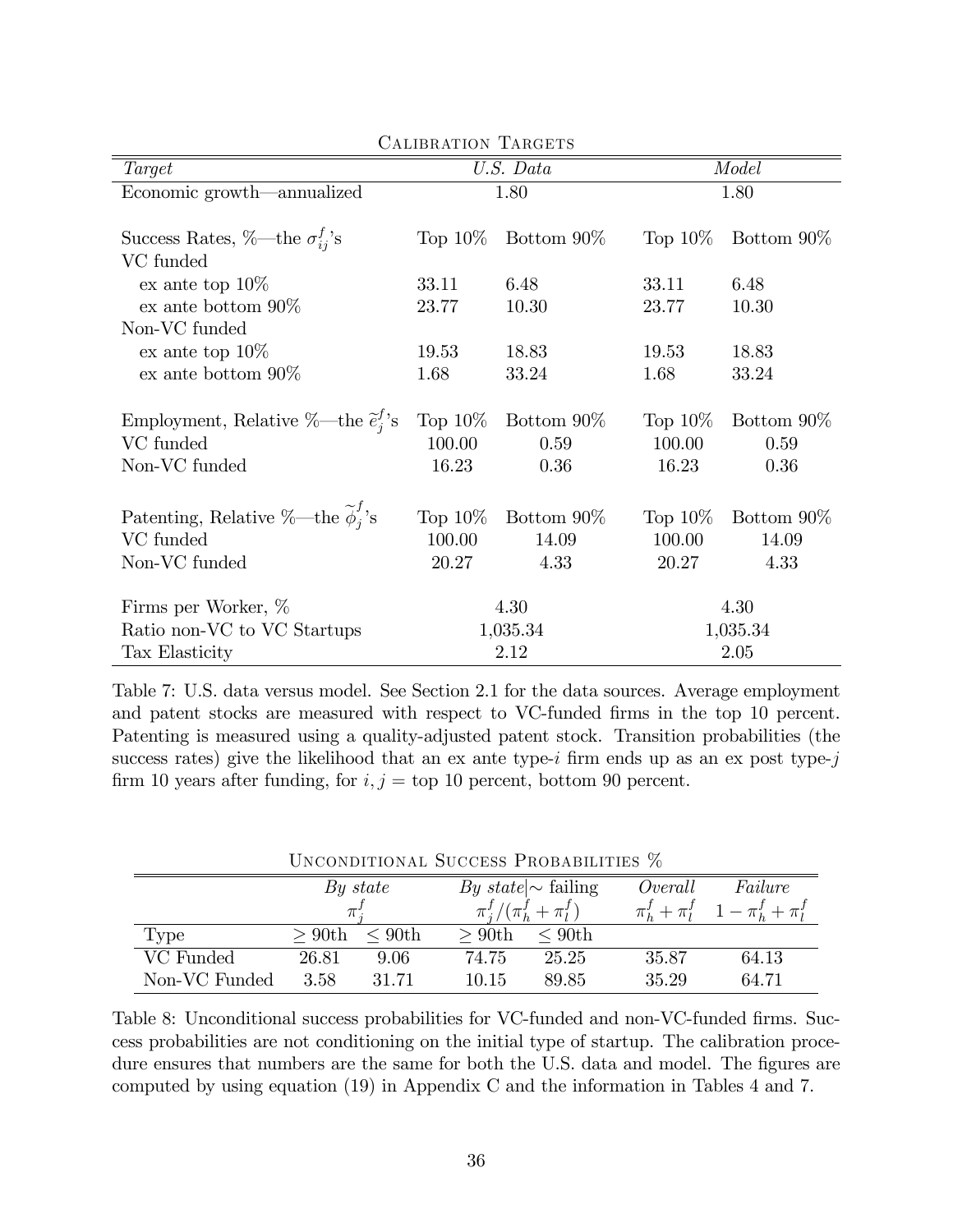A VC-funded startup that makes it into the top 10 percent of firms has a much higher employment than a non-VC-funded firm in the same group. The latter's employment is only 16 percent of the formerís. The employment levels of both types of startups, should they end up in the bottom 90 percent, are much smaller. Still, a VC-funded Örm has 1.6 times the employment of a non-VC-funded firm. Unconditionally speaking, a VC-funded firm has 38.60 times  $[\approx (0.75 \times 100 + 0.25 \times 0.59) / (0.10 \times 16.23 + 0.90 \times 0.36)]$  the employment of a non-VCfunded one. Only a small number of startups are funded by venture capitalists. Specifically, there are 1,035.34 non-VC-funded startups for every VC-funded one. Yet, while VC-funded firms account for only 0.1 percent of all startups, 10 years after first funding these firms  $\text{account for } 3.64 \text{ percent of total employment } [\approx 0.36 \times 38.02 / (0.36 \times 38.02 + 1035.34 \times 0.35)].$ Hence, their punch far exceeds their weight.

Likewise, the patent stock of a VC-funded startup in the top 10 percent of firms is much greater than that for a non-VC-funded firm. Non-VC-funded startups have only 20.27 percent of the patents that VC-funded startups have, even when they resolve into the top decile of firms. VC-funded firms in the bottom 90th percentile of firms still have 3 times the patent stocks of non-VC-funded firms. As with employment, VC-funded firms have an outsized share of innovation. Though they account for 0.10 percent of startups, they account for 1.2 percent of patenting activity ten years post funding. Last, in the United States there are 23 workers  $(1/0.043)$  for every firm, which the model matches in addition to the above statistics.

## 6.2 Interpretation of Backed-Out Parameter Values

The backed-out parameter values are reasonable, albeit there are anomalies. As can be seen from Table 6, the synergy level between an entrepreneur and the financier is highest for VC-funded firms in the ex post high state; i.e.,  $z_h^v > z_j^f$ , for all  $(f, j) \neq (v, h)$ . Also, synergy levels are always higher in the high state than the low state,  $z_h^f > z_l^f$ , for all f. The synergy between entrepreneurs and financiers is very low in the ex post low state. Somewhat surprisingly, it is lowest for VC-funded firms; i.e.,  $z_l^v < z_l^n$ . The reason is that non-VC-funded firms in the low state do almost no innovation; i.e., their productivity level, or  $x_l^n$ , is very small. Therefore, to match employment for these firms, the synergy level must be raised a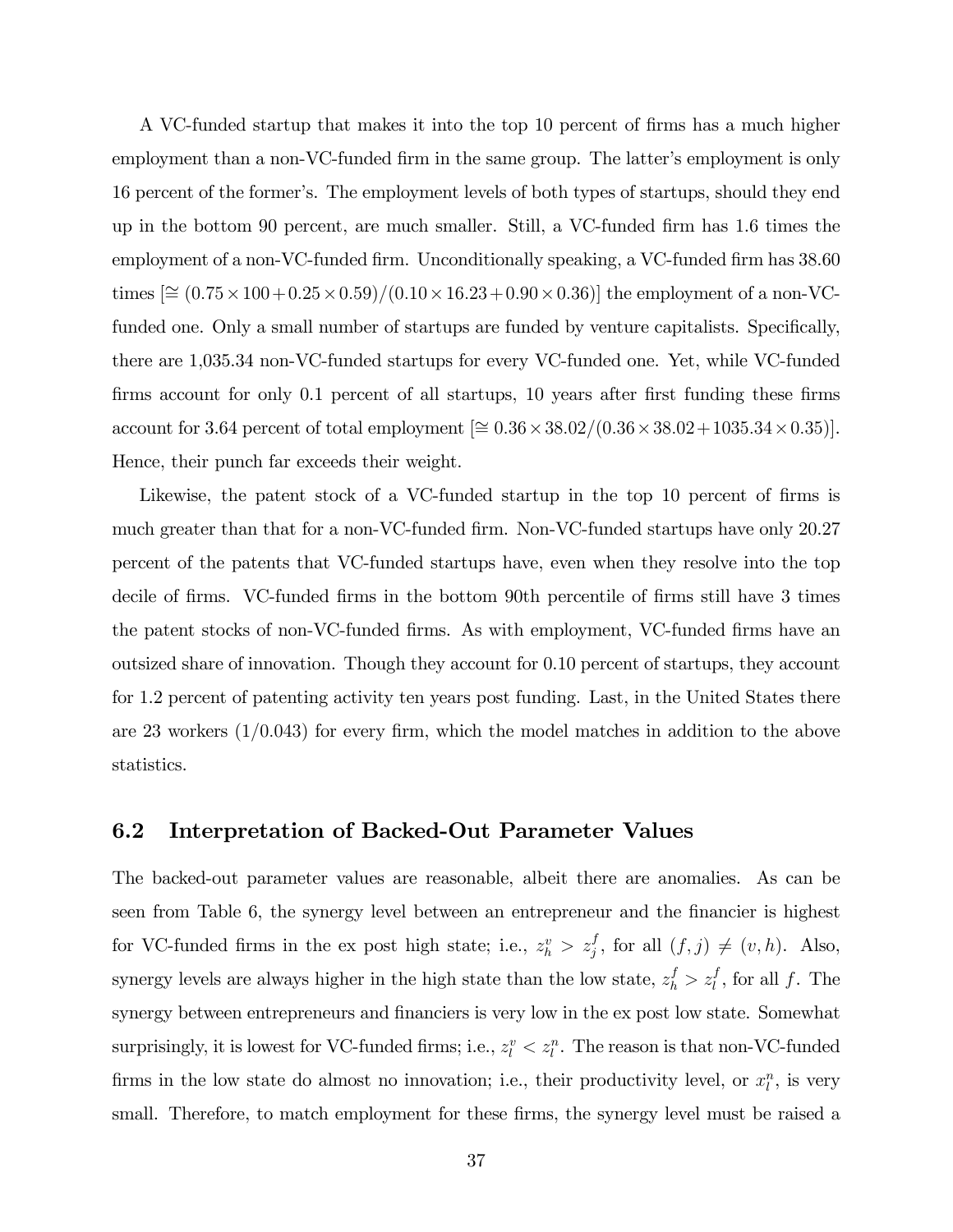little to compensate.<sup>45</sup> Of course, VC-funded firms in the ex post low state are still better than non-VC-funded ones because  $z_l^v x_l^v > z_l^u x_l^u$ .

The development parameters also reveal reasonable rankings. First, it is more costly to achieve success in the ex post high state than the low one. This is reflected by the fact that  $\psi_{ih}^f < \psi_{il}^f$ , for all f and i, where a higher value for  $\psi$  represents a lower cost. Second, if a firm starts out in the ex ante low state, as opposed to the high state, it is harder to end up in the ex post high state; i.e.,  $\psi_{lh}^f < \psi_{hh}^f$ , for all f. Still, it is more expensive for a firm starting out as a high type to achieve success in the low state as opposed to one starting out as a low-type one; that is,  $\psi_{hl}^f < \psi_{ll}^f$ . This occurs because the observed odds of winding up in the low state are smaller for ex ante high-type firms. Hence, the calibration procedure places a high cost on this transition that is achieved by lowering  $\psi_{hl}^f$  relative to  $\psi_{ll}^{f}$ .<sup>46</sup>

Last, the research parameters look reasonable, but again with some exceptions. First, the cost of doing research is lower for a VC-funded firm than for a non-VC-funded one; that is,  $\chi_{ij}^v \geq \chi_{ij}^n$  for all i, j. Thus, it is easier to do research when backed by a venture capitalist, perhaps because they lend expertise. Second, for a VC-backed Örm the cost of researching an ex post high idea starting out from the ex ante low state is lower than for the ex ante high state; i.e.,  $\chi_{lh}^v > \chi_{hh}^v$ . This is an artifact of the Census data disclosure restriction on reporting patenting activity that imposed the constraint  $x_{lh}^v = x_{hh}^v$ , when almost certainly  $x_{lh}^v < x_{hh}^v$ . Now, note that  $z_{lh}^v = z_{hh}^v$  and that  $\sigma_{lh}^v < \sigma_{hh}^v$ . Given the low success rate when starting out from the ex ante low state it must transpire that, to get the same level of patenting as the ex ante high state, the research costs in the ex ante low state must be lower.<sup>47</sup>

## 7 VC and Growth

How important is the presence of venture capital for the economy? As a prelude to answering this question, Table 9 shows that in the calibrated equilibrium most innovation in the economy, relative to the aggregate level of productivity, is driven by VC-funded firms that make it into the top 10 percent. In fact, non-VC-funded startups that don't make it into the

 $^{45}$ In line with calibration equation (22) in Appendix C.

 $46$ See equation (23) in Appendix C.

 $47\,\mathrm{As}$  equation (24) in Appendix C dictates.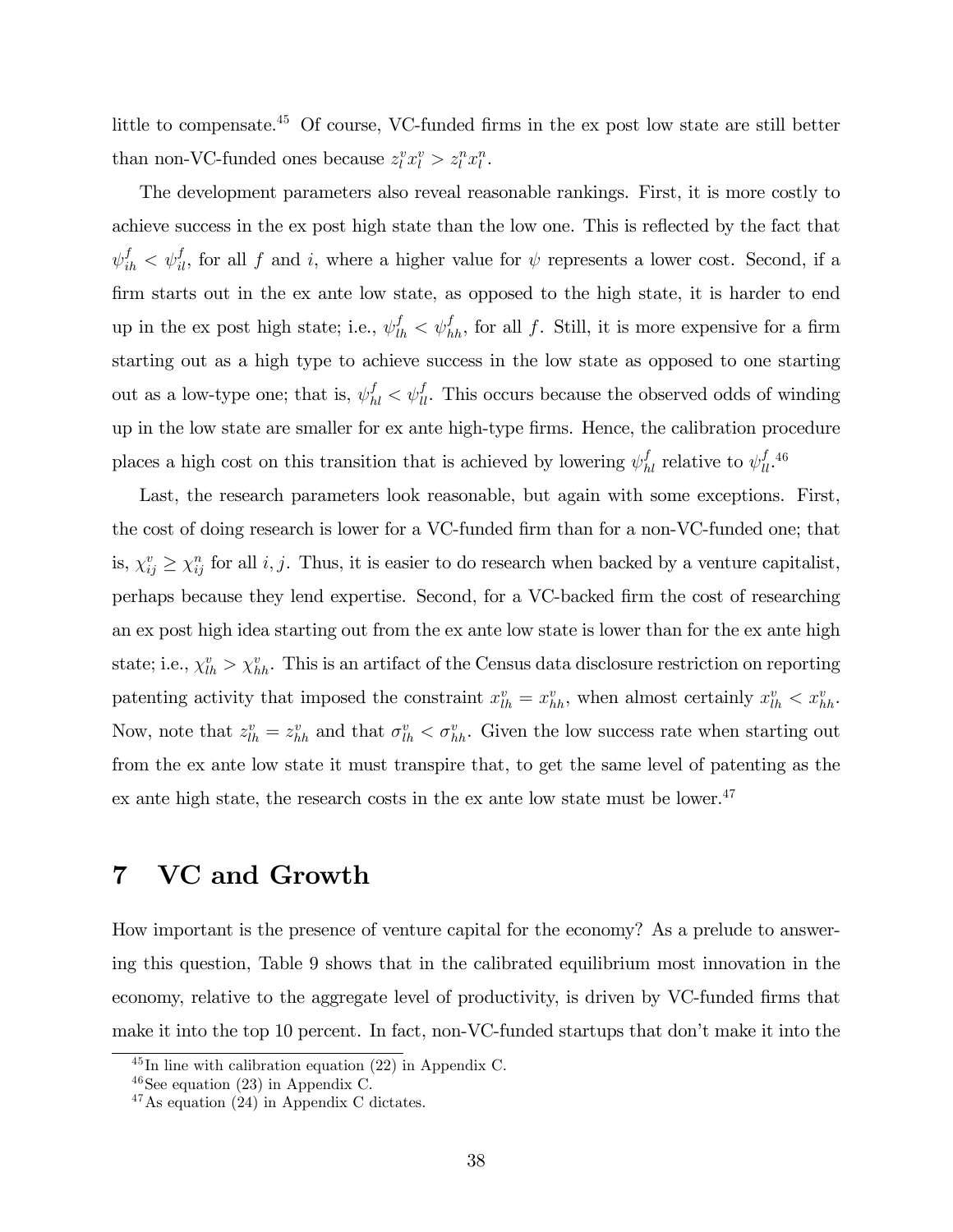| RATES OF INNOVATION, ANNUALIZED $\%$        |       |         |  |  |  |  |  |
|---------------------------------------------|-------|---------|--|--|--|--|--|
| Rate of Innovation Top $10\%$ Bottom $90\%$ |       |         |  |  |  |  |  |
| VC funded                                   | 29.23 | 6.23    |  |  |  |  |  |
| Non-VC funded                               | 10.17 | $-5.59$ |  |  |  |  |  |

 $\mathbf{D}_{\text{trans}}$  of Innovation, Annualized  $\mathbf{M}$ 

Table 9: Annualized rates of innovation for each type of firm as measured by their percentage distance from the frontier at the time of startup,  $100 \times \left[ (x_{ij}^f/\mathbf{x})^{1/10} - 1 \right]$ .

top decile drag down the average level of productivity in the economy. This occurs because even after these Örms innovate, they lag behind the aggregate level of productivity in the economy at the time of their inception. Additionally, they make up 89.77 percent of the firms in the economy, whereas VC-funded firms in the top decile comprise only 0.07 percent.

To gauge the importance of venture capital for the economy, VC is shut down. This is done by setting the synergy parameters for VC-backed enterprises equal to the ones for non-VC-backed ones, implying  $z_j^v = z_j^v$ . Likewise, the values for the R&D cost parameters for VC-funded firms are fixed to those for non-VC-funded firms; i.e.,  $\chi_{ij}^v = \chi_{ij}^n$  and  $\psi_{ij}^v = \psi_{ij}^n$ . This renders VC-backed firms the same as non-VC-backed ones. Last, since both types of firms are the same now, in the law of motion for aggregate productivity, or equation (13), the spillover parameter for VC-funded startups in the ex post high state is set equal to that of non-VC funded ones in this state, so that  $\gamma_h^v = \gamma_h^n$  and  $\nu_h^v = \nu_h^n$ .<sup>48</sup> This experiment is equivalent to requiring all firms to use bank financing, and shuts down all VC treatment effects in the economy.

The results of this experiment are reported in Table 10. Growth falls from 1.80 percent annually to 1.30. The drop in the growth rate derives from two key features of the baseline calibration. First, the success rates of entering into the ex post high state for non-VC-backed startups are lower than for VC-backed ones. Second, the level of patenting activity in the high state for non-VC-backed startups is much lower than for VC-backed ones. Requiring all Örms to use bank Önancing leads to a large welfare loss of 7.58 percent in terms of consumption, as measured by a compensating variation.<sup>49</sup>

 $^{48}$ In similar fashion, the constant term c given by equation (21) in Appendix C needs to be renormalized by fixing  $\nu_h^v = \nu_h^n$ .

<sup>&</sup>lt;sup>49</sup>The initial level of baseline consumption in both regimes is assumed to be the same and the utility function is logarithmic.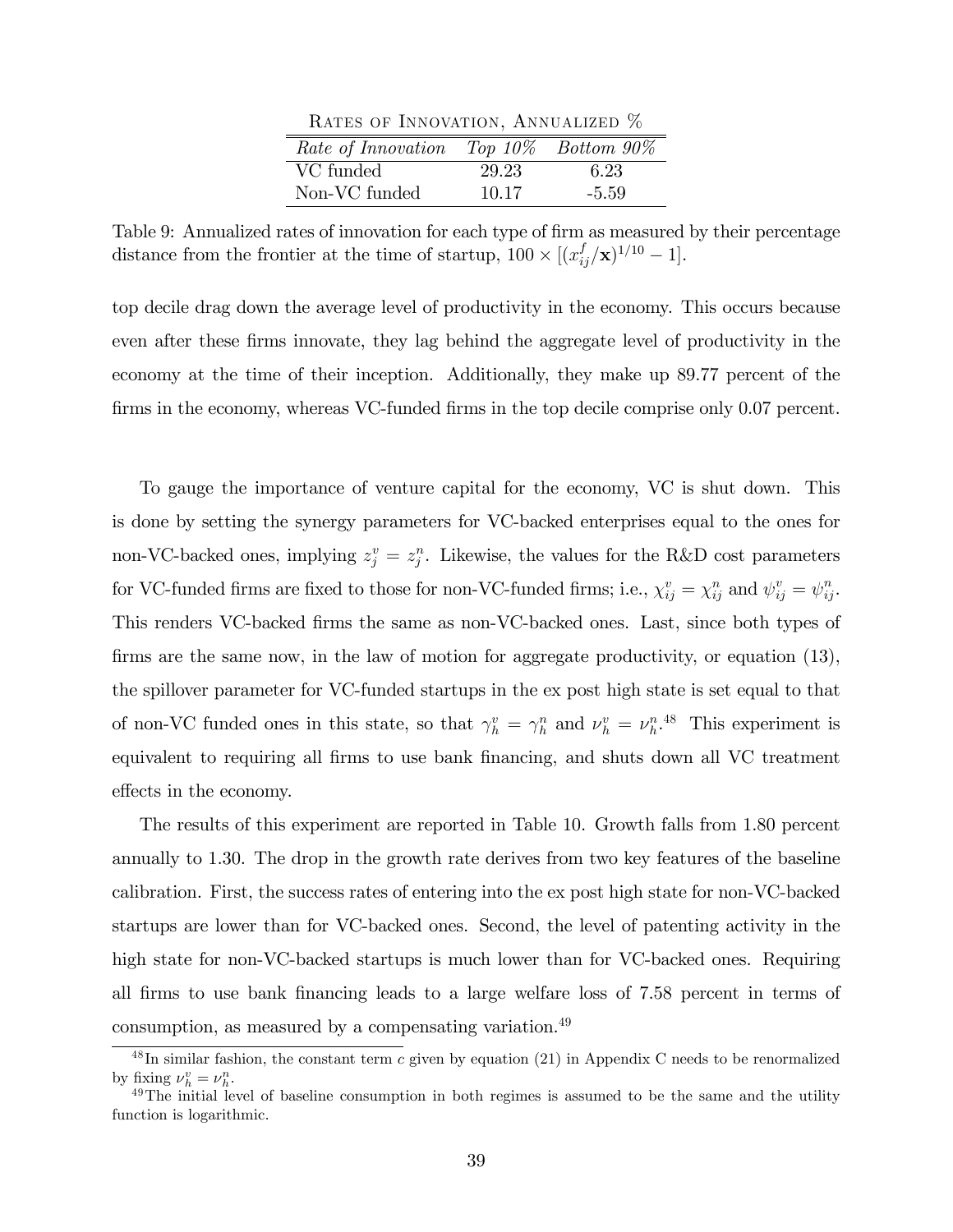|                                                  | <i>Baseline</i> | No Venture Capital   |
|--------------------------------------------------|-----------------|----------------------|
| Variable                                         |                 |                      |
| Growth                                           | 1.80            | 1.30                 |
| Compensating variation                           | $\theta$        | $-7.58$              |
| VC firms, high                                   |                 |                      |
| percentage, $\nu_h^v\%$                          | 0.73            | $\theta$             |
| patenting, $x_{hh}^v$ and $x_{lh}^v$             | 12.99, 12.99    | $2.58^*$ , $2.57^*$  |
| success, $\sigma_{hh}^v\%$ and $\sigma_{lh}^v\%$ | 33.11, 23.77    | $19.00^*$ , $1.61^*$ |
| VC share of all patenting                        | 1.28            | 0                    |
| Non-VC firms, high                               |                 |                      |
| fraction, $\nu_h^n\%$                            | 99.28           | 100                  |
| patenting, $x_{hh}^n$ and $x_{lh}^n$             | 2.63, 2.63      | 2.58, 2.57           |
| success, $\sigma_{hh}^n$ % and $\sigma_{lh}^n$ % | 19.53, 1.68     | 19.00, 1.61          |
| Non-VC share of all patenting                    | 98.72           | 100.00               |

No Venture Capital Thought Experiment

Table 10: Results for the no venture capital thought experiment. The table reports what happens when venture capital is shut down. The entries with the asterisks show what VCbacked startups look like when they are degraded to resemble non-VC-backed ones. These startups are now counted as non-VC-backed ones.

# 8 Assortative Matching between Entrepreneurs and Financiers

How much does the observed ex ante match between entrepreneurs and venture capitalists matter for growth? To address this question, two extreme cases will be examined: perfect assortative matching and random matching. For the Örst experiment, consider the case where there is perfect assortative matching between entrepreneurs and venture capitalists, which is illustrated by the second panel of Table 11. Recall out of  $s$  startups,  $s^n$  are funded by banks and  $s^v$  by venture capitalists; i.e.,  $s = s^n + s^v$ . There are  $0.10 \times s$  entrepreneurs in the top decile of projects. The maximum number of matches between startups in the top decile and venture capitalists is  $\mathfrak{v} \equiv \min\{s^v, 0.10 \times s\}$ . Therefore, the probability of a venture capitalist funding a startup in the top decile is  $\mathfrak{v}/s^v$ . When venture capitalists are in short supply, as in data,  $\mathfrak{v} = s^v$  (so that the odds of a VC funding a startup in the top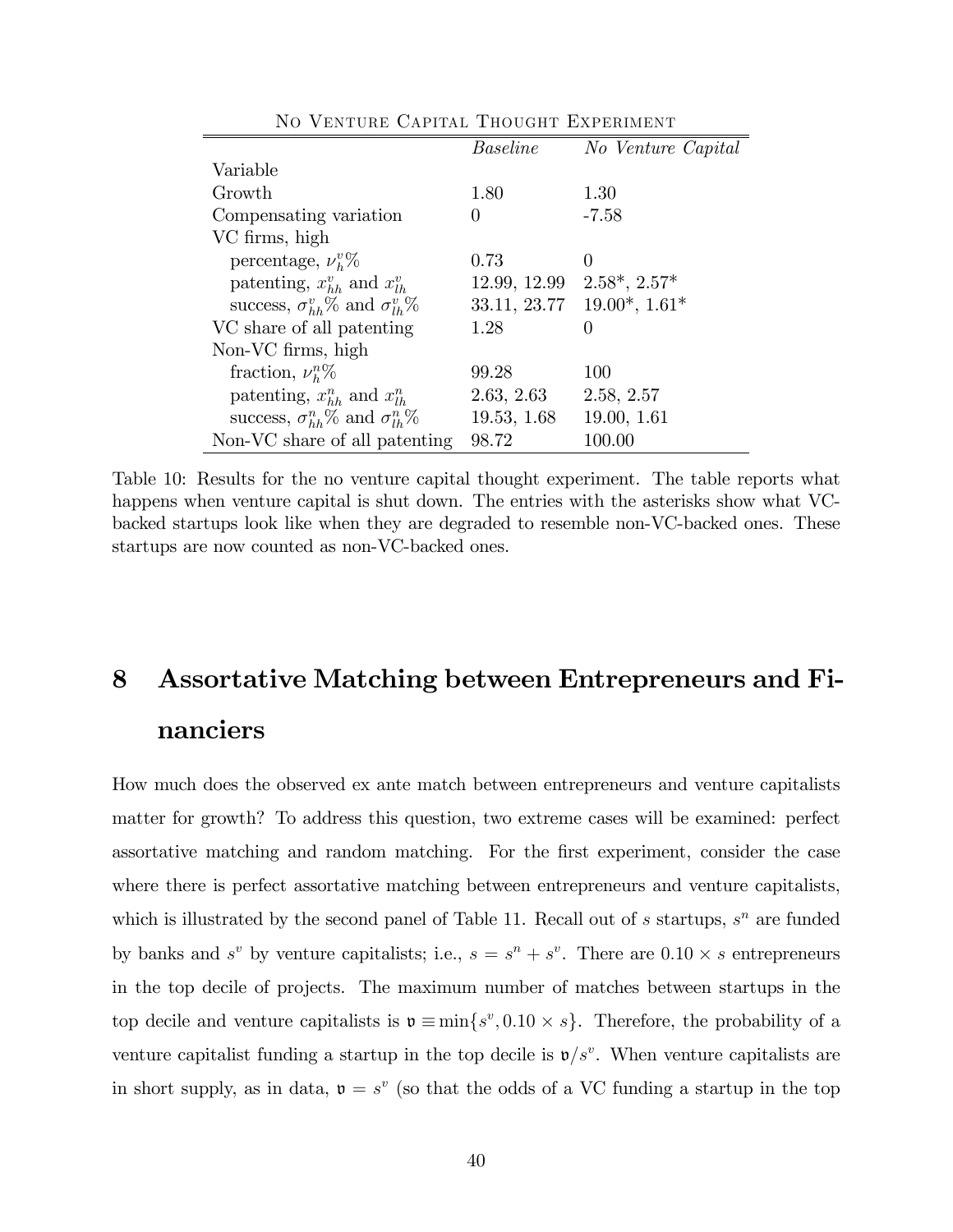| 111 1111 111 11111 VIIIIIV 1 10V DIIDIDI 1110 |          |              |                   |             |                        |              |                 |              |
|-----------------------------------------------|----------|--------------|-------------------|-------------|------------------------|--------------|-----------------|--------------|
|                                               | $\perp$  |              | $\left( 2\right)$ |             | $\left( 3\right)$      |              | $\vert 4 \vert$ |              |
|                                               | Data     |              |                   | Perfect     | Perfect Assort.        |              | Random          |              |
|                                               |          |              |                   | Assortative |                        | with More VC |                 |              |
| Type                                          | $>90$ th | $\leq 90$ th | $>90$ th          |             | $\leq 90$ th $> 90$ th | $\rm < 90th$ | $>90$ th        | $\leq 90$ th |
| VC Funded                                     | 32.55    | 67.45        | 100.00            |             | 100.00                 |              | 10.00           | 90.00        |
| Non-VC Funded                                 | 10.64    | 89.36        | 9.91              | 90.09       |                        | 100.00       | 10.00           | 90.00        |

Ex Ante Matching Probabilities

Table 11: Ex ante matching probabilities, U.S. data and experiments. The ex ante matching probabilities observed in the data (Örst panel), when matching is perfectly assortative (second panel), perfectly assortative matching with an increased supply of venture capitalists (third panel), and completely random (last panel). The numbers used are reported as percentages.

decile are 100 percent). The short supply of venture capitalists also means that there are no startups below the top decile that receive VC. Moreover, because of the short supply of venture capitalists, a fraction of entrepreneurs in the top decile  $(0.10 \times s - \mathfrak{v})$  will have to seek financing from an alternate source, such as a bank. The resulting probability of a match between a high-type entrepreneur and a bank is  $(0.10 \times s - \mathfrak{v})/s^n$ . Finally, the remaining entrepreneurs below the top decile will also be funded by bank. Therefore, the probability of a bank funding a low-type entrepreneur is  $(s<sup>n</sup> - 0.10 \times s + \mathfrak{v})/s<sup>n</sup>$ .

The movement to perfect assortative matching increases growth from  $1.80$  to  $1.96$  percent see the second column of Table 12. Virtually all of the uptick in growth derives from a movement along the extensive margin. That is, from an increase in the fraction of VC-funded firms that are operating in the ex post high state. This fraction moves up from 0.73 to  $0.91$  percent. This is partially offset by a decline in the fraction of non-VC-funded firms producing in this state. The percentage increase in VC-funded Örms is however much larger. Effectively, the number of non-VC-funded firms barely moves from its baseline. Observe that the success and patenting rates increase a little. This occurs because the equilibrium wage rate drops slightly. So, the increase in growth comes from an increase in the fraction of firms in the high state that are funded by venture capitalists. The contribution of VC firms to patenting activity also rises from 1.28 to 1.55 percent. This increase has a noticeable impact on growth due to the sizeable spillover coefficient,  $\gamma_h^v$ , on VC-funded firm patenting activity in the high state. While the increase in growth might seem modest, it leads to a significant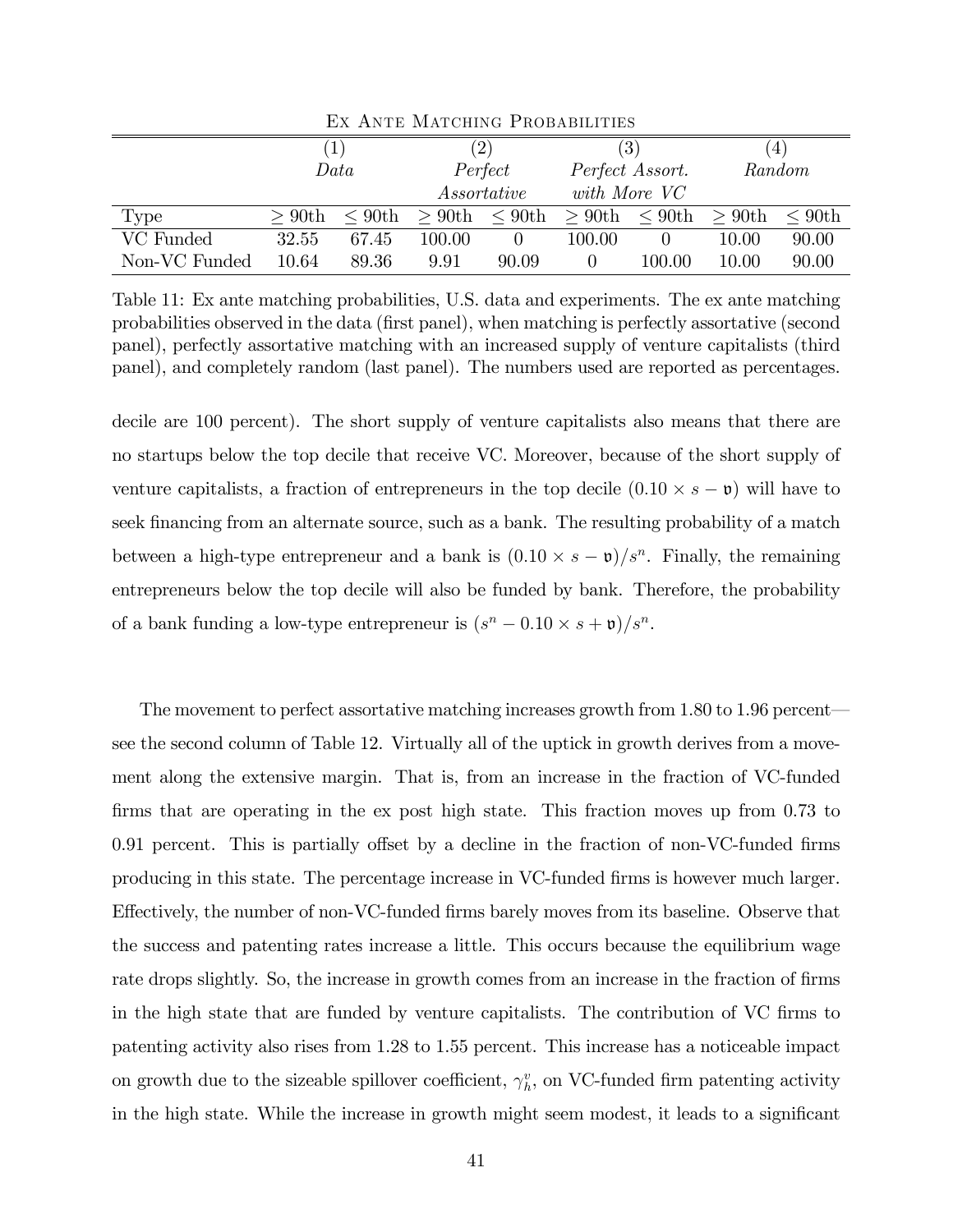welfare gain as measured by the compensating variation for a move from the baseline economy to the one with perfect assortative matching. A person would be willing to give up 2.26 percent of his consumption in each and every period along a balanced growth path in the new regime in order to effect the move.

Recall that venture capitalists are in short supply in the baseline equilibrium. Now, suppose that one could increase the supply of venture capitalists so that all firms in the top decile could be funded by VC. The third panel of Table 11 shows the resulting matching probabilities. Growth would now pick up from 1.80 to 2.05 percent, which would be worth 3.66 percent in terms of consumption–the third panel of Table 12. One might have expected an even larger welfare gain, but the impact is dampened due to a rise in wages in general equilibrium. This is reflected in the lower levels of patenting and success rates for both VCand non-VC-financed firms. So, all of the uptick in growth comes from the fact that more firms are financed by venture capitalists. VC-funded firms have higher levels of patenting and success rates than non-VC-funded firms, which allows growth to rise.

The relatively large gains in growth when matching becomes perfectly assortative suggests that policies that increase the degree of assortative matching can enhance growth. An example of such a policy is early-stage R&D subsidies to startups. Recent evidence on the effectiveness of Small Business Innovation and Research (SBIR) grants by the federal government suggests that an important function of these grants is to allow startups to develop a "prototype" and demonstrate the feasibility of their technology or product. This demonstration can reduce uncertainty about the viability of a startup, and make it more attractive to private investment. For instance, Howell (2017) Önds that a Phase I SBIR grant nearly doubles the likelihood of VC investment in a startup. In other words, such grants can act like a "match-maker" and allow startups that may otherwise be unnoticed by venture capitalists to be selected and funded by them. Making such grants available to a broader set of startups or raising the grant amount can therefore increase the degree of assortative matching, leading to higher growth.

For the final experiment, suppose that matching is random—that is, selection by venture capitalists is eliminated. The counterfactual is given by the last column of Table 12. There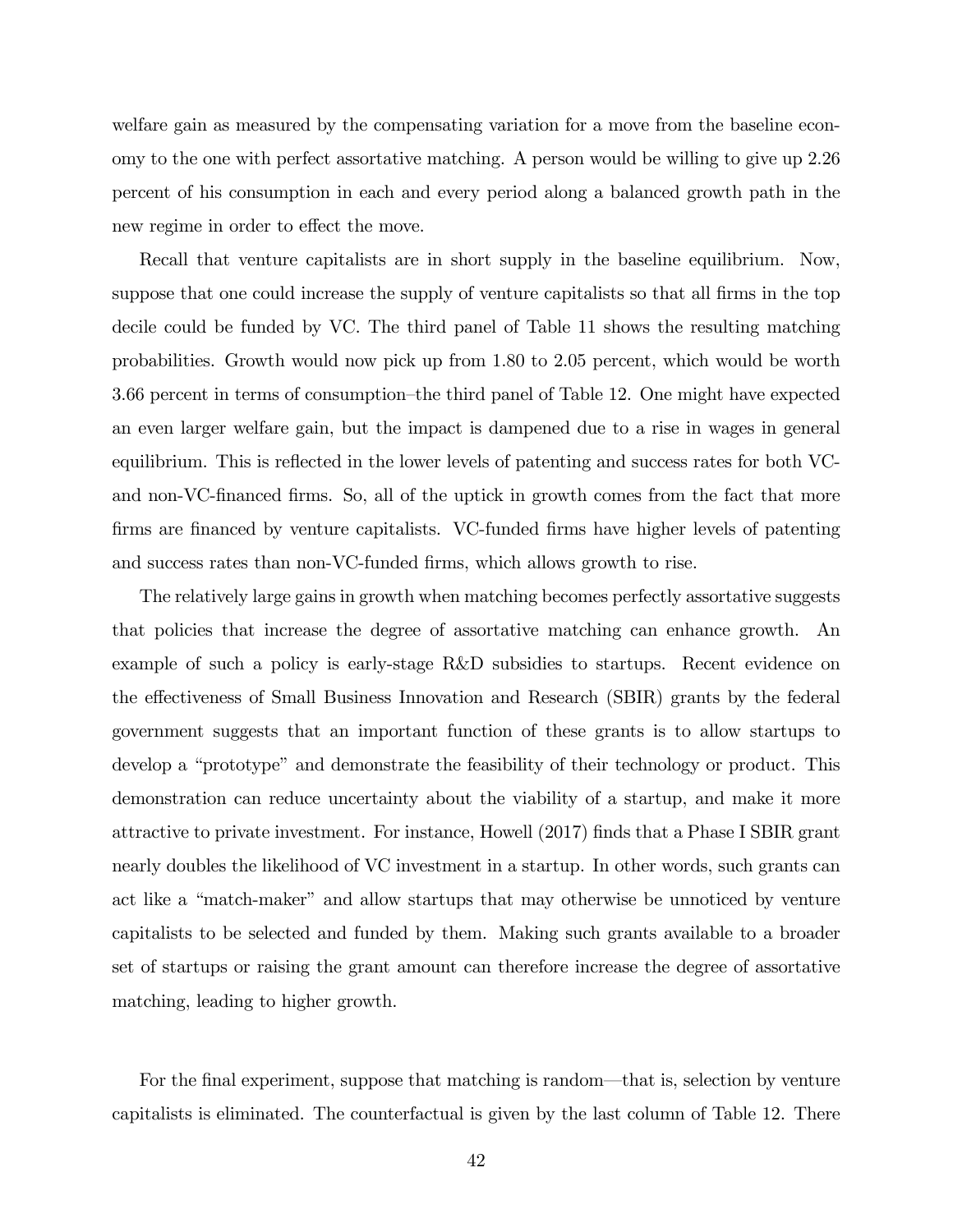| $\left(1\right)$ | (2)          | (3)             | $\left(4\right)$ |
|------------------|--------------|-----------------|------------------|
| <b>Baseline</b>  | Perfect      | Perfect Assort. | Random           |
|                  | Assortative  | with More VC    |                  |
| 1.80             | 1.96         | 2.05            | 1.78             |
| $\theta$         | 2.26         | 3.66            | $-0.22$          |
|                  |              |                 |                  |
| 0.73             | 0.91         | 78.43           | 0.68             |
| 12.99, 12.99     | 13.13, 13.15 | 8.35, 7.89      | 13.06, 13.07     |
| 33.11, 23.77     | 33.56, 24.18 | 17.94, 11.18    | 33.12, 23.78     |
| 1.28             | 1.55         | 69.87           | 1.20             |
|                  |              |                 |                  |
| 99.28            | 99.09        | 21.57           | 99.32            |
| 2.63, 2.63       | 2.67, 2.68   | 1.56, 1.38      | 2.55, 2.57       |
| 19.53, 1.68      | 19.91, 1.73  | 8.59, 0.55      | 19.72, 1.71      |
| 98.72            | 98.45        | 30.13           | 98.8             |
|                  |              |                 |                  |

Matching Thought Experiments

Table 12: Results for the matching thought experiments. The table reports what happens when the initial matching between entrepreneurs and financiers is perfect assortative, perfect assortative with an increased supply of venture capitalists, and random. All rates are reported as percentages.

are  $s^v$  venture capitalists in total. With random matching,  $0.1 \times s^v$  venture capitalists will be matched with Örms in the top 10 percent, the rest with Örms in the bottom 90 percent. Growth and welfare now drop, but ever so slightly—see Table 12. This occurs primarily from a fall in the number of VC-funded firms operating in the high state from 0.73 to 0.68 percent. The movement from the matching structure observed in the data to the random matching structure is much smaller than moving to perfect assortative matching, as can be seen in Table  $11^{50}$  So, the impact on growth and welfare from random matching is more muted than the impact on growth from perfect assortative matching.

<sup>50</sup>The magnitude of these movements can be assessed using a matrix distance metric. For instance, based on the Frobenius norm, the distance between two matrices A and B is given by  $\sqrt{\sum_{(i,j)} (a_{ij} - b_{ij})^2}$ , where  $a_{ij}$ and  $b_{ij}$  are the  $(i, j)$  elements of A and B, respectively. Using this measure, the movement from the baseline to random matching represents a distance of 31:9; whereas the movement from the baseline to perfectly assortative matching amounts to a much larger distance of 95:4: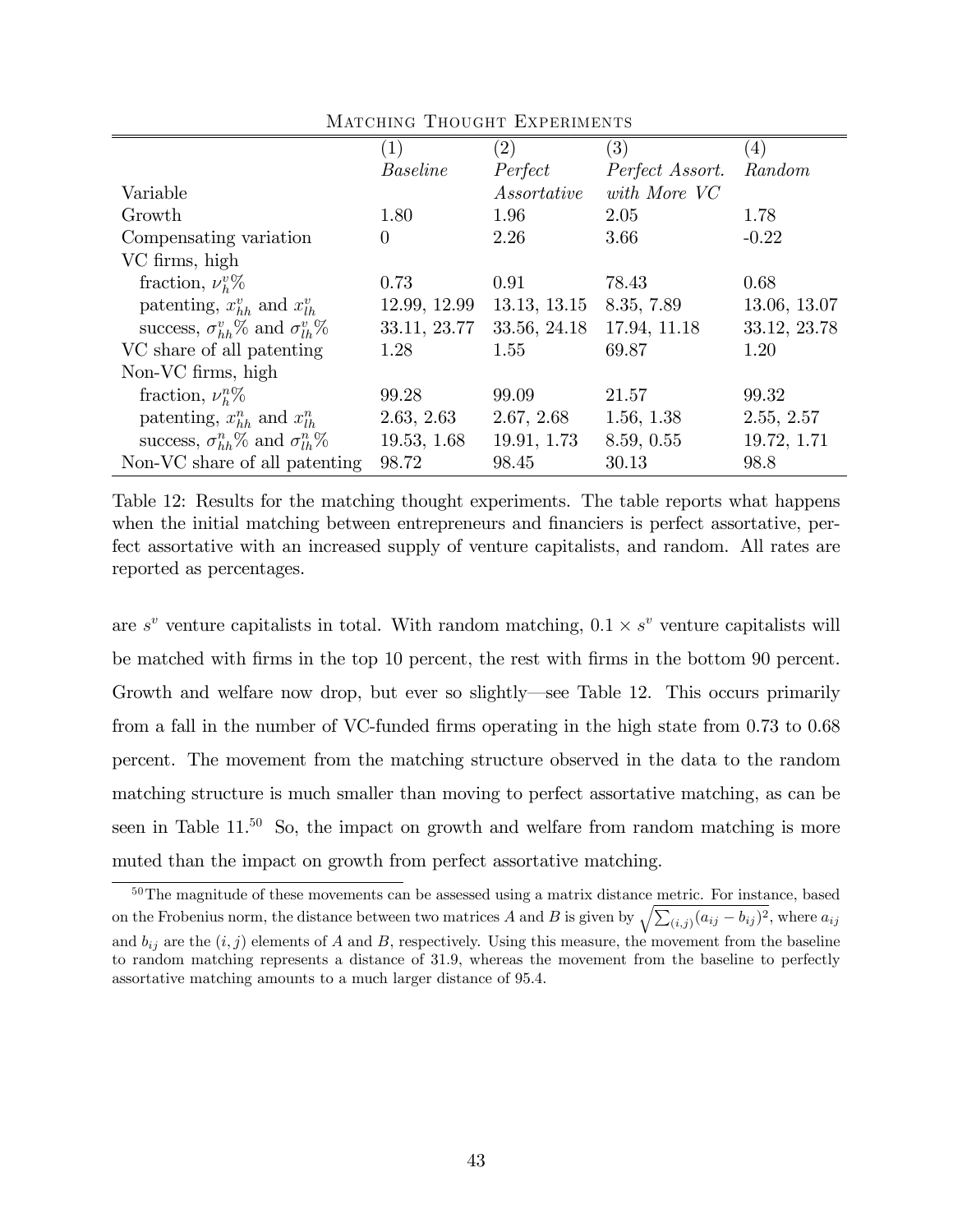## 9 Taxation of Startups

The model can be used to assess the role of the differential taxation of VC-funded startups compared to other startups. In the United States, VC-funded startups are taxed when they are floated or sold at the capital gains rate, currently 17 percent. This happens because the key officers of the companies are remunerated in the form of stock options or preferred shares that only attain value when the Örm goes public or is bought by another company. Other types of startups are taxed at either the corporate or personal income tax rates, which are much higher. Until recently the corporate income tax rate was 35 percent.

From the analysis of the balanced growth path, it can be deduced that a uniform tax on all forms of startups will have no impact on economic growth. This transpires because it acts as an equiproportional reduction in all synergies, or on the  $z_{ij}^f$ 's. A uniform tax operates in the same manner as a once-and-for-all reduction in aggregate productivity.

Lemma 2 (Neutrality of a Uniform Startup Tax on Long-Run Growth) Suppose the government levies an income tax at rate  $\tau$  on all producing enterprises, with all revenue rebated back to consumers/workers in the form of lump-sum transfers. There is no effect on long-run growth; i.e., on  $g_{\mathbf{x}}$  and  $g_w$ .

### **Proof.** See Appendix B.  $\blacksquare$

While Lemma 2 states that the taxation of all startups at a uniform rate would have no impact on an economy's balanced growth path, differential taxation across VC-funded and non-VC funded startups will. As an experiment, consider what happens if both VC- and non-VC-funded startups are taxed at a uniform rate of 35 percent; that is, if the tax rate on VC-funded ventures is raised to the rate on non-VC-funded ones. Note that the historical tax rates on VC- and non-VC-funded startups are built into the calibrated synergies (the  $z$ 's). So, the experiment amounts to degrading the synergy factor on VC-funded startups by a factor of  $(1.0 - 0.35)/(1.0 - 0.17).$ <sup>51</sup>

When VC-funded startups are taxed at a higher rate, economic growth drops from 1.80 to 1.48 percent per year, as Table 13 shows. The level of patenting activity by VC-funded

 $51$ This can be gleaned by examining the proof for Lemma 2 in Appendix B.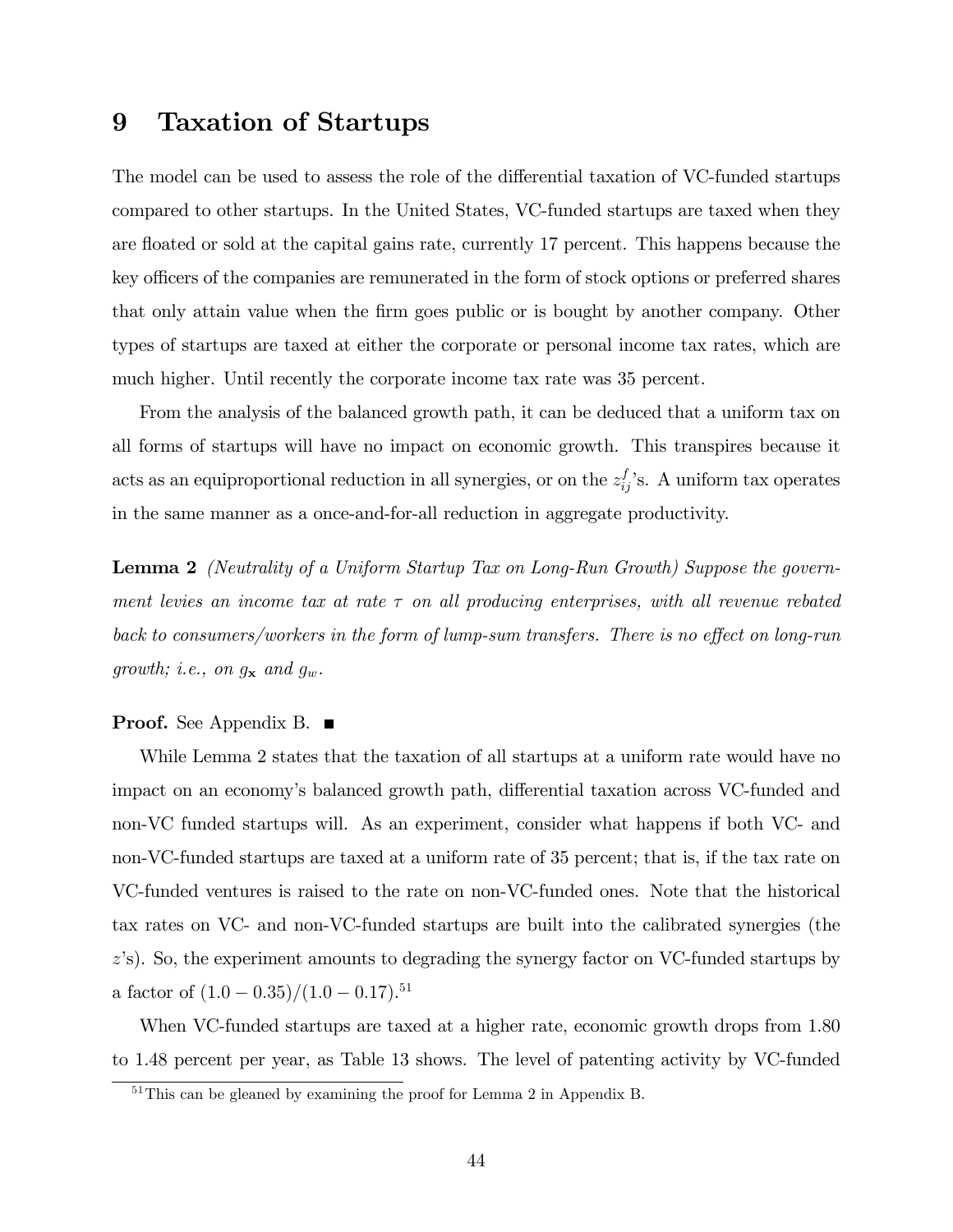|                                                  | <b>Baseline</b> | Uniform Taxation |
|--------------------------------------------------|-----------------|------------------|
| Variable                                         |                 |                  |
| Growth                                           | 1.80            | 1.48             |
| Compensating variation                           | 0               | $-4.83$          |
| VC firms, high                                   |                 |                  |
| fraction, $\nu_h^v\%$                            | 0.73            | 0.53             |
| patenting, $x_{hh}^v$ and $x_{lh}^v$             | 12.99, 12.99    | 10.44, 10.14     |
| success, $\sigma_{hh}^v\%$ and $\sigma_{lh}^v\%$ | 33.11, 23.77    | 24.79, 16.52     |
| VC share of all patenting                        | 1.28            | 0.74             |
| Non-VC firms, high                               |                 |                  |
| fraction, $\nu_h^n\%$                            | 99.28           | 99.47            |
| patenting, $x_{hh}^v$ and $x_{lh}^v$             | 2.63, 2.63      | 2.60, 2.59       |
| success, $\sigma_{hh}^n$ % and $\sigma_{lh}^n$ % | 19.53, 1.68     | 19.18, 1.64      |
| Non-VC share of all patenting                    | 98.72           | 99.26            |
|                                                  |                 |                  |

Uniform Taxation Experiment

Table 13: Results for the uniform taxation experiment. The table reports what happens when the tax rate on VC-funded startups is raised from 17 percent to the 35 percent rate on non-VC-funded startups. All rates are reported as percentages.

firms in the ex post high state drops. This is not made up for by an increase in patenting activity by non-VC-funded firms. Additionally, VC-funded firms' success rate in the high state drops off sharply. The success rates for non-VC-funded firms do not rise to offset this fall. The share of VC-funded firms in patenting activity drops fairly dramatically. Since VC-funded Örms are the prime drivers of innovation in the economy, all of this results in a decline in the growth rate. Raising taxes on VC-funded startups results in a large welfare loss of 4.83 percent in terms of consumption. In other words, the lower tax rates currently applicable to VC-backed startups contribute significantly to growth.

## 10 Conclusion

An endogenous growth model is developed to study the implications of venture capital backing on aggregate productivity and innovation. In the model, entrepreneurs take ideas for projects to either banks or venture capitalists for Önancing. In the U.S. data, startups backed by venture capitalists have more promising growth and innovation prospects than other startups. The initial selection process observed in the data is imposed on the model.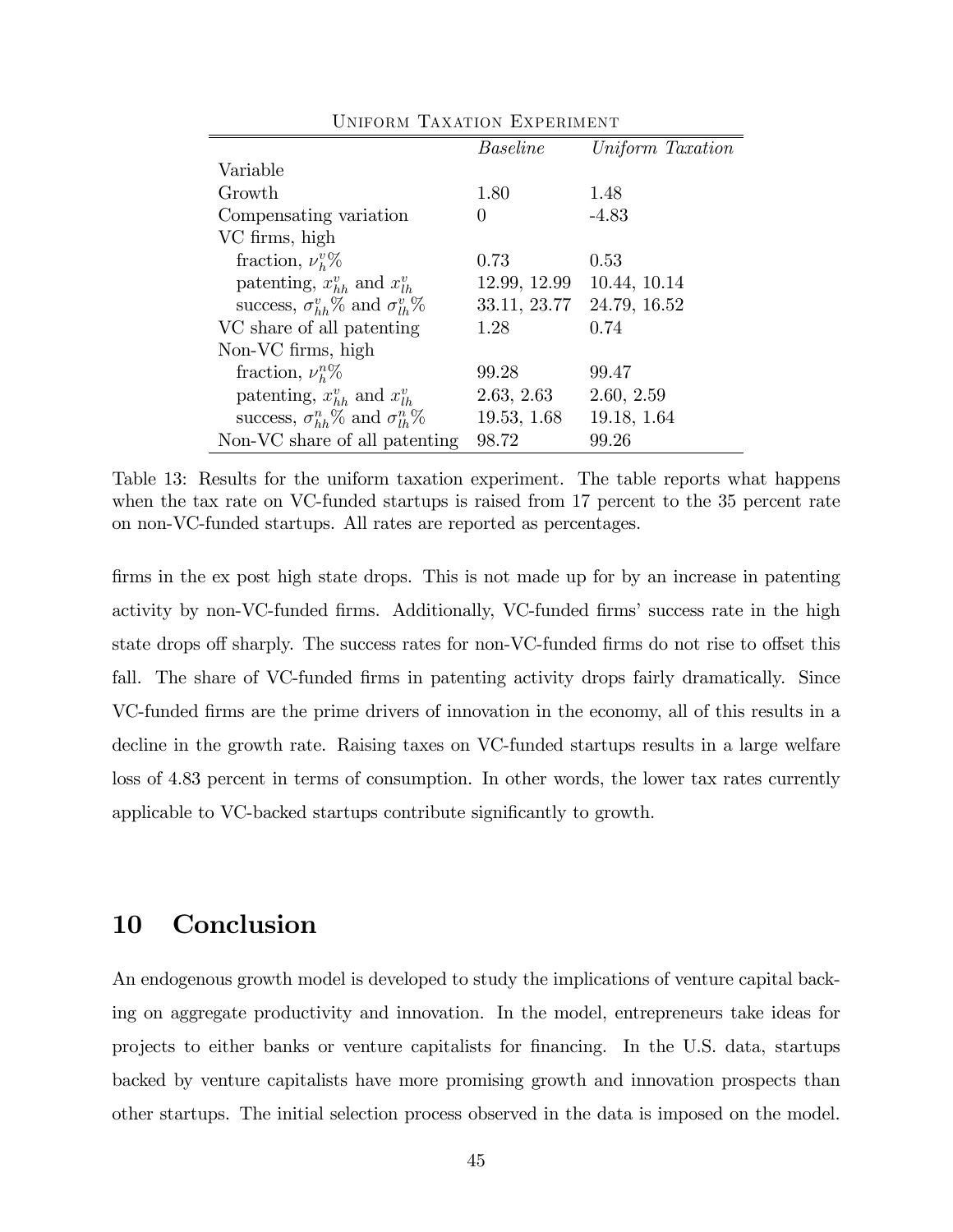Additionally, in the U.S. data, startups that are financed by venture capitalists, as opposed to banks, have a much higher likelihood of making it into the top decile of firms in terms of employment ten years later. They also have much higher rates of growth and patent quality, conditional on surviving. The modelís saturated structure allows the framework to be calibrated so that it matches exactly the observed transitions from ex ante promise to ex post success for both bank- and VC-Önanced Örms. It also matches the small ratio of VC-financed to bank-financed startups, the small average firm size in the U.S. economy, and GDP growth per capita.

Simulations of the model establish that the presence of venture capital is crucial for growth. Shutting down venture capital in the economy reduces growth. In addition, the degree of ex ante assortative matching between startups and financiers matters. Improving the degree of assortative matching from its existing level in the U.S. economy enhances growth, while moving to random matching impedes it. Last, the differential taxation of VC-financed startups is important for growth. If the prevailing tax rates, which imply lower taxation of VC-funded startups, are raised so that tax rates are uniform across all startups, then the growth rate of the economy would decline significantly.

## References

Aghion, P., Howitt, P., 1992. A Model of Growth Through Creative Destruction. Econometrica 60, 323-351. https://doi.org/10.2307/2951599

Antunes, A., Cavalcanti, T., Villamil, A., 2008. The effect of financial repression and enforcement on entrepreneurship and economic development. Journal of Monetary Economics 55, 278-297. https://doi.org/10.1016/j.jmoneco.2007.10.006

Ates, S., 2018. Beyond cash: venture capital, firm dynamics, and economic growth. Unpublished paper. Federal Reserve Board of Governors.

Autor, D., Dorn, D., Katz, L.F., Patterson, C., van Reenen, J., 2020. The Fall of the Labor Share and the Rise of Superstar Firms. The Quarterly Journal of Economics 135, 645-709. https://doi.org/10.1093/qje/qjaa004

Bayard, K., Dinlersoz, E., Dunne, T., Haltiwanger, J., Miranda, J., Stevens, J., 2018. Early-Stage Business Formation: An Analysis of Applications for Employer Identification Numbers. NBER Working Paper No. 24364. https://doi.org/10.3386/w24364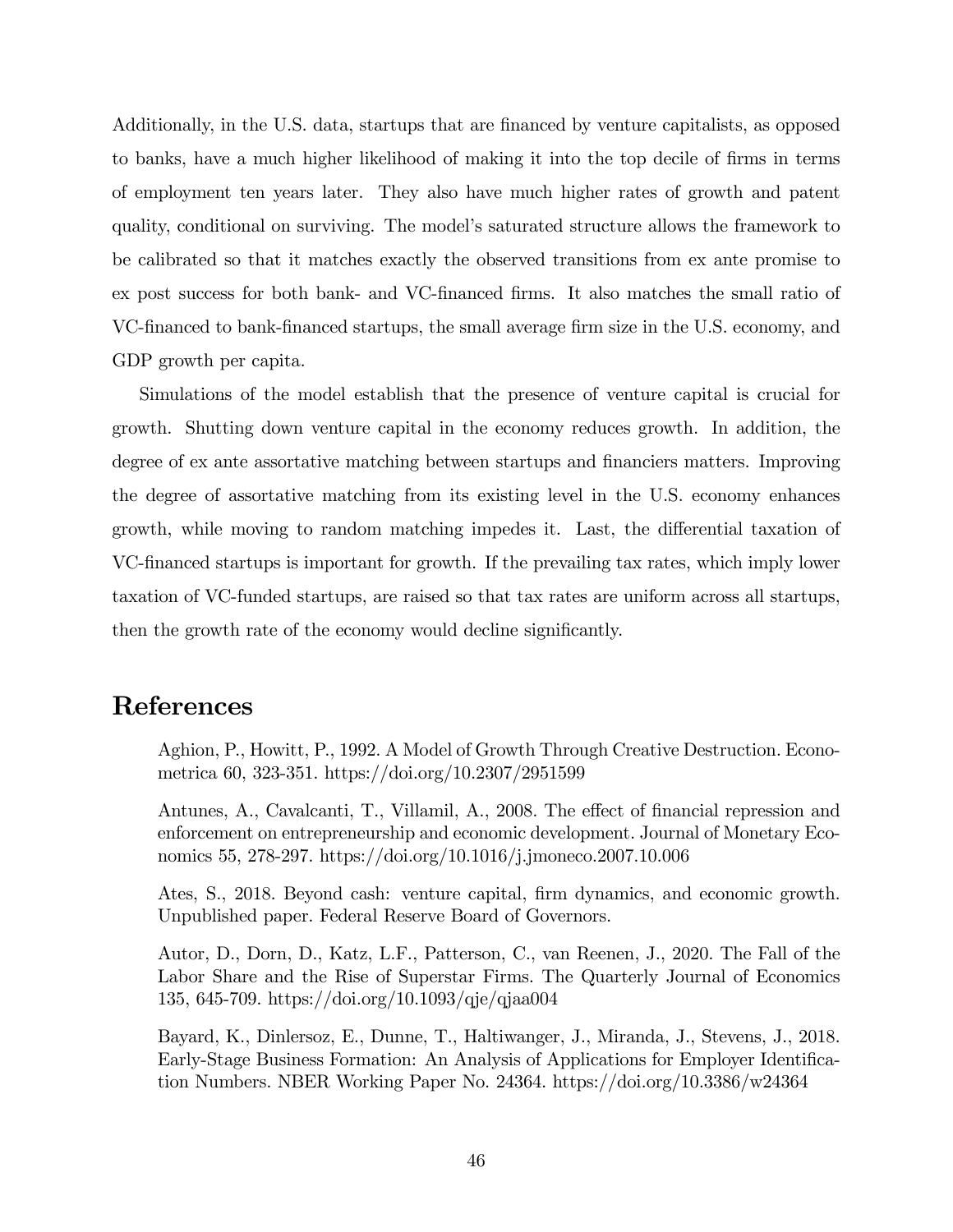Bento, P., Restuccia, D., 2019. The Role of Nonemployers in Business Dynamism and Aggregate Productivity. NBER Working Paper No. 25998. Cambridge, MA. https://doi.org/10.3386/w25998

Bernstein, S., Giroud, X., Townsend, R.R., 2016. The Impact of Venture Capital Monitoring. The Journal of Finance 71, 1591-1622. https://doi.org/10.1111/jofi.12370

Bloom, N., Jones, C.I., van Reenen, J., Webb, M., 2020. Are Ideas Getting Harder to Find? American Economic Review 110, 1104-1144. https://doi.org/10.1257/aer.20180338

Brown, D.J., Earle, J.S., Kim, M.J., Lee, K.M., 2018. High-growth entrepreneurship. IZA Discussion Paper No. 11662.

Buera, F.J., Kaboski, J.P., Shin, Y., 2011. Finance and Development: A Tale of Two Sectors. American Economic Review 101, 1964-2002. https://doi.org/10.1257/aer.101.5.1964

Cameron, R.,1963. Banking in the Early Stages of Development: A Preliminary Survey. Scandinavian Economic History Review 11, 117-134. https://doi.org/10.1080/03585522.1963.10414345

Castro, R., Clementi, G.L., MacDonald, G., 2004. Investor Protection, Optimal Incentives, and Economic Growth. The Quarterly Journal of Economics 119, 1131-1175. https://doi.org/10.1162/0033553041502171

Catalini, C., Guzman, J., Stern, S., 2019. Hidden in Plain Sight: Venture Growth Capital With and Without Venture Capital. NBER Working Paper No. 26521. Cambridge, MA. https://doi.org/10.3386/w25998

Choi, J., 2017. Entrepreneurial Risk-Taking, Young Firm Dynamics, and Aggregate Implications. Unpublished paper. Federal Reserve Board of Governors.

Cole, H.L., Greenwood, J., Sanchez, J.M., 2016. Why Doesn't Technology Flow From Rich to Poor Countries? Econometrica 84, 1477-1521. https://doi.org/10.3982/ECTA11150

Decker, R.A., Haltiwanger, J., Jarmin, R.S., Miranda, J., 2016. Where has all the skewness gone? The decline in high-growth (young) firms in the U.S. European Economic Review 86, 4-23. https://doi.org/10.1016/j.euroecorev.2015.12.013

Erosa, A., 2001. Financial Intermediation and Occupational Choice in Development. Review of Economic Dynamics 4, 303-334. https://doi.org/10.1006/redy.2000.0117

Gabaix, X., 2011. The Granular Origins of Aggregate Fluctuations. Econometrica 79, 733-772. https://doi.org/10.3982/ECTA8769

Gompers, P., Kovner, A., Lerner, J., Scharfstein, D., 2010. Performance Persistence in Entrepreneurship. Journal of Financial Economics 96, 18-32. https://doi.org/10.1016/j.jfineco.2009.11.001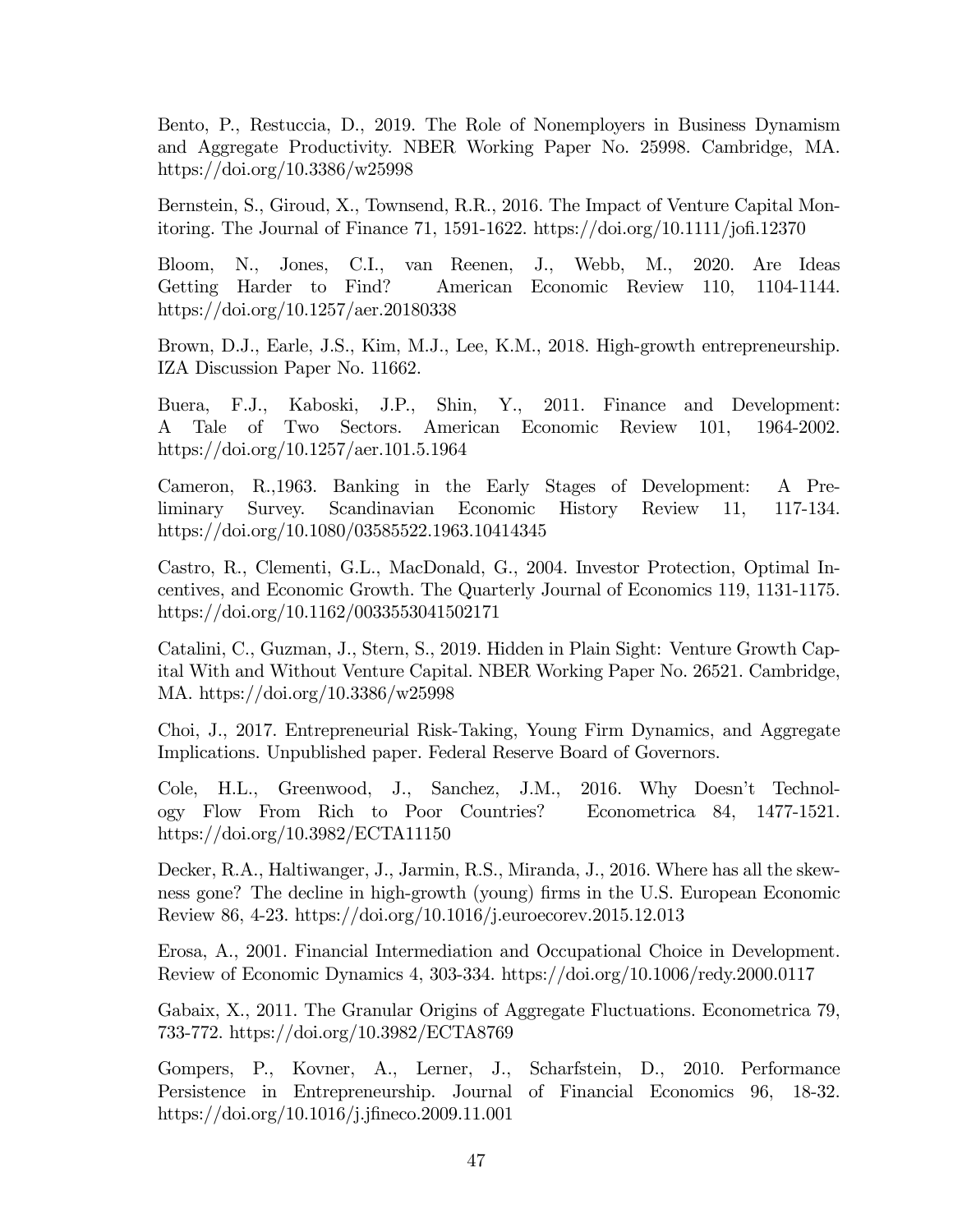Gordon, R.J., 2017. The Rise and Fall of American Growth: The U.S. Standard of Living since the Civil War. Princeton University Press, Princeton, N.J.

Graham, S.J.H., Grim, C., Islam, T., Marco, A.C., Miranda, J., 2018. Business dynamics of innovating Örms: Linking U.S. patents with administrative data on workers and firms. Journal of Economics & Management Strategy 27, 372-402. https://doi.org/10.1111/jems.12260

Greenwood, J., Han, P., Sanchez, J.M., 2022a. Financing Ventures. International Economic Review. https://doi.org/10.1111/iere.12561

Greenwood, J., Han, P., Sanchez, J.M., 2022b.Venture Capital: A Catalyst for Innovation and Growth. Federal Reserve Bank of St Louis Review, Second Quarter. https://doi.org/10.20955/r.104.120-30

Henrekson, M., Sanandaji, T., 2018. Stock option taxation and venture capital activity: a cross-country study. Venture Capital 20, 51-71. https://doi.org/10.1080/13691066.2017.1400159

Howell, S.T., 2017. Financing Innovation: Evidence from R&D Grants. American Economic Review 107, 1136-1164. https://doi.org/10.1257/aer.20150808

Jovanovic, B., Szentes, B., 2013. On the Market for Venture Capital. Journal of Political Economy 121, 493-527. https://doi.org/10.1086/670359

Kortum, S., Lerner, J., 2000. Assessing the Contribution of Venture Capital to Innovation. The RAND Journal of Economics 31, 674-692. https://doi.org/10.2307/2696354

Levine, R., 2005. Finance and Growth: Theory and Evidence, in: Aghion, P., Durlauf, S. (Eds.), Handbook of Economic Growth Chapter 12, pp. 865-934. https://doi.org/10.1016/S1574-0684(05)01012-9

Opp, C.C., 2019. Venture Capital and the Macroeconomy. The Review of Financial Studies 32, 4387-4446. https://doi.org/10.1093/rfs/hhz031

Puri, M., Zarutskie, R., 2012. On the Life Cycle Dynamics of Venture-Capitaland Non-Venture-Capital-Financed Firms. The Journal of Finance 67, 2247-2293. https://doi.org/10.1111/j.1540-6261.2012.01786.x

Romer, P., 1990. Endogenous Technological Change. Journal of Political Economy 98, S71-S102. https://doi.org/10.1086/261725

Silveira, R., Wright, R., 2016. Venture capital: A model of search and bargaining. Review of Economic Dynamics 19, 232-246. https://doi.org/10.1016/j.red.2015.06.002

Sterk, V., Sedlachek, P., Pugsley, B., 2021. The Nature of Firm Growth. American Economic Review 111, 547-579. https://doi.org/10.1257/aer.20190748

Wong, Y.-Y., 2019. Venture Capital Exit and Unobserved Risks. Unpublished paper. Department of Economics, Binghamton University.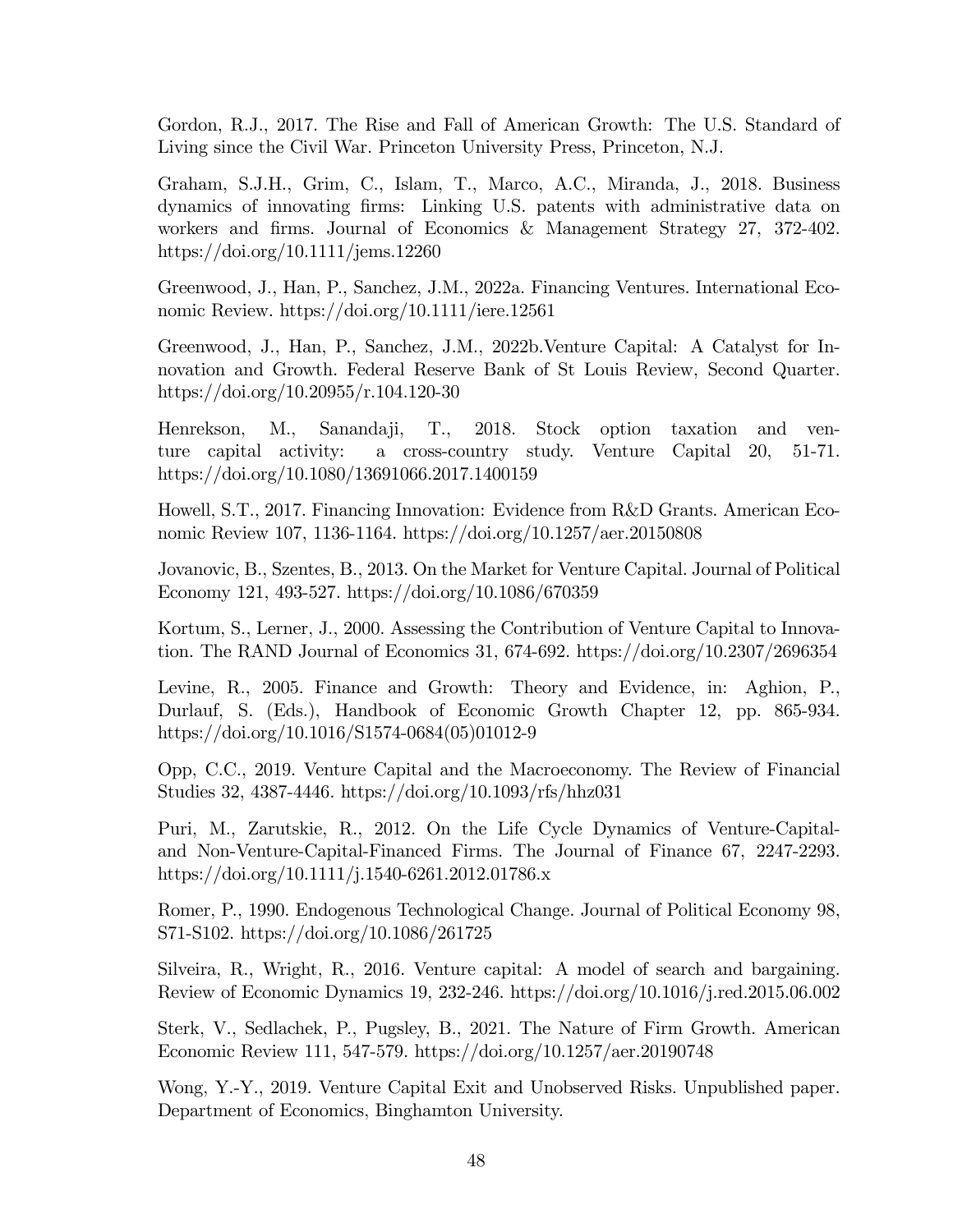## A Appendix: Data

This Data Appendix describes the assembling of the main dataset and the analysis sample. It also provides further detail about how the tables and figures are constructed.

## A.1 Data merging procedure

To construct the analysis data, the Thomson-Reuter's VentureXpert data on firms receiving VC funding is combined with the U.S. Census Bureau's Business Register (BR) using probabilistic name and address matching. The resulting data is then linked with the U.S. Census Bureauís Longitudinal Business Database (LBD).

The procedure to combine VentureXpert and BR involves several steps. The first step is to clean the two datasets to facilitate matching. For VC-backed firms between 1970 and 2015, VentureXpert provides the following information: firm identifier, firm name, street address, city, state, zip code, and the year in which VC funding is received. The analysis uses only firms located in the United States and identifies the first and last years of funding for all such firms. The BR is the main sampling frame for U.S. Census Bureau's surveys and it is the main source data for the LBD. Establishment and firm identifiers, years of operation, and employment from the LBD are integrated with the information on firm name, street address, city, state, and zip code from the BR for the period 1976 through 2013. The firm name, street address, city, and zip code variables in both the BR and VentureXpert are standardized using the same protocol.

The second step involves merging VentureXpert with the BR-LBD in a sequential manner using nine passes. Each pass uses a less stringent screening than the previous one, to prevent some valid potential matches from being eliminated. The quality of the matches obtained at the end of the procedure are then assessed, as discussed below. In each pass, Örms are linked based on certain firm name and address criteria, and removed from the set of linked firms before proceeding to the next pass. In the first pass, the merge is based on firm name, street address, city, and state. In the second pass, the merge is performed using firm name, city, state, and zip code. In the third through Öfth passes, the merge is done on Örm name and two additional address criteria. In the sixth through eight passes, the merge utilizes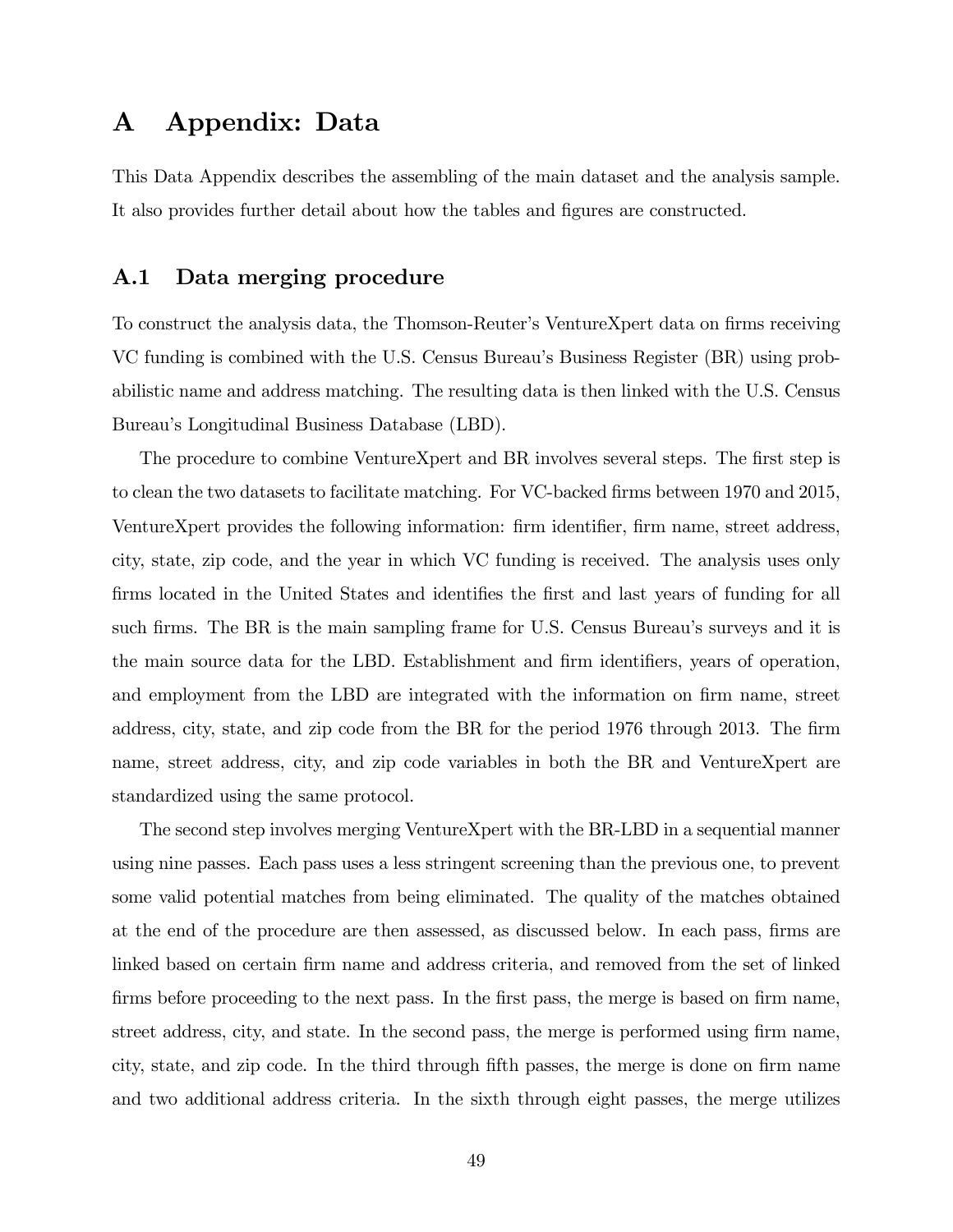firm name and one additional address criterion. Finally, in the ninth pass, only firm name is used for matching. The implementation of the procedure described above results in multiple BR-LBD links for each VC-funded firm.

In the third step, the best BR-LBD match is identified for each VC-funded firm using a composite match quality score, which is constructed based on the quality of the name, city, state, and zip code match. To determine the quality of a match, the Jaro-Winkler string comparator is utilized. For each VC-funded Örm, only the highest quality BR-LBD links are kept based on the composite score. In the process, low-quality links are also dropped—these are the links based only on name with a low Jaro-Winkler score, and only based on name and one address variable with a low Jaro-Winkler score. After implementing the above three steps, there still remain multiple BR-LBD links for each VC-funded firm.

The fourth step involves validating these links using information on the years in which firms were funded. A link is considered valid if a firm is determined to be active within a five year window of the first and last year of VC funding. In particular, it is required that the funded firm appears in the LBD at least within the first five years of receiving its first VC funding, and that the funded firm does not disappear (exit) from the LBD more than five years before receiving its last VC funding. Applying this window also helps account for some potential lags in reporting or recording errors. In cases where multiple links remain, firms whose first year of operation is closest to the founded year recorded by VentureXpert are kept. Remaining cases with multiple links are dropped to reduce false positives. Overall, the entire procedure results in a BR-LBD match rate of 70 percent for the VC-funded firms in VentureXpert.

It is important to note that each VC-funded firm is effectively matched to an establishment in the LBD, since the majority of firms in the United States are single-unit (singleestablishment) firms, particularly when they are in the age range when most firms receive VC funding (i.e., when they are very young). The identifier for an establishment is time invariant in the LBD across all the firms an establishment is associated with throughout its life. Hence, an establishment's expansion can be tracked, including the opening of additional establishments under the same firm and  $M&A$  (the funded establishment being subsumed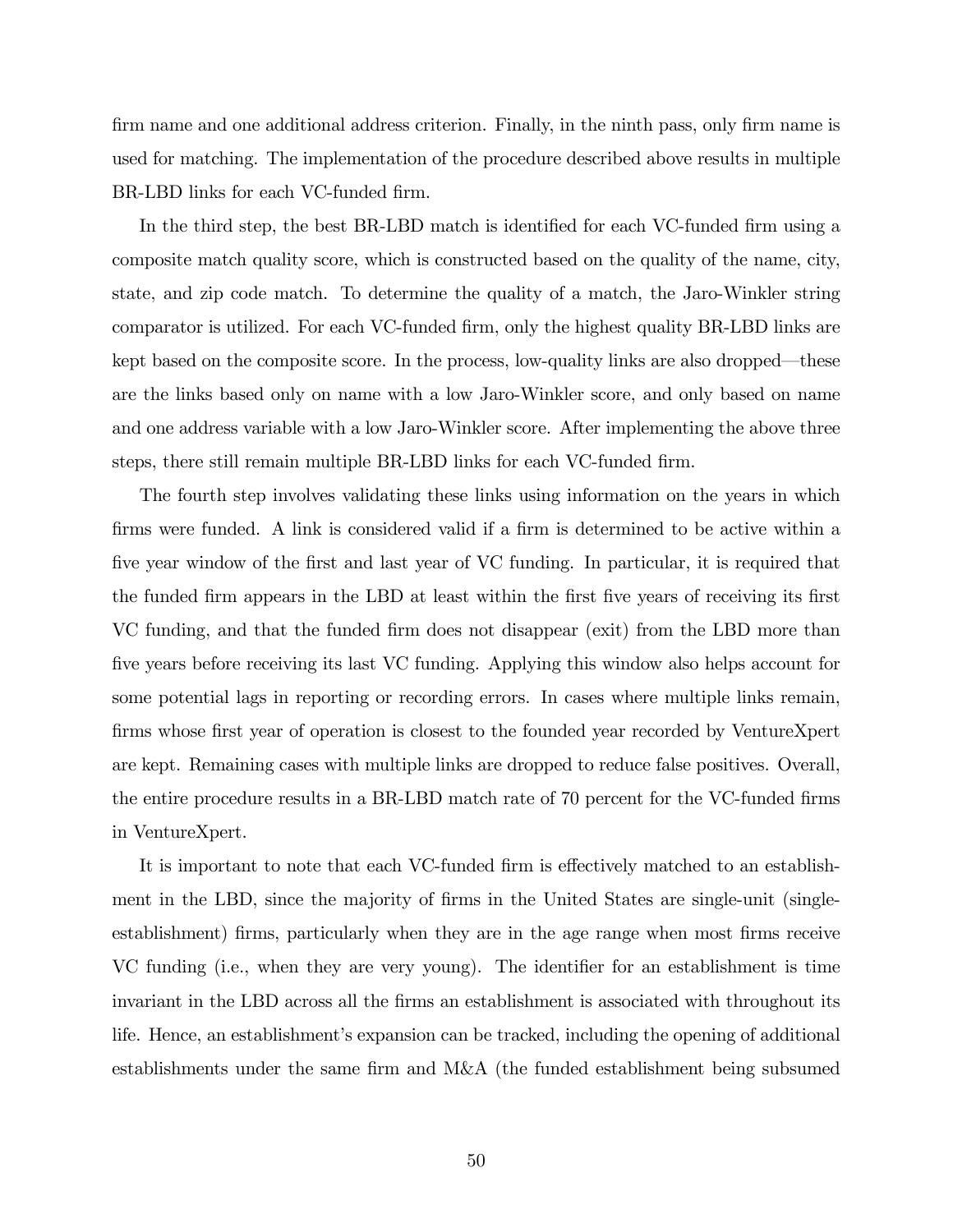into an existing firm).<sup>52</sup>

## A.2 Analysis sample construction

The empirical analysis focuses on VC-funded firms that receive funding between 1980 and 2012. This is the period with the best overlapping coverage across all three data sets—LBD, patenting data, and VentureXpert. The last year of the analysis is set to 2012 to take into account lags in the patenting data.

The empirical analysis compares the performance of VC-funded firms with all non-VCfunded firms in the economy. For this purpose, a sample of non-VC-funded firms is assembled using a procedure similar to the construction of the VC-funded firms sample. In particular, between 1980 and 2012 the analysis considers all non-VC-funded Örms that are born as single-units and follows the associated establishment identifier across all the firms it is part of throughout its life. Firms that are born as multi-units (a very small fraction of new-born firms) are excluded, as well as those single-unit firms that have an initial age different than zero—these firms are parts of existing businesses.

For both the VC-funded and non-VC-funded firms in the sample, there is information on Örm-level industry, age, location (state), multi-unit status, employment, and payroll. Years associated with significant events in the firm's life are also identified. These events are firm failure,  $M&A$ , and IPO. Firm failure is identified when all of the establishments of a firm cease to report employment and stop appearing in the LBD. M&A are identified when one or more of the establishments belonging to a particular firm appear in subsequent years to be part of a different firm that: (i) existed in the two years prior to the acquisition, (ii) continues to exist for at least two years after the acquisition, and (iii) is a multi-unit firm, which means that it operates more than one establishment. IPOs are identified by the first year in which a firm meets two criteria: (i) it appears in the Compustat-BR bridge constructed at the U.S. Census Bureau and (ii) records a positive stock price in Compustat.

For each VC-funded firm, the first year in which it received funding is also identified. In

 $52$ In cases when the establishment identifier disappears, but the firm identifier associated with the establishment in the last year of the establishment's existence continues, the latest firm the establishment belongs to is followed.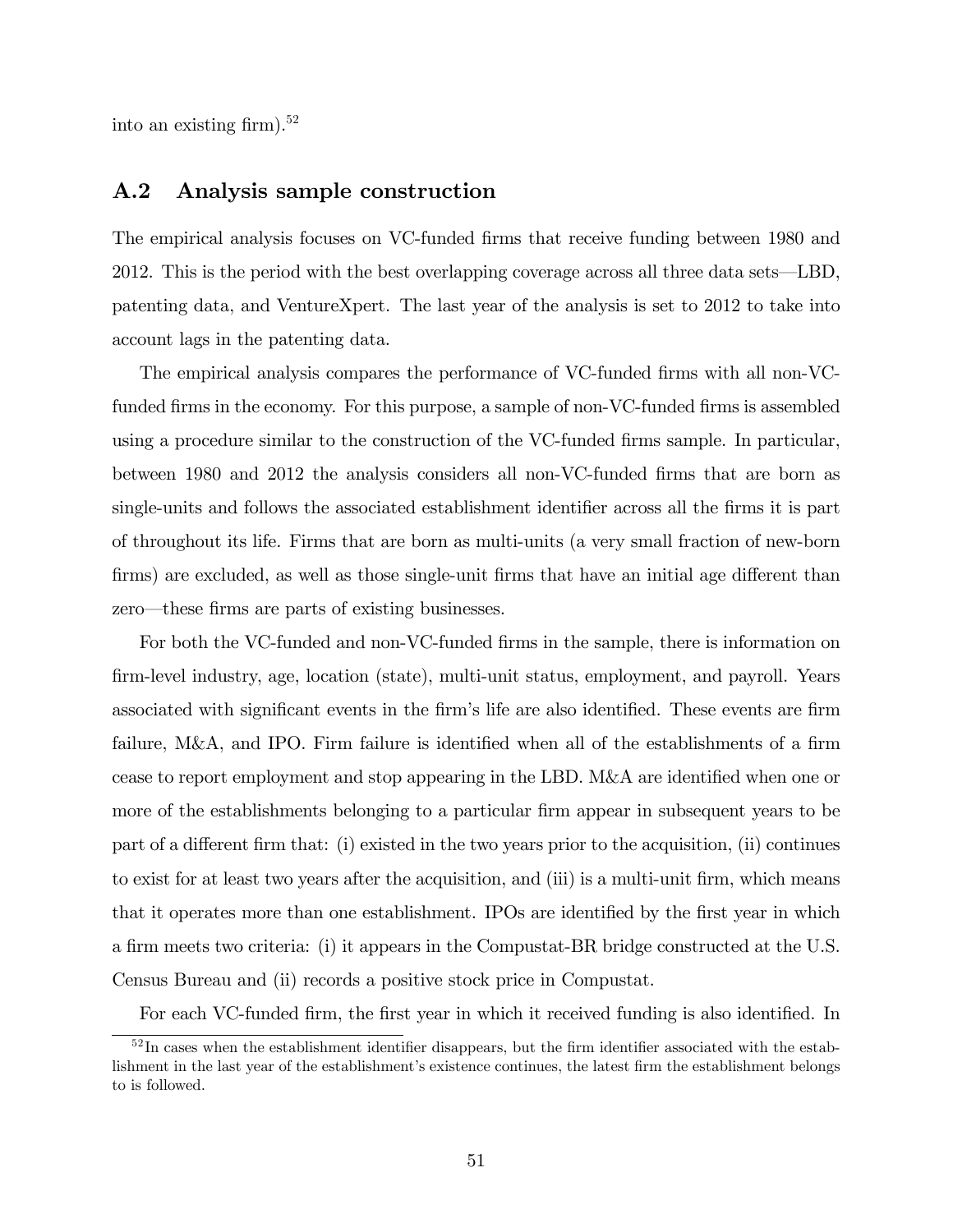addition, firm-level patenting information is brought in using the LBD-PatentsView link file. The links identify which firms in the sample engage in patenting activity and allow tracking of a number of innovation outcomes: the number of new patents, the stock of patents, the number of citations received by new patents, and the stock of citations based on patent application year. Two adjustments are made to the citation data. Self-citations are dropped and all citations are scaled by the average citations received by other patents applied for in the same year and same broad NBER technology class.

In the data when VC-backed startups are acquired by existing firms, the firm identifier they are associated with changes. This change often leads to jumps in employment and patenting arising from the fact that the acquiring Örm usually operates at a larger scale than the acquired Örm. These abrupt changes in Örm outcome measures can confound the analysis. Therefore, in cases where mergers or acquisitions are identified, the employment and patenting of the acquired firm are no longer tracked, and the last observed values are used.

### A.3 Construction of figures and tables

### A.3.1 Tables 1 and 7

In Tables 1 and 7, the outcomes of VC-funded and non-VC-funded firms are compared at the time of VC funding, as well as 10 years after VC funding. First, using the sample of VC-funded firms, average firm age at the first funding event is calculated. This average age (rounded to the nearest integer) is used as the synthetic date to impute a first funding year for all non-VC-funded firms. Second, the analysis is restricted to firms for which the first actual or synthetic funding occurs in 2002 or earlier to ensure that survivors (firms that do not fail or get involved in an M&A) are observed for a minimum of 10 years. For Table 1, employment at the time of Örst VC funding is used to separate Örms into those in the top 10 percent versus the bottom 90 percent of firm employment at the time of first VC funding. These two groups are further divided into those firms that were funded by venture capitalists versus those that were not. For each group, their shares in the number of firms and employment are calculated for the time of first VC funding. Their shares in VC-funded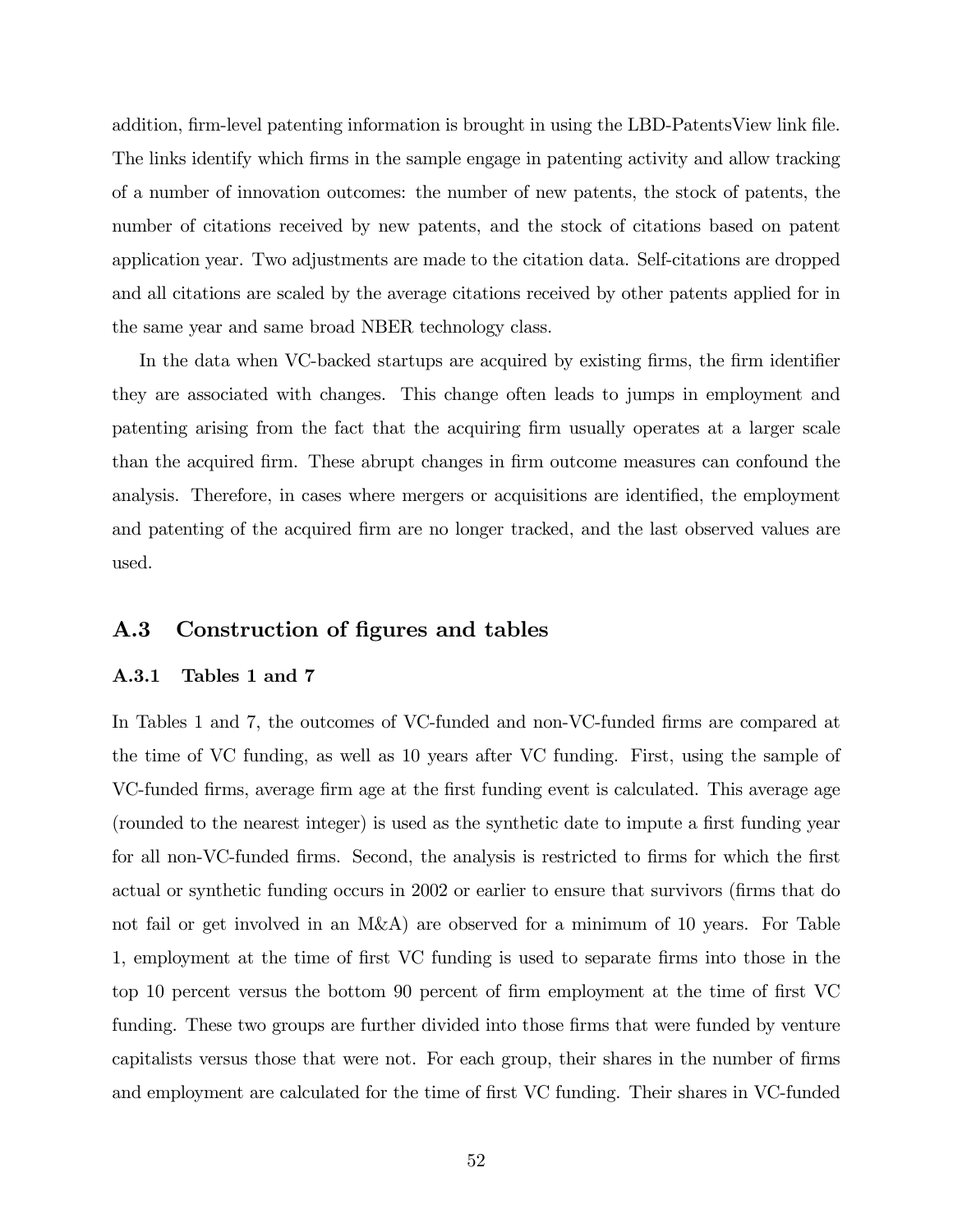versus non-VC-funded Örms are also computed, as well as their average employment relative to VC-funded firms in the top decile.

In Table 7, the focus is on the subsample of firms that survive 10 years either after first actual or synthetic VC funding. If a firm is involved in an M&A activity before the 10 year mark, it is also included in the subsample, with the M&A year being the last observation year for the firm. Firms are separated into two groups based on the distribution of employment 10 years after VC funding—those that fall into the top 10 percent of the distribution versus the bottom 90 percent. The two groups are then further divided into those that were funded by venture capitalists versus those that were not. As in Table 1, for each group statistics on their share of the number of firms and employment 10 years after first VC funding are calculated, as well as average employment and the patent stock relative to VC-funded firms in the top 10 percent.

Transition probabilities between groups in Table 1 and Table 7 are also computed. These are the conditional probabilities with which a firm ends up in each of the four groups 10 years post first funding (Table 7), contingent upon which of the four groups it started in at the time of first funding (Table 1)—provided that such a transition is feasible.

### A.3.2 Figure 1

To generate Figure 1, firm age at first VC funding is calculated as the difference between the first year in which the firm is observed as an employer business in the LBD and the first year of VC funding. The figure is restricted to those firms that receive funding between the ages of -5 and +5, where negative numbers indicate that funding was received prior to the first year when the firm hired employees. Firms outside of this age range are not included to prevent the disclosure of confidential information—they account for a small fraction of all firms that receive VC funding.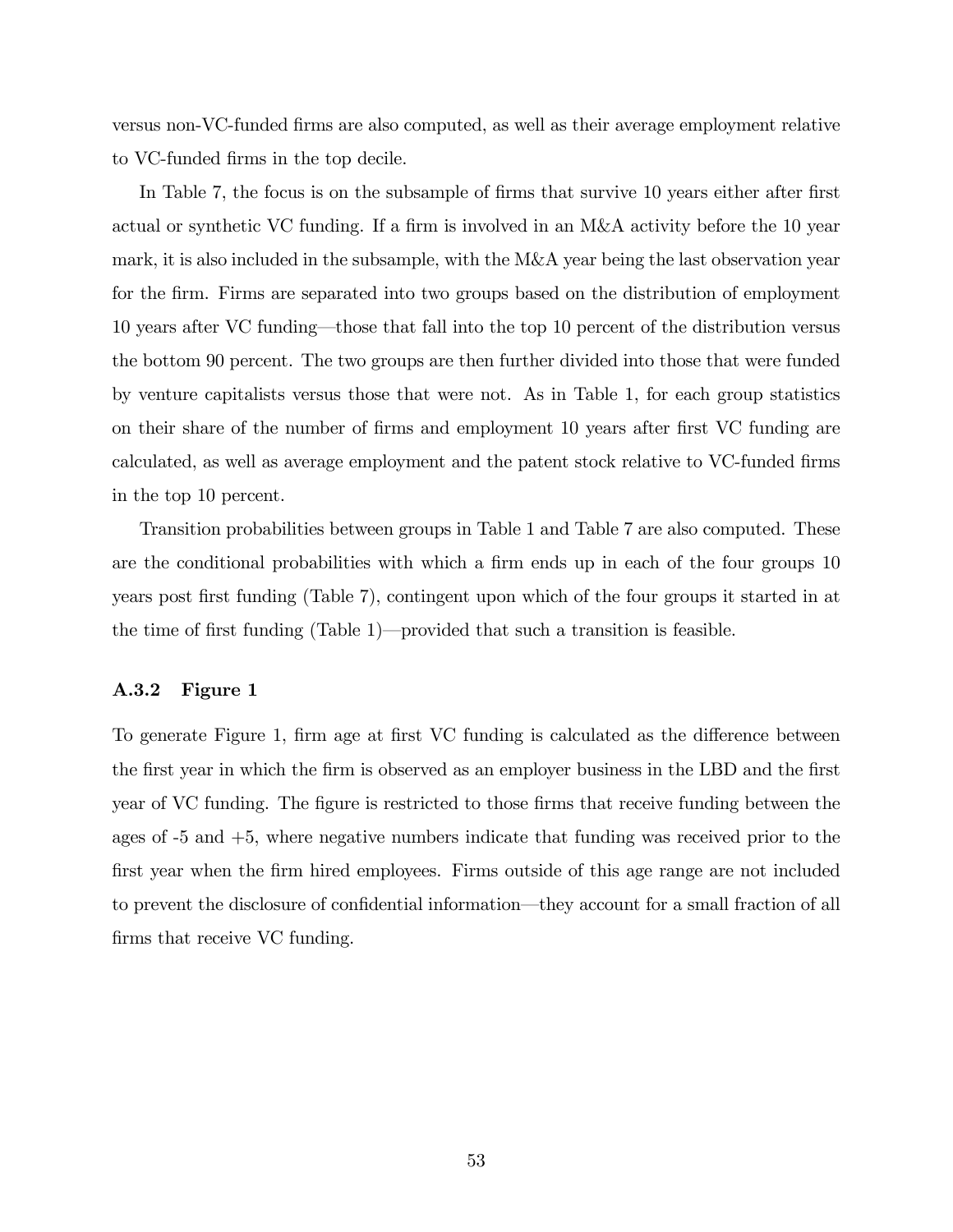### A.3.3 Figures 2 and 3

To generate Figure 2, the DHS average annual employment growth rate in the firm's first three years of life is calculated.<sup>53</sup> The firms in the analysis sample are then grouped into quintiles based on the distribution of DHS average employment growth rate, with the top quintile representing the highest average growth rates. For each quintile, the number of firms that subsequently receive VC funding is then divided by the total number of firms in that quintile to obtain the percentage probability plotted in the y-axis.

To generate Figure 3, the sample is restricted only to patenting firms, and the total quality-adjusted patenting of each Örm is calculated over a period of three years starting with the first year of patenting.<sup>54</sup> This calculation is done before VC funding. Most firms only patent in the first year of the three year period, so effectively this procedure mainly captures the Örst patenting activity. Firms are then grouped into quintiles based on the quality-adjusted patenting measure, with the highest quintile corresponding to the largest amount of patenting. The y-axis is the ratio of the number of firms that subsequently receive VC funding to the total number of firms in that quintile (expressed as a percentage). The VC funding probability is based on VC funding observation within the 5 years following the first patent by a firm.

### A.3.4 Figures 4, 5, and 6

In Figures 4, 5, and 6, the outcomes of funded firms are compared with those of the non-VC-funded Örms. The employment, age, industry, and location distributions of VC-funded and non-VC-funded firms are quite different, which may lead to an overstatement of the differences between the two groups. To address these differences, for each VC-funded firm in the sample, matching non-VC-funded firms are found that are observationally similar to the VC-funded firm in the year first VC funding is received. Specifically, for each year in the time frame from 1980 to 2012 a firm that received first VC funding in a year is matched with a non-VC-funded firm in the same year that is of the same age, is in the same narrowly

<sup>&</sup>lt;sup>53</sup>The DHS growth rate is given by  $g_t = 2 \times (\text{EMP}_t - \text{EMP}_{t-1})/(\text{EMP}_t + \text{EMP}_{t-1})$ . Firm births are associated with an annual growth rate of  $+2$  in the first year of their lives. Firm failures are associated with a DHS growth rate of  $-2$  in the year of failure.

 $54$  For example, if the first patent of a startup is in 1995, the first three years are 1995, 1996, and 1997.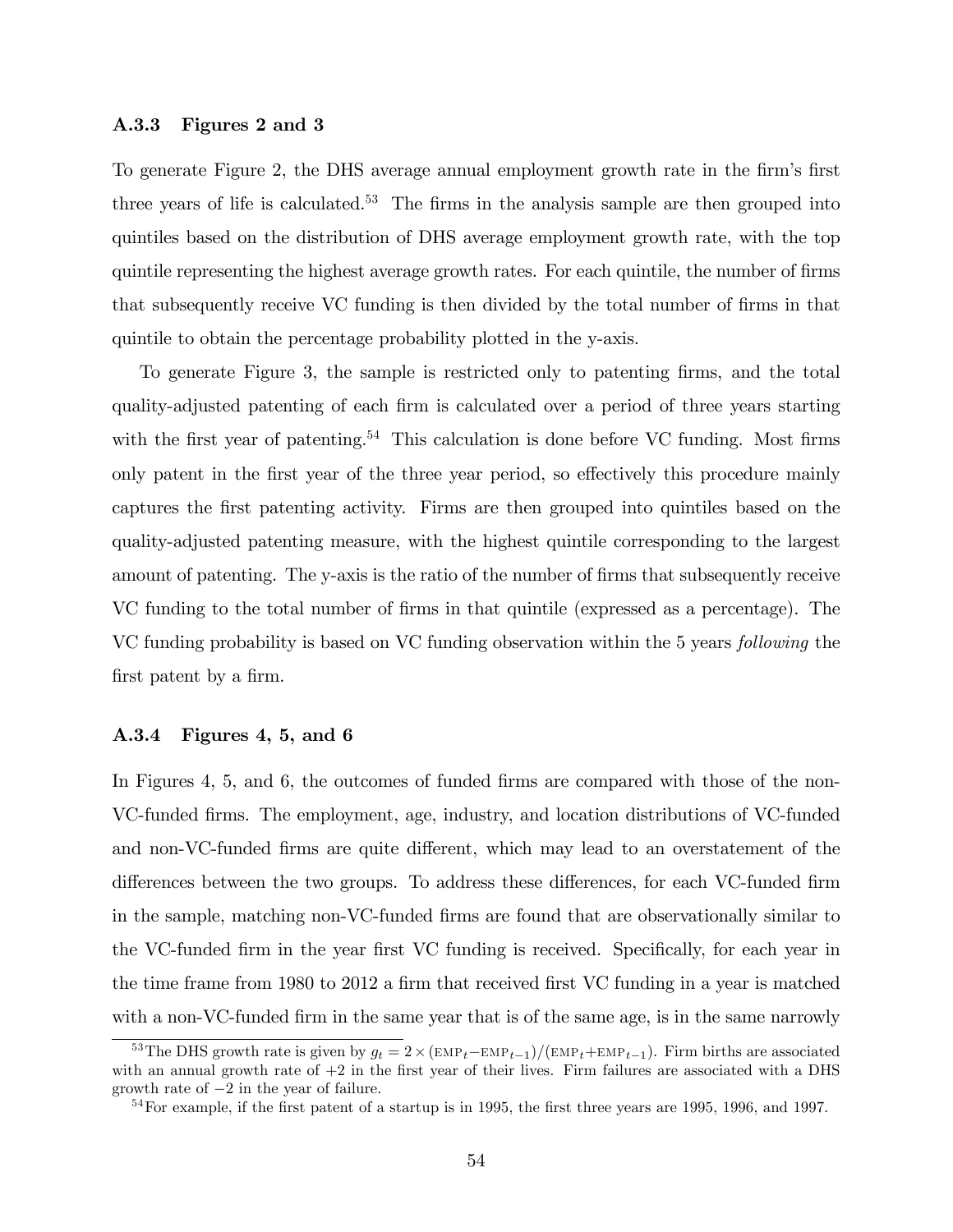defined employment bin, has the same multi-unit status, is located in the same state, and operates in the same 4-digit NAICS industry.

Ultimately, the matching procedure assigns multiple matches to each VC-funded firm, each of which is given an equal weight in the analysis. Of the nearly 19,000 VC-funded firms in the full sample, approximately  $13,000$  are matched with non-VC-funded firms that form the control group. The control group consists of a total of about 649,000 firms. For each VC-funded Örm, this procedure sometimes generates multiple matches from the non-VCfunded firm sample, owing to the large set of potential matches available. For the cases with multiple matches, only those matches are kept where the percentage differences in initial employment (at age zero) between the VC-funded and non-VC-funded firms do not exceed 50 percent. After this elimination of multiple matches, there are still cases where multiple non-VC-funded firms match to a single VC-funded firm. In these cases, equal weights are assigned to each matching firm. In certain cases, one non-VC-funded firm also matches to multiple VC-funded firms. To ensure that a single trajectory is followed for the non-VCfunded firm, its earliest match is kept.

For the analysis of firm innovation, a separate set of matched VC-funded and non-VCfunded samples are created following the same procedure described above, but with the additional restriction that treated and control firms have to be patenting firms—a restriction fulfilled by a relatively small number of firms.<sup>55</sup> The subsample of VC-funded firms that have patents consists of nearly  $6,500$  firms. Of these about 2,500 are successfully matched based on the criteria described above to about 5; 000 non-VC-funded Örms that also have patents.

In Figure 4 the evolution of average employment for VC-funded and non-VC-funded firms is plotted. To construct the figure, the sample is restricted to those VC-funded firms (and their non-VC-funded matches) that received funding at ages 1, 2, or 3 and have non-zero employment. These restrictions ensure that the focus is on a sample where firm employment is observed in at least one year prior to the first year of funding. In Figure 6 the sample is also restricted to those VC-funded Örms (and their non-VC-funded counterparts) that receive their first funding at age 1, 2, or 3, but no additional restrictions are placed based

<sup>&</sup>lt;sup>55</sup>No matching is done based on patent quality similarity, because many treated firms do not have matched controls that are also close in terms of patent quality similarity.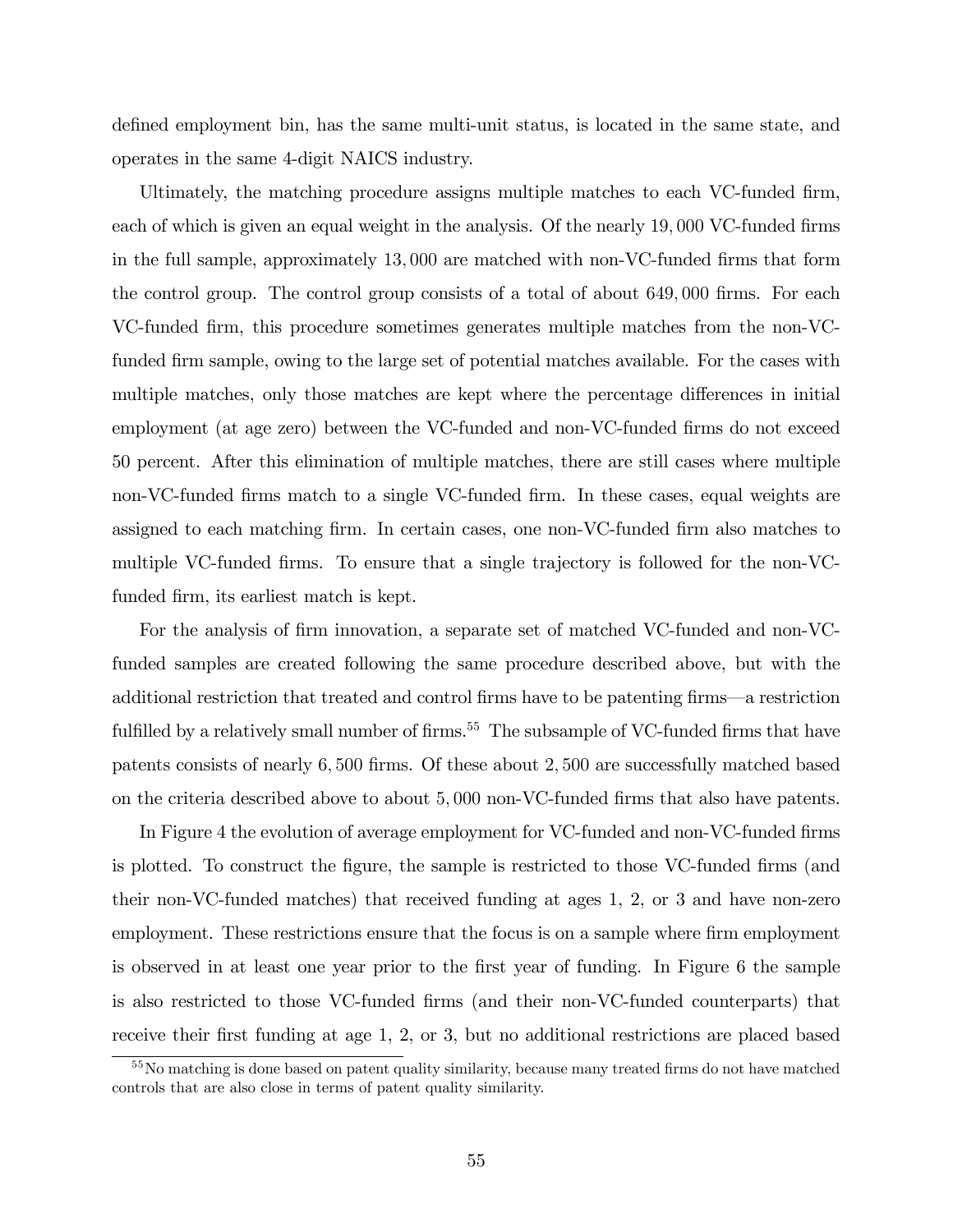on employment.

Using the matched sample, in Figure 5 the focus is on those firms that survive for at least 10 years post VC funding. For each Örm, the DHS employment growth rate is calculated between the year in which funding is received and 10 years later. For both the VC-funded and non-VC-funded groups, the kernel density estimate of the resulting growth rate is plotted. The extreme tails of the distributions were trimmed to comply with the disclosure requirements and protect confidentiality.

### A.3.5 Figures 7 and 8, and Table 2

In Figures 7 and 8, and in Table 2, the focus is on high- versus low-experience venture capitalists. There are several steps involved in assigning VC-funded firms a VC funder experience measure. The VentureXpert data predominately consist of one observation per VC-funded Örm per year. Each row of data has a list of funders and the average equity invested per funder. First, a separate indicator is created for each funder, which is used to generate a full list of VC funders in the data. Since the underlying VentureXpert data are obtained from regulatory disclosures, slight variations are observed in the spelling of funder names across deals and over time. In order to take these variations into account, alternate spellings of funder names in the data are taken into account to group these slight variations in spelling under the same identifier. These identifiers are then used to create a measure of total number of deals in which the funder was involved in over the years. A funder is defined to be of high experience if it is in the top 10 percent of the total number of deals distribution, and of low experience if it is in the bottom 90 percent.

It is common for a VC-funded firm to receive funding from multiple venture capitalists within the first year of funding. If 50 percent or more of the firms' funders (in counts) are high experience, it is considered to be a firm funded by high-experience venture capitalists. If, instead, more than 50 percent of its funders are low experience, it is considered to be a firm funded by low-experience venture capitalists. As a result, each VC-funded firm is unambiguously classified to be financed by either a high-experience or a low-experience funder for the first year it received VC funding.

In Figures 7 and 8 the sample is restricted to those VC-funded firms that receive their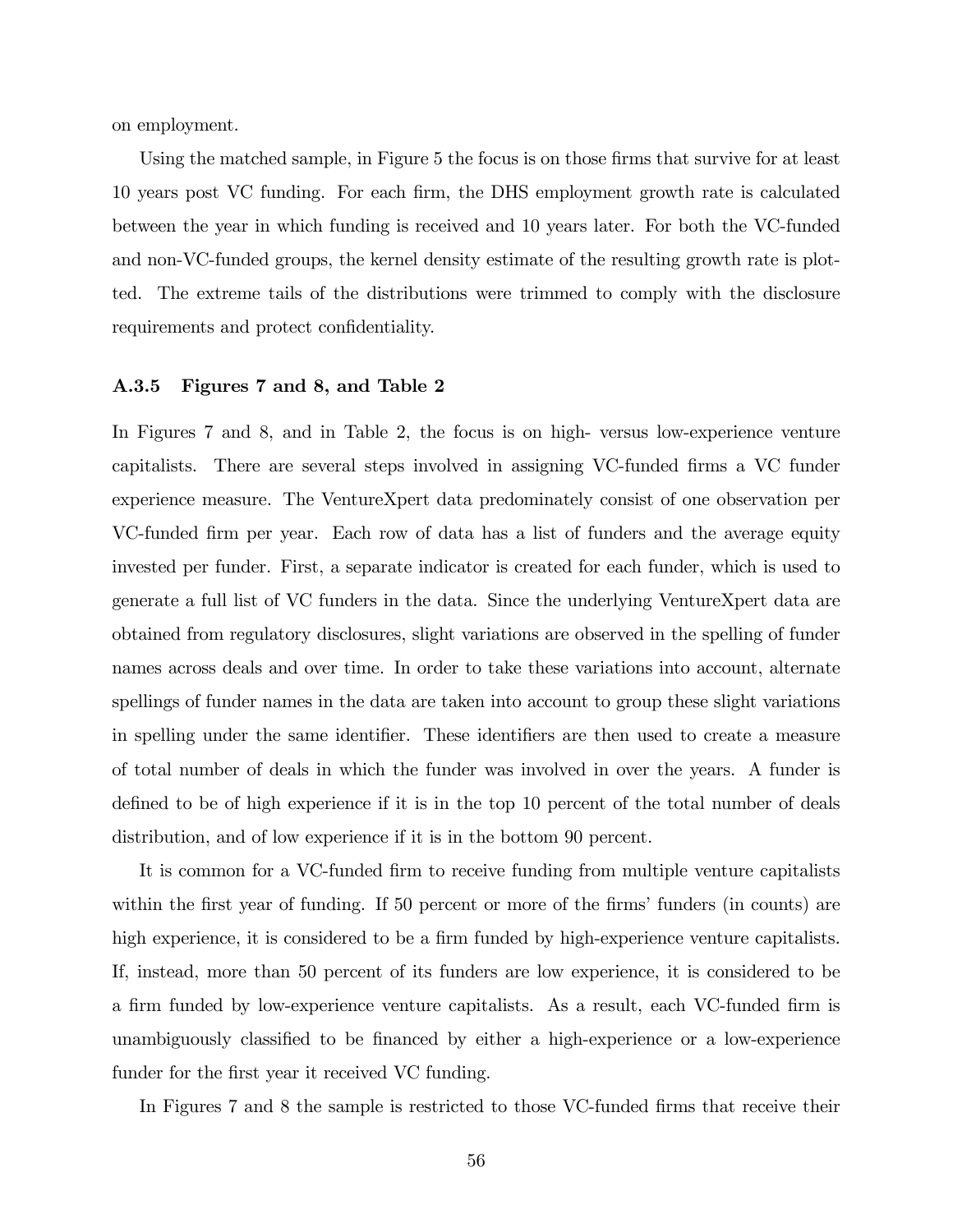first funding at age 1, 2, or 3. The evolution of employment (Figure 7) and patenting (Figure 8) are separately plotted for those firms identified as being funded by high-versus low-experience venture capitalists. In Table 2, the outcomes of firms funded by high- and lowexperience funders are compared more formally by using regression analysis. A VC-funded firm's employment in the year of failure, M&A, or at 10 years out after first VC funding (whichever comes first) is used as the dependent variable. The independent variables are an indicator of whether funding was provided by a high- or low-experience funder (omitted category is the low experience), age at which first funding is received, years since the first funding event, initial firm size (employment) at funding, the amount of equity received at time of first funding, 4-digit NAICS fixed effects, and year effects, where the year is defined as the year in which the outcome variable is measured.

## B Appendix: Theory

### B.1 The Impact of Synergy–Proof of Lemma 1

**Proof.** (The Impact of Synergy) The six first-order conditions connected with the Nash Bargaining problem (P1) are

$$
[\delta x_{ij}^{v} z_{ij} I(\cdot') - \delta p_{ij}^{v}] \times \{ \sigma_{ih}^{v} \delta p_{ih} + \sigma_{il}^{v} \delta p_{il}^{v} - R(\frac{x_{ih}^{v}}{x}) - R(\frac{x_{il}^{v}}{x}) - D(\sigma_{ih}^{v}) - D(\sigma_{il}^{v}) - V \} + \{ \sigma_{ih}^{v} \delta x_{ih}^{v} z_{ih}^{v} I(\cdot') + \sigma_{il}^{v} \delta x_{il}^{v} z_{il}^{v} I(\cdot') - \sigma_{ih}^{v} \delta p_{ih}^{v} - \sigma_{il}^{v} \delta p_{il}^{v} - E_{i} \} \times [\delta p_{ij}^{v} - D(\sigma_{ij}^{v})] = 0,
$$

$$
\sigma_{ij}^v \delta z_{ij}^v I(\cdot') \times \{ \sigma_{ih}^v \delta p_{ih} + \sigma_{il}^v \delta p_{il}^v - R(\frac{x_{ih}^v}{\mathbf{x}}) - R(\frac{x_{il}^v}{\mathbf{x}}) - D(\sigma_{ih}^v) - D(\sigma_{il}^v) - V \} - \{ \sigma_{ih}^v \delta x_{ih}^v z_{ih}^v I(\cdot') + \sigma_{il}^v \delta x_{il}^v z_{il}^v I(\cdot') - \sigma_{ih}^v \delta p_{ih}^v - \sigma_{il}^v \delta p_{il}^v - E_i \} \times R_1(\frac{x_{ij}^v}{\mathbf{x}})/\mathbf{x} = 0,
$$

and

$$
- \sigma_{ij}^v \delta \times [\sigma_{ih}^v \delta p_{ih} + \sigma_{il}^v \delta p_{il} - R(\frac{x_{ih}^v}{\mathbf{x}}) - R(\frac{x_{il}^v}{\mathbf{x}}) - D(\sigma_{ih}^v) - D(\sigma_{il}^v) - V] + [\sigma_{ih}^v \delta x_{ih}^v z_{ih}^v I(\cdot') + \sigma_{il}^v \delta x_{il}^v z_{il}^v I(\cdot') - \sigma_{ih}^v \delta p_{ih}^v - \sigma_{il}^v \delta p_{il}^v - E_i] \times \sigma_{ij}^v \delta = 0,
$$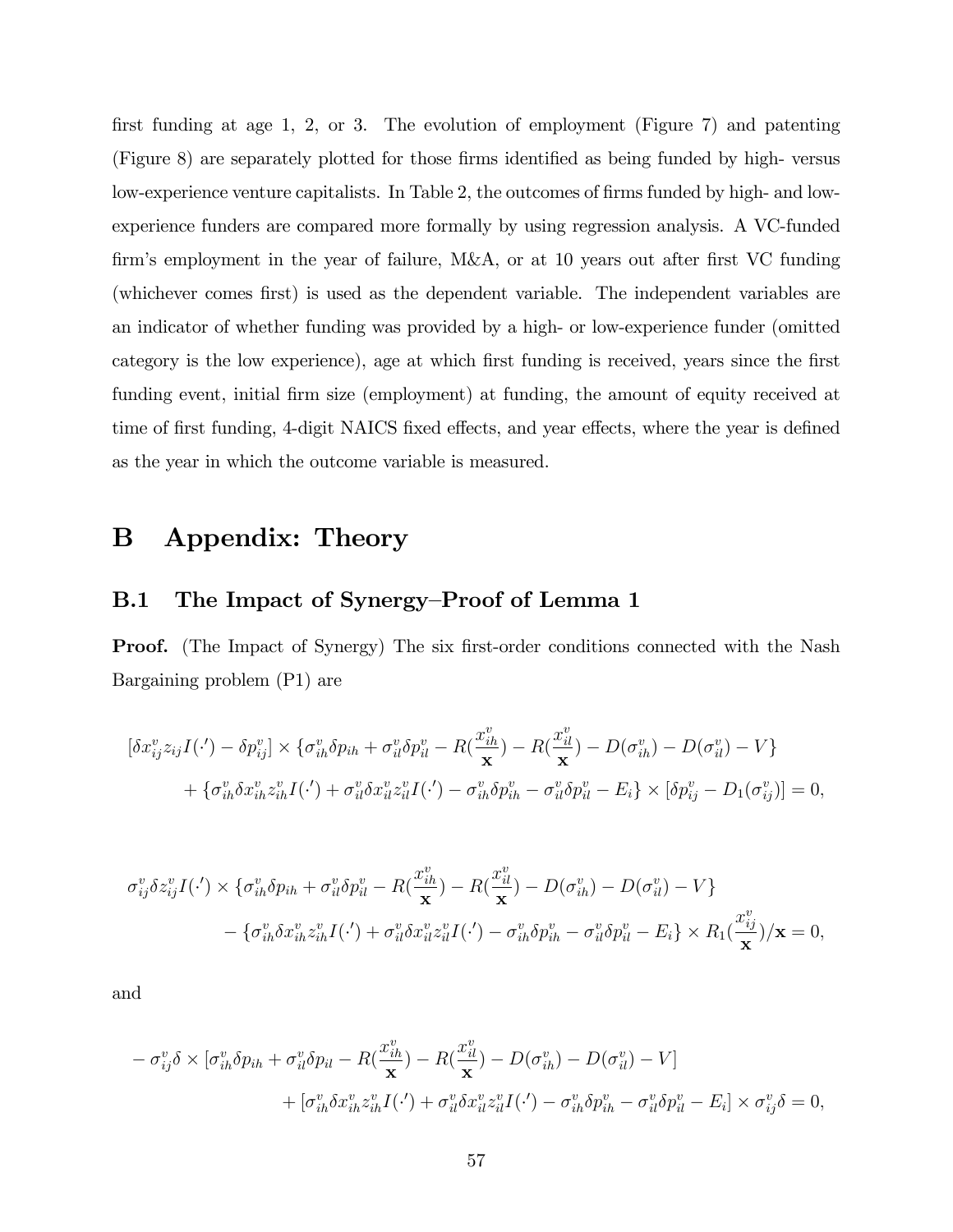for  $j = l, h$ . Using the last first-order condition to cancel out the terms in braces in the first two statements leads to the two efficiency conditions  $(4)$  and  $(5)$ . Displacing  $(4)$  and  $(5)$ with respect to  $z_{ij}^v$  yields

$$
\begin{bmatrix}\n\delta z_{ij}^v I(\cdot'') & -D_{11} \\
-R_{11}/\mathbf{x}^2 & \delta z_{ij}^v I(\cdot')\n\end{bmatrix}\n\begin{bmatrix}\ndx_{ij}^v \\
d\sigma_{ij}^v\n\end{bmatrix} = -\begin{bmatrix}\n\delta x_{ij}^v I(\cdot') \\
\delta \sigma_{ij}^v I(\cdot')\n\end{bmatrix} dz_{ij}^v,
$$

so that

$$
\frac{dx_{ij}^v}{dz_{ij}^v} = \frac{-[\delta I(\cdot')]^2 x_{ij}^v z_{ij}^v - \delta \sigma_{ij}^v I(\cdot')D_{11}}{\Delta} > 0,
$$

and

$$
\frac{d\sigma_{ij}^v}{dz_{ij}^v} = \frac{-[\delta I(\cdot')]^2 z_{ij}^v \sigma_{ij}^v - (R_{11}/\mathbf{x}^2) \delta x_{ij}^v I(\cdot')}{\Delta} > 0,
$$

with

$$
\Delta \equiv [\delta z_{ij}^v I(\cdot')]^2 - D_{11} R_{11} / \mathbf{x}^2 < 0,
$$

where the sign of  $\Delta$  follows from the second-order condition for a maximum.<sup>56</sup>

## B.2 Characterization of the Balanced Growth Path

How is the wage rate determined in general equilibrium and at what gross rate will it grow along a balanced growth path? This is a key step in characterizing a balanced growth path. To address this question, first note that there are eight types of enterprises producing: ex ante high- and low-type startups that evolve into ex post high- and low-type firms, which were initially financed by venture capitalists and non-venture capitalists. Recall that each period there are  $s^v$  firms funded by VC and  $s^n$  by non-VC sources. Let  $\#_{ij}^f$  refer to the

$$
\max_{\sigma_{ij}^v, x_{ij}^v} \{\sigma_{ij}^v \delta x_{ij}^v z_{ij}^v I(\cdot') - D(\sigma_{ij}^v) - R(x_{ij}^v/\mathbf{x})\}.
$$

For the second-order condition for a maximum to hold, it must transpire that

$$
\left| \begin{array}{cc} -D_{11} & \delta z_{ij}^v I(\cdot') \\ \delta z_{ij}^v I(\cdot') & -R_{11}/\mathbf{x}^2 \end{array} \right| > 0,
$$

or that

$$
D_{11}R_{11}/\mathbf{x}^2 - (\delta z_{ij}^v I(\cdot'))^2 > 0.
$$

 $56$ The maximization problem linked to the above two efficiency conditions is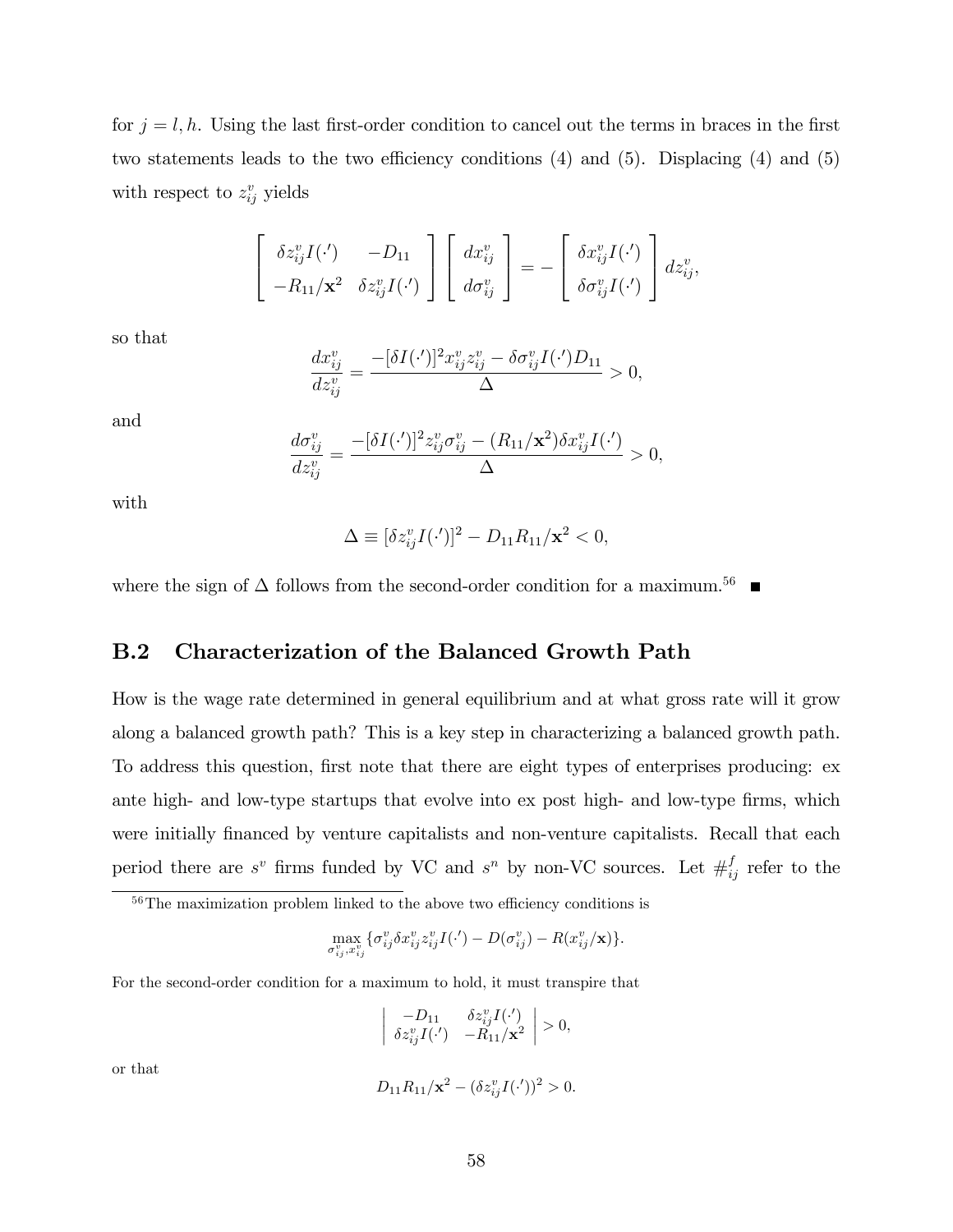number of current startups that will turn into type- $(f, i, j)$  enterprises in the subsequent period. It can be deduced that

$$
\#_{ij}^f=\sigma_{ij}^fs^f\mu_i^f\text{, for }f=v,n\text{ and }i,j=h,l.
$$

Now, the survival rate for an operating firm is  $s$ . Thus, the numbers of  $t$ -period-old type- $(f, i, j)$  enterprises that will still be around are

$$
\#_{ij,t}^f = \mathbf{s}^t \#_{ij}^f
$$
, for  $f = v, n$ ;  $i, j = h, l$ ; and  $t = 0, 1, \cdots$ .

Here, an age-0 enterprise is one that just starts producing in the current period.

Next, the generic demand for labor by a type- $(f, i, j)$  enterprise, arising from the firstorder condition for labor, is

$$
l_{ij}^f = \left(\frac{\kappa}{r}\right)^{\kappa/\zeta} \left(\frac{\lambda}{w}\right)^{(\zeta+\lambda)/\zeta} x_{ij}^f z_{ij}^f, \text{ for } f = v, n \text{ and } i, j = h, l.
$$

Hence, the labor demanded by an enterprise that came on line  $t$  periods ago is

$$
l_{ij,t}^f = \left(\frac{\kappa}{r}\right)^{\kappa/\zeta} \left(\frac{\lambda}{w}\right)^{(\zeta+\lambda)/\zeta} \frac{x_{ij}^f}{g_{\mathbf{x}}^{t+1}} z_{ij}^f = \frac{l_{ij}^f}{g_{\mathbf{x}}^{t+1}},\tag{16}
$$

since  $x_{ij,t}^f = x_{ij}^f / g_{\mathbf{x}}^{t+1}$ . Thus, the total demand for labor by type- $(f, i, j)$  enterprises reads

$$
\sum_{t=0}^{\infty} \#_{ij,t}^f l_{ij,t}^f = \sum_{t=0}^{\infty} \mathbf{s}^t \#_{ij}^f \frac{l_{ij}^f}{g_{\mathbf{x}}^{t+1}} = \frac{\#_{ij}^f l_{ij}^f}{g_{\mathbf{x}} (1 - \mathbf{s}/g_{\mathbf{x}})}.
$$

The labor-market clearing condition appears as

$$
\sum_{f=v,n}\sum_{i=h,l}\sum_{j=h,l}\frac{\#_{ij}^f l_{ij}^f}{g_{\mathbf{x}}(1-\mathbf{s}/g_{\mathbf{x}})}=1,
$$

Therefore, the solution for wages is given by

$$
w = \lambda \left(\frac{\kappa}{r}\right)^{\kappa/(\zeta+\lambda)} \left[\frac{\sum_{f=v,n} \sum_{j=h,l} \sum_{j=h,l} \#_{ij}^f z_{ij}^f x_{ij}^f}{g_x (1 - \mathbf{s}/g_\mathbf{x})}\right] \zeta/(\zeta+\lambda) \mathbf{x}^{\zeta/(\zeta+\lambda)}.\tag{17}
$$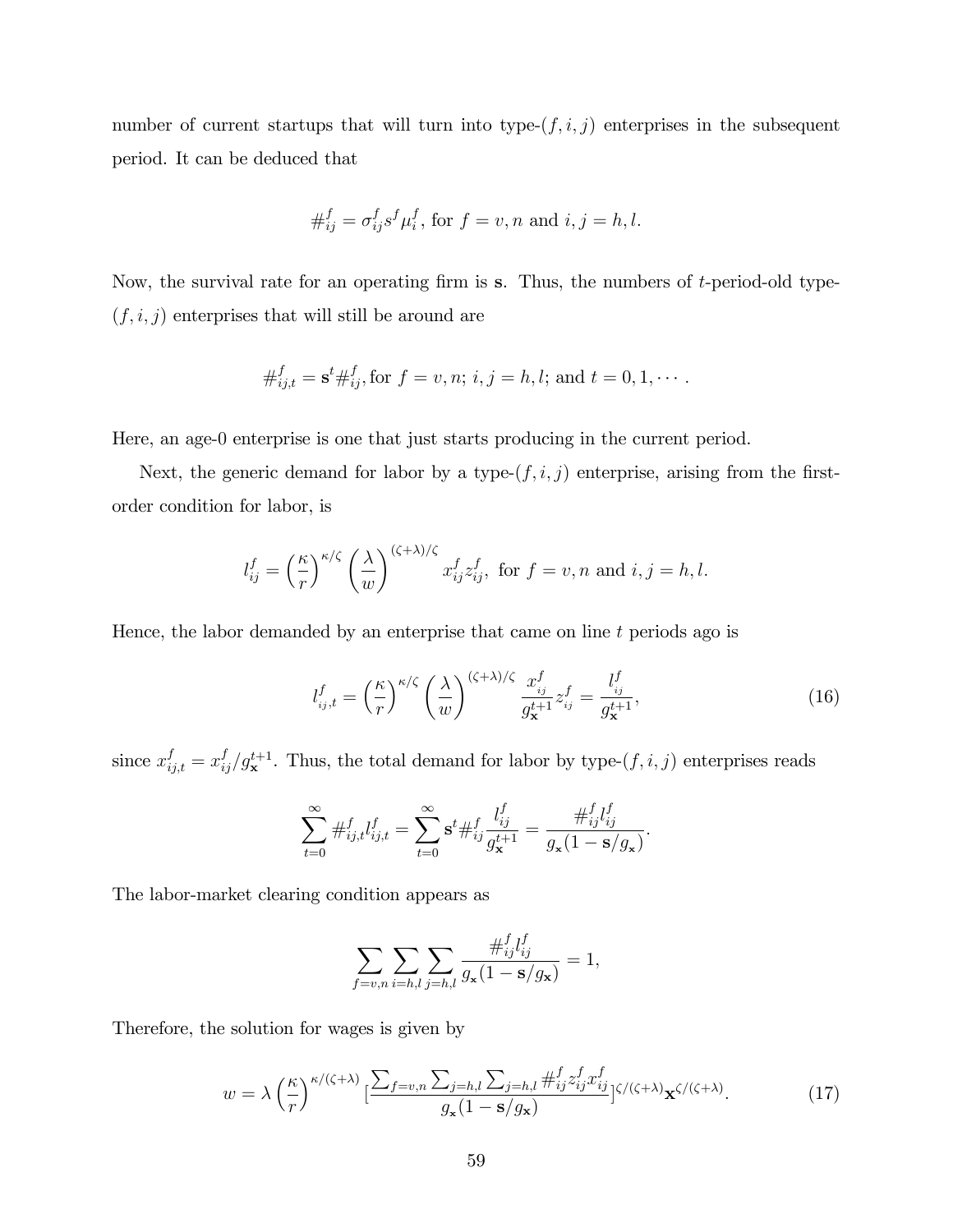Focus on the right-hand side of the above equation. Along a balanced growth path, the  $\#_{ij}^{f}$ 's,  $x_{ij}^{f}$ 's,  $z_{ij}^{f}$ 's, and  $g_{\mathbf{x}}$  will all be constant. The only variable growing is **x**. Therefore, wages grow at the gross rate

$$
g_w = \left(\frac{\mathbf{x}'}{\mathbf{x}}\right)^{\zeta/(\zeta+\lambda)} = g_\mathbf{x}^{\zeta/(\zeta+\lambda)}.\tag{18}
$$

The formalization of the model's balanced growth path is summarized by the definition below.

### **Definition 1** (Balanced Growth) The following characterizes a balanced growth path:

- 1. R&D by VC-backed startups, or  $\sigma_{ij}^f$  and  $x_{ij}^f$  for  $i, j = h, l$ , is determined by the Nash Bargaining problem (P1), taking as given  $\delta$ ,  $E_i$ , r, w,  $g_w$ , V, and **x**.
- 2. R&D by non-VC-backed startups, or  $\sigma_{ij}^n$  and  $x_{ij}^n$  for  $i, j = h, l$ , and the threat point for entrepreneurs,  $E_i$ , solve the bank finance problem (P2), taking as given  $\delta$ , i, r, w,  $g_w$ , and  $\mathbf{x}$ .
- 3. The wage rate, w, clears the labor market in accordance with (17), taking as given  $\sigma_{ij}^f$ ,  $\mu_i^f$  $i<sup>f</sup>$ ,  $x<sup>f</sup>_{ij}$ , and  $s<sub>f</sub>$ , for  $f = v, n$  and  $i, j = h, l$ , and  $g<sub>x</sub>$ . The gross growth rate in wages,  $g_w$ , is pinned by (18) given  $g_x$ .
- 4. The market discount factor,  $\delta$ , and the rental rate on capital, r, are specified by (14) and (15), assuming a value for  $g_{\mathbf{x}}$ . The gross interest rate on bank loans,  $1/i_i$ , is determined by (7), conditional on values for  $\delta$ ,  $\sigma_{ih}^n$ , and  $\sigma_{il}^n$ .
- 5. The threat point for a venture capitalist is  $V = 0$ .
- 6. Aggregate productivity,  $x$ , and its gross growth rate,  $g_x$ , are specified by (12) and (13).

## B.3 Neutrality of a Uniform Startup Tax on Long-Run Growth-Proof of Lemma 2

**Proof.** The profits for an ex ante type- $(f, i, j)$  enterprise are now  $(1 - \tau)x_{ij}^f z_{ij}^f (1 - \kappa \lambda)$ [ $(\frac{\kappa}{r})^{\kappa}(\frac{\lambda}{w})$  $\frac{\lambda}{w}$ )<sup> $\lambda$ </sup>]<sup>1/ $\zeta$ </sup>. Rewrite this as  $x_{ij}^f \tilde{z}_{ij}^f (1 - \kappa - \lambda) \left[ \left( \frac{\kappa}{r} \right)^{\kappa} \left( \frac{\lambda}{w} \right)^{\kappa} \right]$  $(\frac{\lambda}{w})^{\lambda}]^{1/\zeta}$ , where  $\tilde{z}_{ij}^f \equiv (1 - \tau) z_{ij}^f$ . Hence,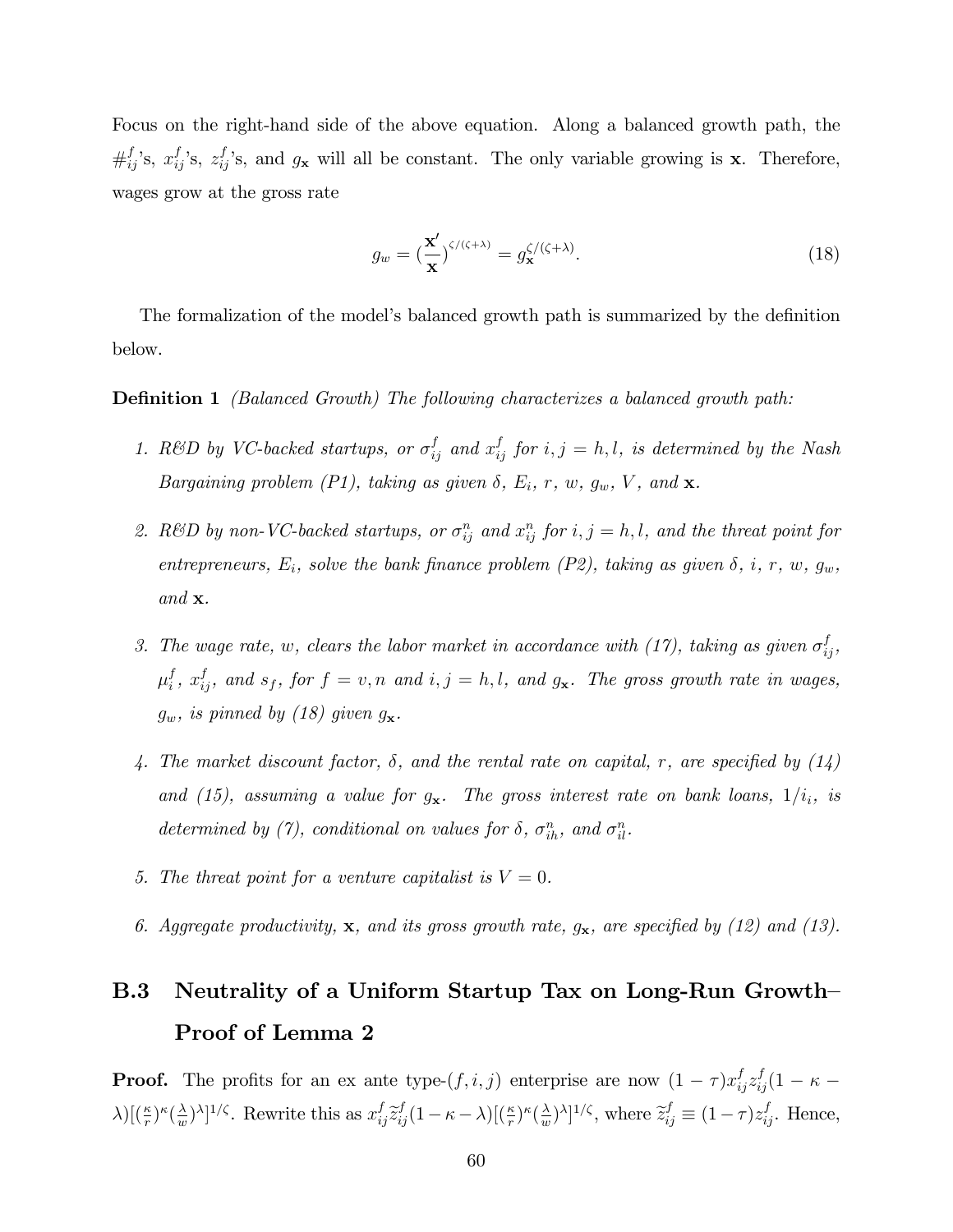the introduction of a uniform startup tax amounts to an equiproportional renormalization of all of the synergies. From equation (17), it can be seen that wages will fall by a factor of  $(1 - \tau)^{\zeta/(\zeta + \lambda)}$ . This fact, in conjunction with (3), implies that the value of a successful venture will drop by this factor too. Last, as can be seen from the first-order conditions for  $\sigma_{ij}^f$  and  $x_{ij}^f$ , or (4), (5), (8), and (9), the marginal benefits and costs of research and development fall in lock step by same factor  $(1 - \tau)^{\zeta/(\zeta + \lambda)}$ . Therefore, the solutions for  $\sigma_i^f$ ij and  $x_{ij}^f$  are unchanged.

## C Appendix: Calibration

The recursive procedure used to calibrate the model is detailed here. The procedure follows the steps below in the order presented. The intuition underlying the calibration procedure is outlined in the main text.  $A \sim$  over a variable denotes that its value for calibration purposes can be assigned directly from the U.S. data.

## **C.1** Number of Startups,  $s^n$  and  $s^v$

From the U.S. data, the success rates for the eight types of startups are known. That is,  $\sigma_i^f$ ij can be assigned the value  $\tilde{\sigma}_{ij}^f$ , for  $f = v, n$  and  $i, j = h, l$ . Let  $\pi_j^f$  $j$  represent the fraction of all initial startups that were funded by source f and ended up in ex post state j. It can be shown that

$$
\pi_j^f = \widetilde{\mu}_h^f \widetilde{\sigma}_{hj}^f + \widetilde{\mu}_l^f \widetilde{\sigma}_{lj}^f < 1, \text{ for } f = v, n \text{ and } j = h, l. \tag{19}
$$

The  $\pi_j^f$ 's are known since the  $\tilde{\mu}_i^f$ 's and  $\tilde{\sigma}_{ij}^f$ 's are. They lie below one because most startups fail. The ex ante matching probabilities in the U.S. data are reported in Table 4.

In the United States, the number of entrepreneurs (employer businesses) per worker is 4.3 percent. Therefore,

$$
\frac{s^v(\pi_h^v + \pi_l^v) + s^n(\pi_h^n + \pi_l^n)}{(1 - \mathbf{s})} = 0.043,
$$

where s is the survival rate for a producing firm. Additionally, the ratio of non-VC to VCfunded startups can be calculated from the U.S. data, so that a value for  $s^n/s^v$  is pinned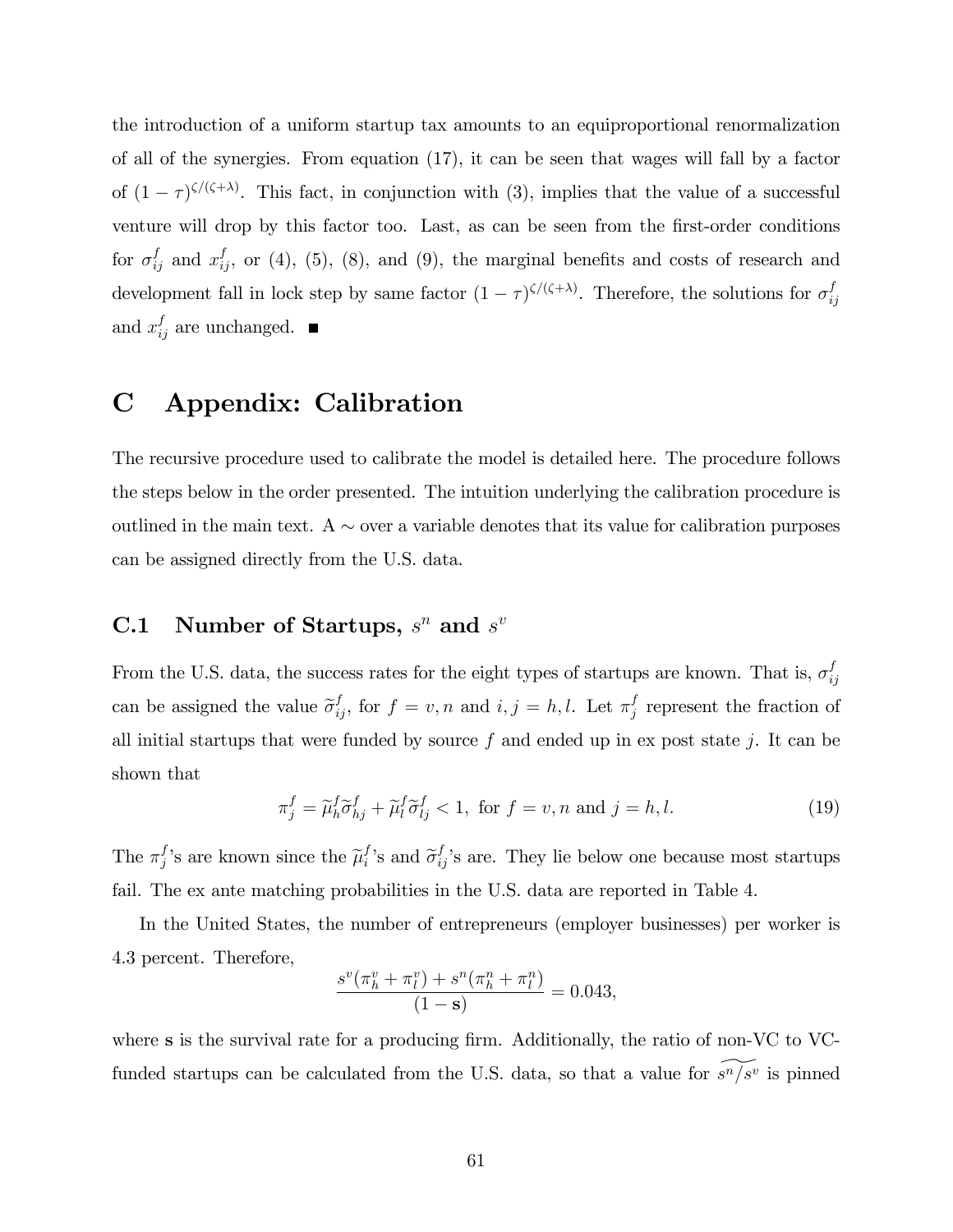down. Hence, using the above equation

$$
s^{v} = 0.043 \times (1 - \mathbf{s})/[(\pi_h^v + \widetilde{\sigma}_l^v) + (\widetilde{s^n/s^v})(\pi_h^n + \pi_l^n)],
$$

This equation can be used to back out values for  $s^v$  and  $s^n = (s^n/s^v)s^v$ .

# C.2 Growth in Startup Productivities, the  $g_j^f$ 's

The model is calibrated so that the benchmark economy grows at 1.8 percent a year. This implies a target growth rate for aggregate productivity,  $g_{\mathbf{x}}$ , given by

$$
g_{\mathbf{x}} = 1.018^{10 \times (\zeta + \lambda)/\zeta}.
$$

Data on patent stocks is used to identify the innovation rates of firms. As discussed, stylized facts for patenting activity can only be reported at the level of type- $(f, j)$  firms; i.e., it cannot be broken down by the initial type,  $i$ , of the enterprise. So, the calibration procedure will impose the restriction that  $x_{hj}^f = x_{lj}^f \equiv x_j^f$  $j<sup>J</sup>$ , for  $f = v, n$  and  $j = h, l$ . The observed innovation rates for a type- $(f, j)$  enterprise relative to a type- $(v, h)$  firm are represented by  $\widetilde{\phi}_j^f$  $j$ . Then,

$$
x_j^f = \widetilde{\phi}_j^f x_h^v, \text{ for } (f, j) \neq (v, h).
$$

Recall that the spillover parameters, or the  $\gamma_j^f$ 's, are computed from the shares of type- $(f, j)$  firms in total patent citations, as displayed in Table 5. On this account,  $\tilde{\gamma}_h^v = 0.2622$ and  $\tilde{\gamma}_h^n = 0.3917$ . From equation (13) it then follows that

$$
g_{\mathbf{x}} = c x_h^v (\nu_h^v)^{\widetilde{\gamma}_h^v} (\nu_h^n \widetilde{\phi}_h^n)^{\widetilde{\gamma}_h^n} (\widetilde{\phi}_l)^{1 - \widetilde{\gamma}_h^v - \widetilde{\gamma}_h^n},\tag{20}
$$

where equation (10) defines  $\nu_h^f$  $\frac{J}{h}$  and by using (11) it is easy to deduce that

$$
\phi_l \equiv \frac{s^v(\widetilde{\mu}_h^v \widetilde{\sigma}_{hl}^v + \widetilde{\mu}_l^v \widetilde{\sigma}_{ll}^v)\widetilde{\phi}_l^v + s^u(\widetilde{\mu}_h^n \widetilde{\sigma}_{hl}^n + \widetilde{\mu}_l^n \widetilde{\sigma}_{ll}^n)\widetilde{\phi}_l^n}{s^v(\widetilde{\mu}_h^v \widetilde{\sigma}_{hl}^v + \widetilde{\mu}_l^v \widetilde{\sigma}_{ll}^v) + s^u(\widetilde{\mu}_h^n \widetilde{\sigma}_{hl}^n + \widetilde{\mu}_l^n \widetilde{\sigma}_{ll}^n)}.
$$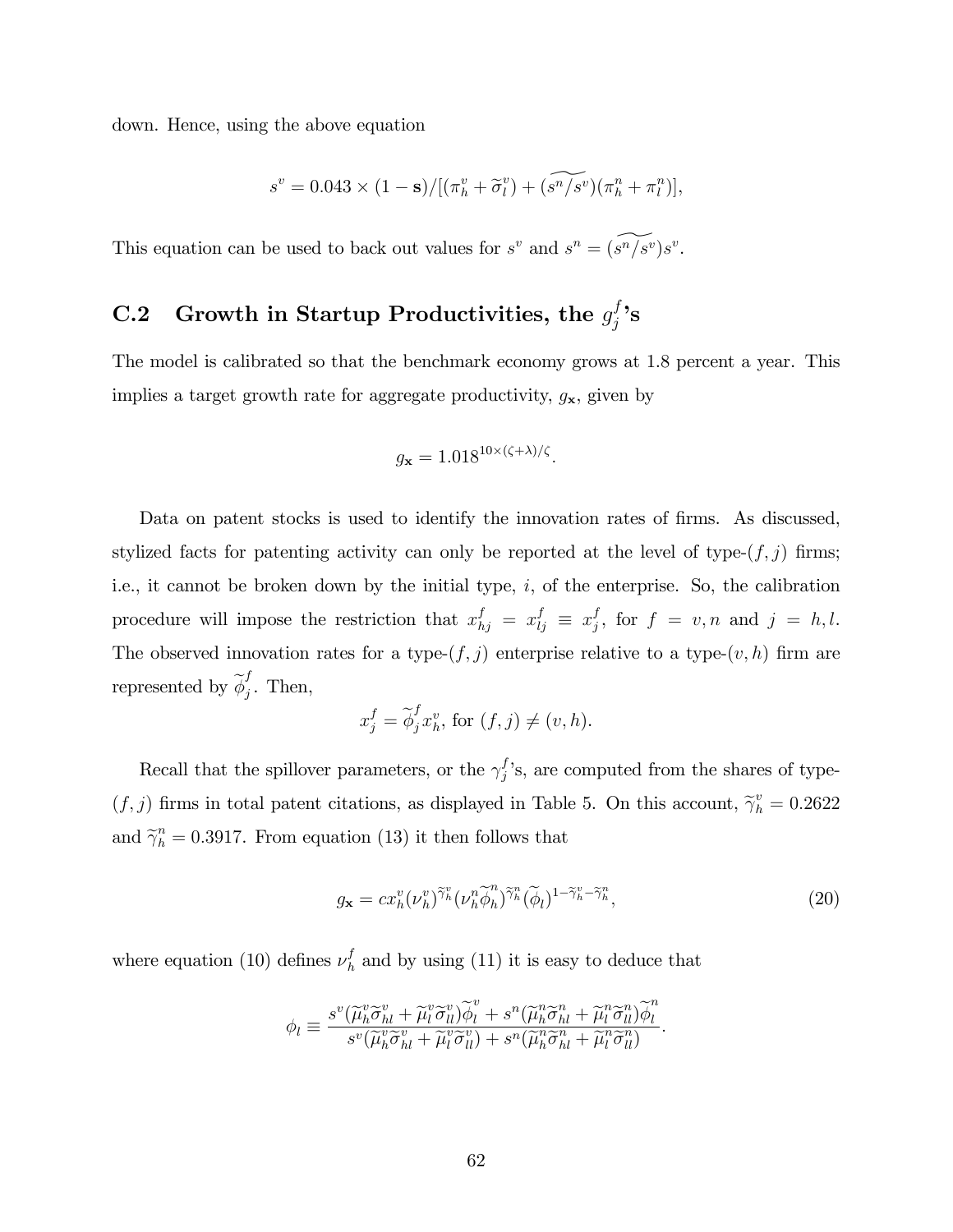Now, choose

$$
c = 1/[(\nu_h^v)^{\widetilde{\gamma}_h^v}(\nu_h^n)^{\widetilde{\gamma}_h^n}],\tag{21}
$$

an innocuous normalization. So, at the *calibration point* the impact of the  $\nu_h^f$  $\binom{J}{h}$ 's will wash out. This will not be true for the experiments. Then, from (20)

$$
g_h^v = x_h^v = \frac{g_{\mathbf{x}}}{(\widetilde{\phi}_h^n)^{\widetilde{\gamma}_h^n}(\widetilde{\phi}_l)^{1-\widetilde{\gamma}_h^v-\widetilde{\gamma}_h^n}} \text{ (recall } \mathbf{x} = 1\text{).}
$$

Therefore,

$$
g_j^f = \widetilde{\phi}_j^f g_h^v, \text{ for } (f, j) \neq (v, h).
$$

# C.3 Synergies, the  $z_{ij}^f$ 's

The relative employments of firms are used to identify the synergy parameters or the  $z_{ij}^f$ 's. Let  $\widetilde{e}_j^f$  denote the observed employment of a type- $(f, j)$  firm relative to a type- $(v, h)$  one. There are four of these. As was discussed earlier, unfortunately employment cannot categorized by the ex ante type i of an enterprise. Given this only four unique synergy parameters can be backed out using U.S. Census data from the calibration procedure. So, set  $z_{hj}^f = z_{lj}^f \equiv z_j^f$  $j$  in the calibration procedure. The four synergy parameters,  $z_k^v, z_l^v, z_h^n$ , and  $z_l^n$ , are pinned down as follows. First, set  $z_h^v = 1$ . Then, using the labor demand functions (16) and the data on relative employments,  $\tilde{e}_j^f$  $j<sub>j</sub>$ , the following holds

$$
\frac{x_h^v z_h^v}{x_j^f z_j^f} = \left(\frac{x_h^v}{x_j^f}\right) \frac{1}{z_j^f} = \tilde{e}_j^f,
$$

so that

$$
z_j^f = \left(\frac{x_h^v}{x_j^f}\right)/\tilde{e}_j^f, \text{ for } (f, j) \neq (v, h). \tag{22}
$$

Note that  $x_h^v/x_j^f$  was determined in the previous step. The wage rate, w, can be now determined at the calibration point using (17).